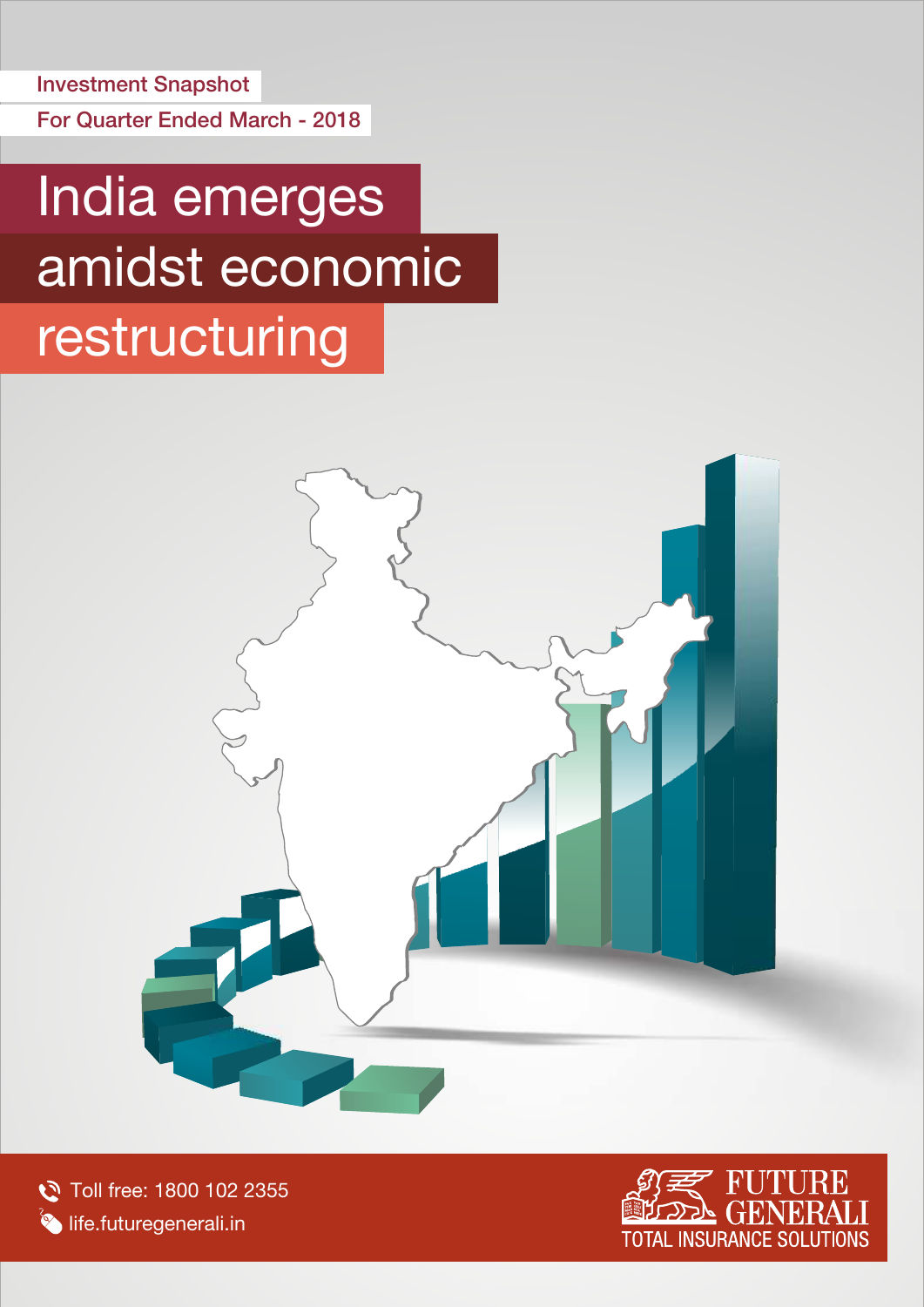## Dear Valued Policyholder,

FY 2018 was indeed an eventful year for Indian markets - right after from the implementation of GST, to Moody's first upgrade in over a decade that helped the Indian market's rally to bringing back long-term capital gains tax that spooked the investors. India's leading equity benchmark - Nifty 50 Index - touched fresh record highs in FY18, posting double-digit gains and outperforming several global indices. Domestic investors invested more than Rs 1 lakh crore that was nearly five times more than their overseas counterparts, driving the benchmark to scale new record highs.

The stellar performance of Indian equities continued its sheen in the advent of 2018, making new highs in January'18. The Union Budget delivered on the expectations of having a populist tilt with agriculture and rural spending being focal points, along with spending boost on key sectors such as infra, healthcare and education, and managed to deliver multiple objectives on fiscal prudence, widening of tax base and reviving economic growth. However, the fiscal slippage and reintroduction of long-term capital gains were ephemeral negatives that led to correction in equity markets. The fall was further propelled by continued surge in crude prices, rising US bond yields, global sell-off in equities amid mounting concerns over a trade war between the US and China. Albeit banking frauds and stringent RBI guidelines for NPA recognition added to the woes of the Indian banking sector, the medium to long-term performance of the banks appear pr omising. The key positive in the quarter was India's GDP growth continuing its upward momentum for second consecutive quarter in Q3FY18 with visible improvement in Gross Fixed Capital Formation (GFCF) during 9MFY18. In addition, the corporate earnings announcement in Q3FY18 ended on a positive note and a improvement was conspicuous during the quarter. Besides, good Q4FY18 corporate earnings will further provide succor to the Indian markets.

The Indian debt market continued to remain under pressure in 2018, especially at the longer end of the curve, with G-sec yields continuing to inch upwards due to concerns arising from rising inflation, lower participation by PSU Banks, fear of fiscal slippage, rising crude oil prices and higher global bond yields. The much-needed respite for the bond market came in when the government announced lower H1FY19 borrowing program, correcting the 10-year G-sec yields by ~30 bps from its elevated levels.

Going forward, we believe the growth in Indian economy will be spurred by strong infra-related spends, urban consumption, rising rural incomes and improved demand translating into strong GDP growth and resumption of private investment cycle, which is likely to augur well for investment in Indian markets. The stress in the banking system has been addressed by the government with recognition of and provision for the banks. Despite the implementation of LTCG on equities, the post tax returns on Indian markets would remain attractive and not deter FIIs from investing in India. Nonetheless, the headwinds of macro variables in terms of fiscal slippages & twin deficits may continue in the near term. However, the government's thrust to stimulate the economy may result in better near term growth, which would translate into corporate profitability and earnings growth. For India, GDP & corporate earnings both factors are showing an uptrend. While corporate earnings have surprised negatively in last few years, the scope for negative surprise in FY19 is rather slim as favorable base and r evival of economic activities would play out. While equity markets may continue to remain volatile in the near the term due to elevated concerns on trade wars and rising yields, markets are well poised to reward investors over medium to long term as the Indian economy takes a strong leap on robust and sustainable growth trajectory.

Our business has been riding the growth momentum very well too. FGILI clocked a growth of 62% in Individual APE in FYTD Mar '18 and 54% Individual NBP in FYTD Mar '18 as compared to last FYTD Mar '17. We remain the fastest growing Insurer FYTD in terms of new customers acquired and second in terms of Individual APE. All our channels have contributed to this achievement. Agency channel is achieving scale by growing 50% APE FYTD Mar '18 as compared to last FYTD Mar '17. Similarly, our strategic push towards Bancassurance resulted in a growth of 157% APE FYTD Mar '18 as



compared to last FYTD Mar '17. Renewals is a key indicator for us, growing at 41% FTM and 21% FYTD, driven by improving persistency across channels. Pursuing our 'profitable growth strategy', our overall individual product portfolio mix now comprises 82% traditional longterm savings and protection products FYTD basis.

Our customer KPIs have shown similar impact as we ended the year with ZERO customer complaints and maintained a steady and sustained improvement in NPS. Our Claim Settlement ratio was at 93.18% (and 94.58% on decided claims) for individual life. We have expanded our reach further with 11 new offices and 22 extension offices to service new and existing customers.

Looking ahead, albeit the Indian markets continue to confront challenges and heightened volatility, we have always strived to achieve good risk adjusted return for our funds across categories in Life, Pension as well as Group over long term. In addition, we have been declaring good bonuses to our traditional policyholders. Insurance a being a long-term investment tool, it is advisable to remain invested and complete the term of the policy to optimize returns. Over medium to long term, we believe both equity and debt markets are bound to reap the fruits of expected pickup in economic activity and strong double-digit growth in corporate earnings. The possibility of negative surprises in corporate earnings would rather be slim and hence valuation multiples could remain at a premium level. While we may not rule out the correction in the markets near term amid mounting concerns over trade war between the US & China and rising bond yields. In FY '19, volatility will continue to hover on markets due to several state elections and the Union election in 2019, along with continued changes in macro variables. But Indian equity markets still remain an attractive long-term bet for an investor, as the benefits of structural reforms initiated by the incumbent government will begin to manifest in the next few years.

As insurance is a vehicle to touch upon the lives of many by means of providing protection and savings, we would like to take this opportunity to thank you for entrusting your hard earned savings with us and look forward to your unflinching faith and continued support in future. We remain committed towards offering best-in-class products and services to our valued customers.

Warm Regards,

Jyoti Vaswani Chief Investment Officer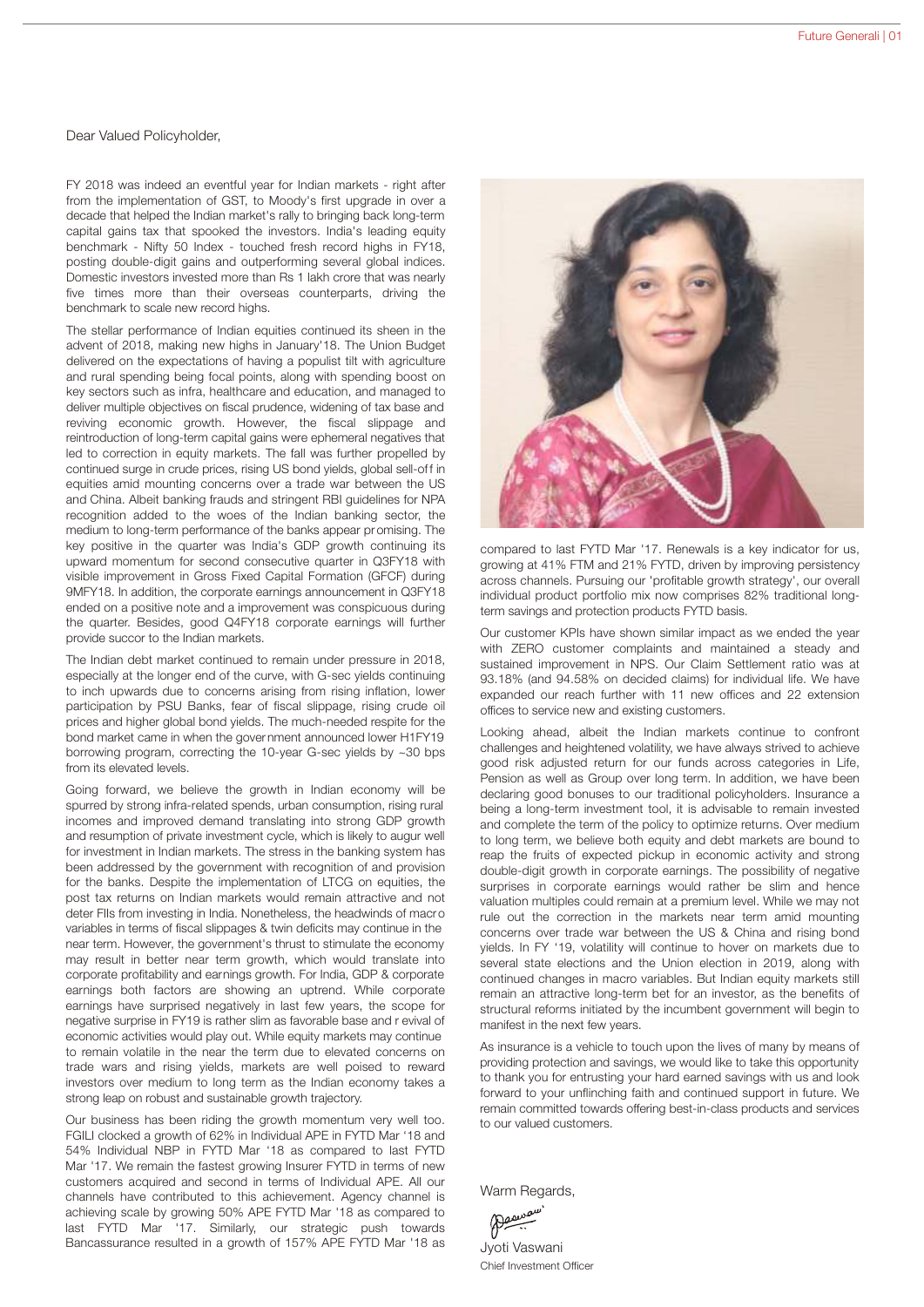# **Global** Economy

### Pro-growth measures continue

## Central banks actively monitor economic growth

The US Federal Reserve (Fed) raised interest rates thrice between April 2017 and March 2018 from 0.75-1% to 1.50- 1.75%. It expects to raise interest rates twice more in 2018. Further, the central bank raised the gross domestic product (GDP) forecast for 2018 to 2.7% from 2.5% and for 2019 to 2.4% from 2.1%. Meanwhile, the new US Fed 'Chair', Jerome 'Powell', reiterated that the Fed will stick to gradual rate hikes on expectations of continuous economic expansion.

The Bank of England (BoE) raised the bank rate to 0.5% from 0.25% in the December quarter - for the first time in more than 10 years - noting that further interest rate hikes would be needed in the next few years amid Brexit uncertainty. British Prime Minster, Theresa May, announced that the UK would leave the European Union on March 29, 2019. The European Central Bank (ECB) kept its key interest rate on hold at 0%, but began reducing its monthly asset purchases by half to 30 billion euros per month from January 2018, adding that they would continue till at least September 2018.

The Bank of Japan (BoJ) kept its monetary policy steady at 0.1%, but remained optimistic about prospects of economic revival. BoJ Governor, Haruhiko Kuroda, reiterated that it was too early to think about unwinding stimulus as inflation did not match the apex bank's 2% target. China's credit rating was downgraded by both Moody's and S&P Global Ratings citing economic slowdown and financial risks. Among major developments, China introduced regulatory overhauls as part of reforms aimed at closing loopholes and curbing risk in the banking and insurance industries.

- US GDP growth slowed to 2.9% on-year in Q4 2017 compared with 3.2% growth in Q3 2017.
- UK GDP was 1.4% on-year in Q4 compared with 1.8% in Q3 2017.
- The Eurozone recorded economic growth of 2.7% on-year in Q4 2017, similar to the previous quarter.
- The Chinese economy expanded 6.8% in Q4 2017, steady vis-à-vis Q3 growth.
- Japan's economy expanded at an annualized rate of 1.6% in Q4 2017 against 2.2% in Q3 2017.

Oil and gold prices gained on OPEC's output decision and global geopolitical conflicts.

Crude oil prices gained following the decision of OPEC oil

producers to limit their production through the end of 2018. Pipeline outages in Canada, Libya and the North Sea, and sporadic declines in US crude oil inventories, raised supply concerns and supported prices. Gold prices gained on sporadic dollar weakness and due to geopolitical tensions in the Middle East, Iran and the Korean peninsula. Concerns of trade war between the US and China also aided demand for gold.

Chart 1 - Crude oil versus gold prices



Source: CRISIL

# **Global Equity**

| Indices                             | $30-$<br>$Mar-18$ | Quarterly<br>% Change | Yearly<br>% Change |
|-------------------------------------|-------------------|-----------------------|--------------------|
| DJIA (USA)                          | 24103             | $-2.49$               | 16.65              |
| Nikkei 225 (Japan)                  | 21454             | $-5.76$               | 13.46              |
| Hang Seng (Hong Kong)               | 30093             | 0.58                  | 24.81              |
| <b>FTSE 100 (UK)</b>                | 7057              | $-8.21$               | $-3.64$            |
| Shanghai Composite<br>Index (China) | 3169              | $-4.18$               | $-1.66$            |
| DAX (Germany)                       | 12097             | $-6.36$               | $-1.76$            |
| <i><b>iBovespa (Brazil)</b></i>     | 85366             | 11.73                 | 31.36              |
| <b>MICEX (Russia)</b>               | 2271              | 9.34                  | 13.78              |

### Most global equities ended in the green

Hong Kong's Hang Seng (up 25%) rose sharply, taking cues from some encouraging Chinese economic indicators. Brazil's iBovespa advanced 31% (top gainer) tracking rise in global commodity prices and helped by the Brazilian central bank's decision to lower its reserve requirements with effect from January 2018. Russia's MICEX advanced nearly 14% on the back of strengthening crude oil prices. China's Shanghai Composite Index ended down 2% owing to regulatory crackdown on speculative trades, shadow banking, and credit rating downgrades from Moody's and S&P.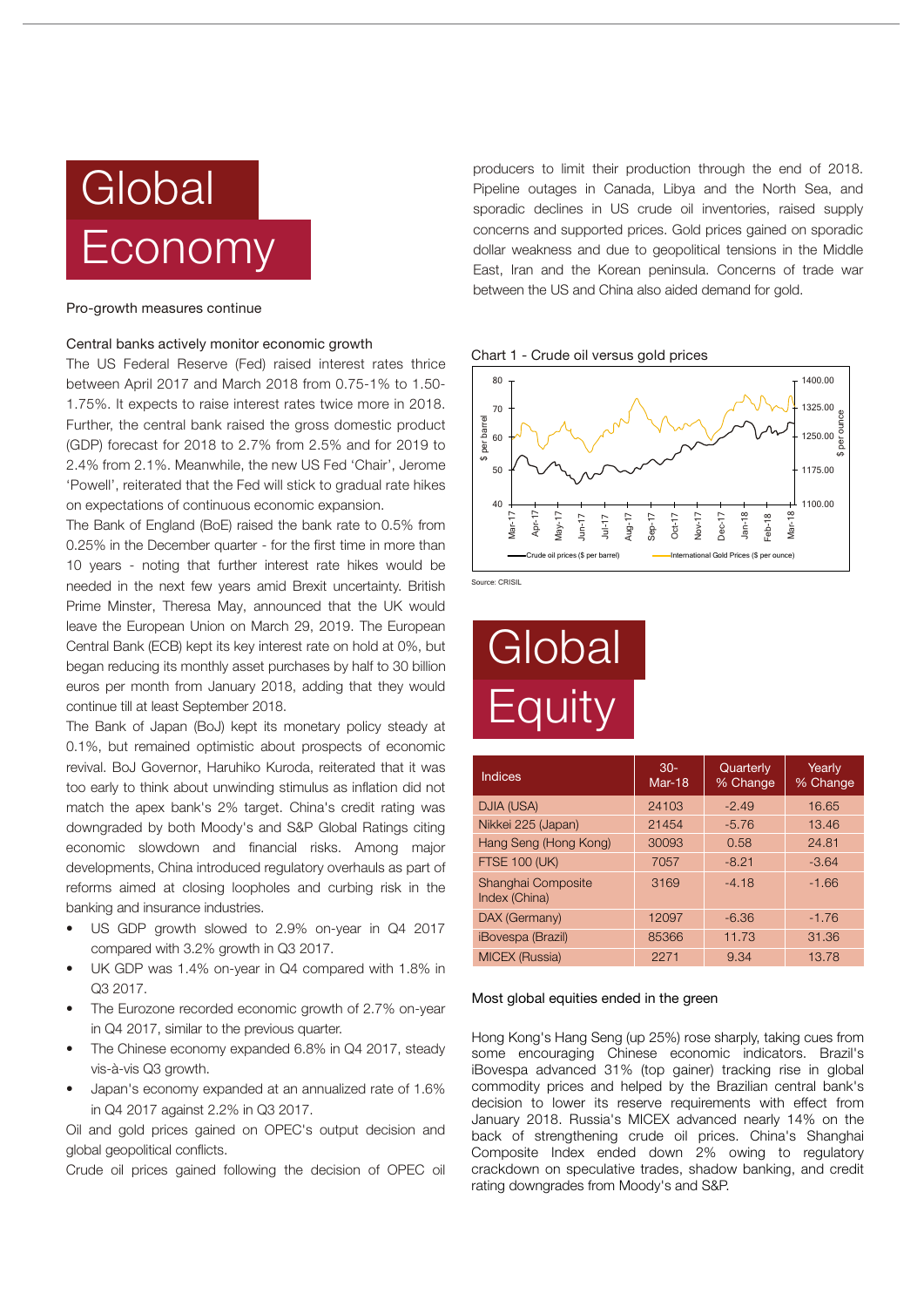# Indian Economy

### India records strong growth in December quarter

Key global financial institutions are increasingly turning positive about India's economic growth prospects. Though the central bank opted to keep interest rates on hold at its April 2018 policy review, the Reserve Bank of India (RBI) lowered its retail inflation target for the first half of fiscal 2018-19 to 4.7-5.1% and to 4.4% for the second half, noting the moderation in food prices and the likelihood of a normal monsoon. In its August 2017 policy review, the apex bank had slashed the benchmark repo rate by 25 basis points (bps) to 6% from 6.25%. The RBI also reduced the statutory liquidity ratio by 100 bps from 20.5% to 19.5% during the fiscal. Among important developments, the Center gave ex-post facto approval to modifications carried out in the bill that r eplaced the Insolvency and Bankruptcy Code (Amendment) Bill 2017 and gave the green light for setting up a Rs 60,000 crore National Urban Housing Fund to facilitate the implementation of the Pradhan Mantri Awas Yojana (Urban) Mission. In addition, the government allowed 100% foreign direct investment (FDI) in single brand retail trading, construction development and real estate broking, and actively introduced changes to streamline and stabilize the GST tax structure (effective from July 2017) to minimize disruptions.

- ?Among important announcements made in the Union Budget 2018-19, the Center revised the fiscal deficit to 3.3% of GDP for 2018-19, deviating from the fiscal glide path, and setting the target at a higher 3.5% for 2017-18. The divestment target has been pegged at Rs 80,000 crore for 2018-19, while the target for 2017-18 has been increased by Rs 27,500 crore. The outlay for infrastructure and railways spending has been set at Rs 5.97 lakh crore and Rs 1.49 lakh crore, respectively, for FY19, while
- ?individual income tax rates are maintained. India's GDP grew 7.2% on-year in the October-December quarter compared with 6.5% growth in the previous quarter. The government has forecast the current fiscal's GDP growth at 6.6%, up from 6.5% earlier, and compared
- ?with 7.1% in the year-ago period. The World Bank has projected 7.3% growth for India in
- ?fiscal 2019 and 7.5% in fiscal 2020. India's fiscal deficit jumped to Rs 7.15 lakh crore at the end of February, exceeding the revised target of Rs 5.94
- ?lakh crore for the entire 2017-18 fiscal. Domestic consumer inflation cooled down to 4.44% in February from 5.2% in December.

# Indian **Equity**

## Table 2 - Indian benchmark indices returns

| <b>Sector Indices</b>         | $28 -$<br>$Mar-18$ | Quarterly<br>% Change | Yearly<br>% Change |
|-------------------------------|--------------------|-----------------------|--------------------|
| Nifty 50                      | 9521               | 3.78                  | 14.88              |
| <b>S&amp;P BSE Sensex</b>     | 30922              | 4.39                  | 14.53              |
| <b>S&amp;P BSE CD</b>         | 2043               | 27.70                 | 33.30              |
| <b>S&amp;P BSE Realty</b>     | 10428              | 12.49                 | 23.37              |
| S&P BSE IT                    | 26278              | 7.60                  | 27.99              |
| <b>S&amp;P BSE Metal</b>      | 23408              | 6.34                  | 18.55              |
| S&P BSE CG                    | 16013              | 4.95                  | 33.74              |
| <b>S&amp;P BSE BANKEX</b>     | 17076              | 3.83                  | 14.80              |
| <b>S&amp;P BSE FMCG</b>       | 2226               | $-2.15$               | 11.50              |
| <b>S&amp;P BSE Auto</b>       | 13203              | $-2.66$               | 35.82              |
| S&P BSE Oil & Gas             | 11374              | $-3.65$               | 33.50              |
| <b>S&amp;P BSE Power</b>      | 9833               | $-5.13$               | $-12.20$           |
| <b>S&amp;P BSE Healthcare</b> | 14191              | $-7.33$               | $-8.41$            |

Source: CRISIL

# Domestic equities record double-digit growth

Indian equity benchmarks S&P BSE Sensex and Nifty 50 advanced 11% and 10%, respectively, aided by foreign institutional investors (FIIs) buying. Sentiment was aided by the Center's proposed Rs 6.92 lakh crore infrastructure spending plan and Rs 2.11 lakh crore recapitalization plan for public sector banks (PSBs), improvement in India's 'Ease of Doing Business' rankings, credit rating agency Moody's upgrade of India's sovereign bond rating, and the victory of the ruling party in the Gujarat and Himachal Pradesh assembly elections. The central government's move to reduce its additional borrowing plan for the fiscal year 2018, lower-than-expected borrowing program for the first half of fiscal 2019, and the latest domestic GDP and inflation figures boosted stocks. Gains registered by banking counters after the presidential ordinance to deal with non-performing assets received approval, pro-European Union candidate Emmanuel Macron's victory in the French presidential election, and OPEC's decision to extend oil production cuts until the end of 2018 also supported stocks.

Geopolitical tensions surrounding the Korean Peninsula, political uncertainty in the US and Europe, sell-off in Chinese equities coupled with a sovereign credit rating downgrade of the nation's debt erased some gains. Equities lost some steam after the central government levied 10% long-term capital gains (LTCG) tax on equity investments in the Union Budget and also raised the fiscal deficit target for 2017-18. Equities also declined weighed by losses in banking stocks after a PSB unearthed a fraud of around \$1.8 billion. Widening of the domestic current account deficit (CAD), and fears of global trade war between the US and China after they imposed tariffs on imports also acted as a dampener.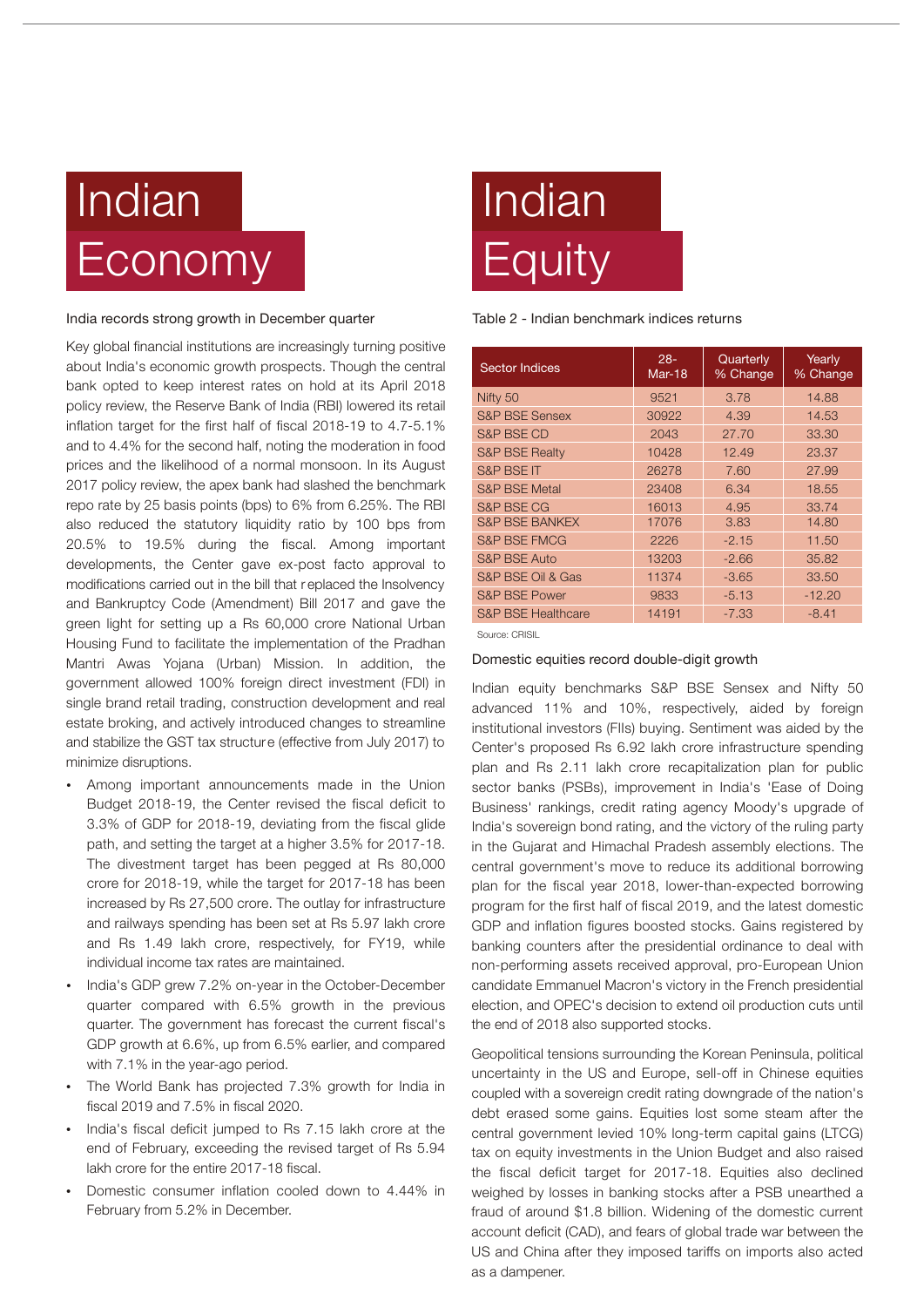Chart 2 - FII, DII versus Nifty movement



Source: CRISIL

- S&P BSE Consumer Durables gained the most (up 46%)
- ?aided by gains registered by Index heavyweights. S&P BSE Realty advanced 39% after the RBI permitted banks to invest in REITs and InvITs. The Cabinet's decision to increase the carpet area of houses under Pradhan
- ?Mantri Awas Yojana also benefitted the Index. FIIs bought Rs 14,904 crore in Indian equities in the fiscal vis-à-vis net purchases of Rs 60,197 crore in the previous fiscal.

## Equity Outlook

Over medium to long term, we believe equity is bound to reap the fruits of expected pickup in economic activity and strong double-digit growth in corporate earnings. The possibility of negative surprises in corporate earnings would rather be slim and hence valuation multiples could remain at a premium level. We may not rule out the correction in markets in near term amid mounting concerns over the trade war between the US and China and rising bond yields. In FY '19, volatility will continue to hover on markets due to several state elections and the Union election in 2019, along with continued changes in macro variables. But Indian equity markets still remain an attractive long term bet investor as the benefits of structural reforms initiated by the incumbent government will begin to manifest in the next few years.

# Indian Debt

### Chart 3 - Domestic yield curve movement



## Gilts fell on discouraging domestic and overseas cues

Government bond prices weakened with the yield of the benchmark 7.17% 2028 paper settling at 7.40% on March 28, 2018 as against 6.69% on March 31, 2017. Bonds weakened

- due to the following developments:<br>• Geopolitical tensions between India and Pakistan, and reports of conflict in the Korean peninsula dented sentiment
- ?for debt. Sporadic rise in global crude oil prices and US benchmark
- ?treasury yields dampened demand. Gilts fell after the Center announced Rs 50,000 crore of additional borrowing over the January-March 2018 period,
- ?and owing to S&P retaining India's sovereign debt rating. Selling was witnessed after the ruling party won the Gujarat state assembly election by a thin margin, thereby raising concerns about whether it would be able to pass key reforms, and prior to the outcome of the UK election.<br>Yield hardened further as interest rates aligned with the
- newly issued 10-year bond; and following the budget announcement, a sharp hike in MSP of crops and a rise in the government's rural spending stoked fears of an increase
- ?in domestic inflation in the near term. Sentiment was hit further after the Finance Minister, Arun Jaitley, revised the fiscal deficit targets for fiscals 2018 and 2019.<br>Further losses were prevented owing to:

- ?Further losses were prevented owing to: The US Fed sticking to its target of three interest rate hikes in
- ?2018. Moody's upgrade of India's local and foreign currency issuer
- ?rating to Baa2 from Baa3. The government's move to reduce its additional market borrowing for fiscal 2018 to Rs 20,000 crore from Rs 50,000
- ?crore announced earlier. The RBI's move to inject "adequate additional" liquidity into the banking system towards the end of March and reports that the government was considering raising the foreign gilt
- ?investment limit. The Center's move to ease the debt supply burden in the first six months of fiscal 2018 - the RBI notified that the Center will borrow Rs 2.88 lakh crore via sale of dated securities during April-September, which is about 48% of its annual borrowing plan, and lower than the corresponding
- ?figure in prior years. Moderation in domestic inflation in the March quarter of 2017-18.

# Debt Outlook

With G-sec yields inching upwards, the market was reflective the concerns arising from rising inflation, lower participation by PSU Banks, fear of fiscal slippage, rising crude oil prices and higher global bond yield. Nonetheless, with the government announcing a lower borrowing program in H119, the bond yields had a breather. Going forward, we believe the Indian economy will be spurred by strong infra related spend, urban consumption, rising rural incomes and improved demand translating into strong GDP growth and resumption of private investment cycle, which is likely to augur well for investment in Indian debt markets.

Source: CRISIL Fixed Income database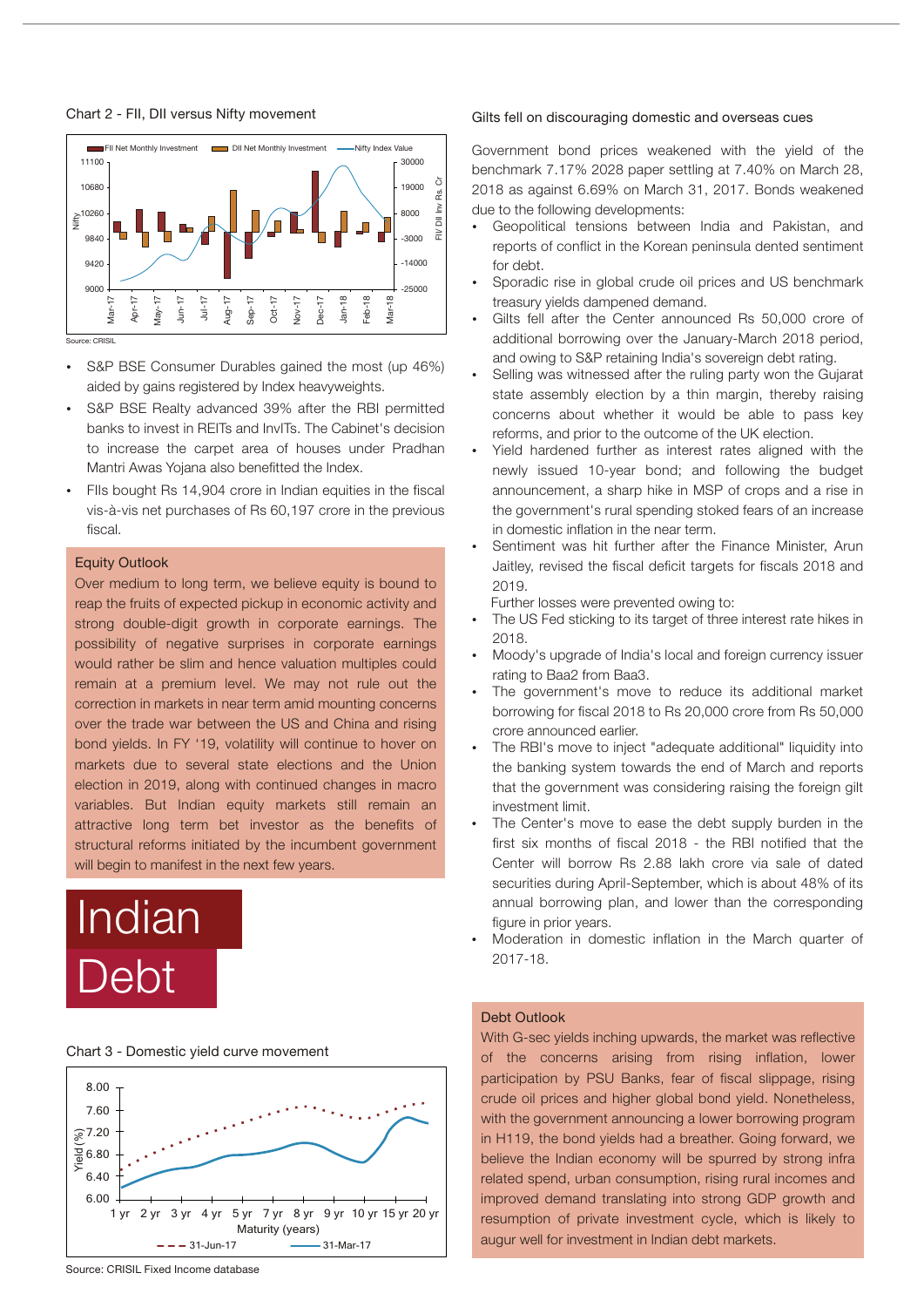|                   |  |                    |                                |  |                                |                                  | PERFORMANCE AT A GLANCE        |                              |                    |                                |                                |                    |                              |             |  |
|-------------------|--|--------------------|--------------------------------|--|--------------------------------|----------------------------------|--------------------------------|------------------------------|--------------------|--------------------------------|--------------------------------|--------------------|------------------------------|-------------|--|
|                   |  |                    |                                |  |                                |                                  |                                |                              |                    |                                |                                |                    |                              |             |  |
|                   |  |                    | <b>Future Secure</b>           |  |                                |                                  | <b>Future Income</b>           |                              |                    | <b>Future Balance</b>          |                                |                    | <b>Future Maximise</b>       |             |  |
| <b>INDIVIDUAL</b> |  | Absolute<br>Return | Simple<br><b>Annual Return</b> |  | <b>CAGR</b>                    | Absolute<br>Return               | Simple<br><b>Annual Return</b> | CAGR                         | Absolute<br>Return | Simple<br>Annual Return        | <b>CAGR</b>                    | Absolute<br>Return | Simple<br>Annual Return      | <b>CAGR</b> |  |
| Since Inception   |  | 123.75%            | 12.85%                         |  | 8.72%                          | 143.99%                          | 14.95%                         | 9.70%                        | 104.55%            | 10.85%                         | 7.71%                          | 128.20%            | 13.31%                       | 8.94%       |  |
|                   |  |                    |                                |  |                                |                                  |                                |                              |                    |                                |                                |                    |                              |             |  |
|                   |  |                    | <b>Future Pension Secure</b>   |  |                                |                                  | <b>Future Pension Balance</b>  |                              |                    | <b>Future Pension Growth</b>   |                                |                    | <b>Future Pension Active</b> |             |  |
| <b>INDIVIDUAL</b> |  | Absolute<br>Return | Simple Annual<br>Return        |  | <b>CAGR</b>                    | Absolute<br>Return               | Simple Annual<br>Return        | <b>CAGR</b>                  | Absolute<br>Return | Simple Annual<br>Return        | <b>CAGR</b>                    | Absolute<br>Return | Simple Annual<br>Return      | CAGR        |  |
| Since Inception   |  | 144.94%            | 15.42%                         |  | 10.00%                         | 149.71%                          | 15.93%                         | 10.23%                       | 186.47%            | 19.84%                         | 11.85%                         | 223.20%            | 23.74%                       | 13.29%      |  |
|                   |  |                    |                                |  |                                |                                  |                                |                              |                    |                                |                                |                    |                              |             |  |
|                   |  |                    |                                |  |                                |                                  |                                | <b>Future Dynamic Growth</b> |                    |                                |                                |                    |                              |             |  |
|                   |  |                    |                                |  | <b>INDIVIDUAL</b>              | Absolute<br>Return               | Simple<br><b>Annual Return</b> | CAGR                         |                    |                                |                                |                    |                              |             |  |
|                   |  |                    |                                |  |                                | Since Inception                  | 87.02%                         | 10.36%                       | 7.74%              |                                |                                |                    |                              |             |  |
|                   |  |                    |                                |  |                                |                                  |                                |                              |                    |                                |                                |                    |                              |             |  |
|                   |  |                    |                                |  |                                | <b>Future NAV Guarantee Fund</b> |                                |                              |                    |                                |                                |                    |                              |             |  |
|                   |  |                    | <b>INDIVIDUAL</b>              |  | Absolute<br>Return             | Simple<br><b>Annual Return</b>   | <b>CAGR</b>                    |                              |                    | Highest NAV Guaranteed 15.6875 |                                |                    |                              |             |  |
|                   |  |                    | Absolute Return                |  | 51.81%                         | 6.61%                            | 5.47%                          |                              |                    |                                |                                |                    |                              |             |  |
|                   |  |                    |                                |  |                                |                                  |                                |                              |                    |                                |                                |                    |                              |             |  |
|                   |  |                    |                                |  | <b>Future Apex</b>             |                                  |                                |                              |                    |                                | <b>Future Opportunity Fund</b> |                    |                              |             |  |
|                   |  | <b>INDIVIDUAL</b>  | Absolute<br>Return             |  | Simple<br><b>Annual Return</b> | <b>CAGR</b>                      |                                | <b>INDIVIDUAL</b>            |                    | Absolute<br>Return             | Simple<br><b>Annual Return</b> | <b>CAGR</b>        |                              |             |  |
|                   |  | Since Inception    | 97.85%                         |  | 11.82%                         | 8.59%                            |                                |                              | Since Inception    | 64.29%                         | 8.51%                          | 6.80%              |                              |             |  |
|                   |  |                    |                                |  |                                |                                  |                                |                              |                    |                                |                                |                    |                              |             |  |
|                   |  |                    |                                |  |                                |                                  | <b>Future Group Balance</b>    |                              |                    | <b>Future Group Maximise</b>   |                                |                    |                              |             |  |
|                   |  |                    |                                |  | Group                          | Absolute<br>Return               | Simple<br><b>Annual Return</b> | CAGR                         | Absolute<br>Return | Simple<br><b>Annual Return</b> | <b>CAGR</b>                    |                    |                              |             |  |
|                   |  |                    |                                |  | Since Inception                | 94.33%                           | 11.59%                         | 8.51%                        | 106.05%            | 12.03%                         | 8.55%                          |                    |                              |             |  |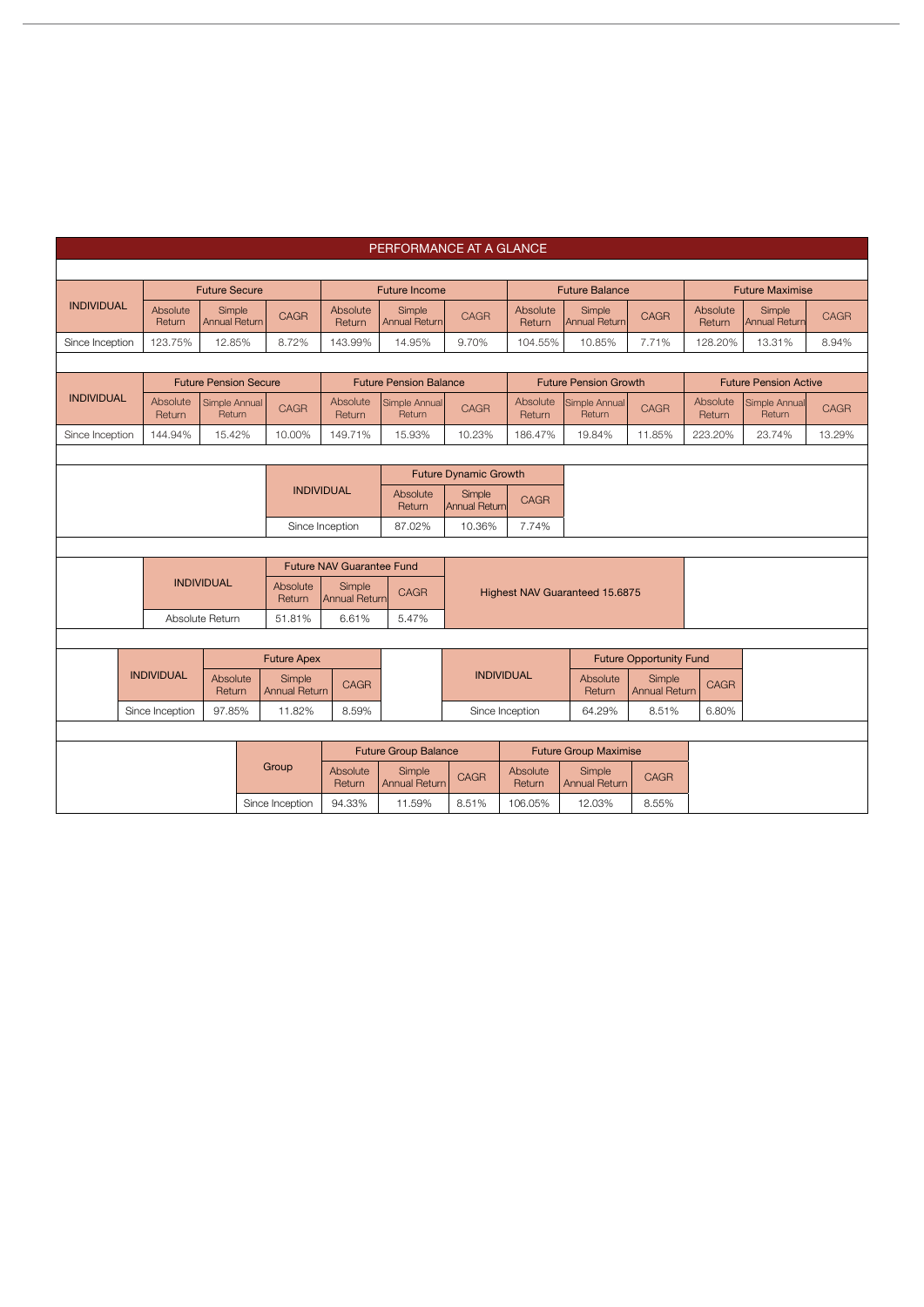# FUTURE APEX FUND SFIN NO. ULIF010231209FUTUREAPEX133

| <b>ABOUT THE FUND</b>                                                                  |                |                  |         |                      | PORTFOLIO AS ON 31 <sup>st</sup> Mar 2018                 |                 |                                                                   |
|----------------------------------------------------------------------------------------|----------------|------------------|---------|----------------------|-----------------------------------------------------------|-----------------|-------------------------------------------------------------------|
| <b>OBJECTIVE</b>                                                                       |                |                  |         |                      | <b>SECURITIES</b>                                         | <b>HOLDINGS</b> | SECTORAL ALLOCATION                                               |
| To provide potentially high returns to unit                                            |                |                  |         |                      | MONEY MARKET INSTRUMENTS & NCA                            | 1.53%           |                                                                   |
| holders by investing primarily in equities to                                          |                |                  |         |                      | <b>SECURITIES</b>                                         | <b>HOLDINGS</b> | <b>BFSI</b>                                                       |
| target growth in capital value of assets.                                              |                |                  |         |                      | <b>EQUITY</b>                                             | 98.47%          | 24.20%                                                            |
| The fund will also invest, to a certain                                                |                |                  |         |                      | Kotak Mahindra MF - Kotak Banking ETF                     | 6.64%           | <b>Chemical Products</b>                                          |
| extent, in govt. securities, corporate bonds<br>and money market instruments. The risk |                |                  |         |                      | HDFC Bank Ltd.                                            | 5.67%           | $4.01\%$                                                          |
| profile of the fund is high.                                                           |                |                  |         |                      | Reliance Industries Ltd.                                  | 4.95%           | Civil Engineering                                                 |
|                                                                                        |                |                  |         |                      | HDFC Ltd.                                                 | 4.93%           | 6.88%                                                             |
| <b>FUND MANAGER DETAILS</b>                                                            |                |                  |         |                      | Infosys Technologies Ltd.<br><b>ITC Ltd.</b>              | 4.62%<br>4.30%  | Coke & Refined Petroleum                                          |
| Fund Manager                                                                           |                |                  |         | No. of Funds Managed | Larsen & Toubro Ltd.                                      | 3.99%           | 6.88%                                                             |
|                                                                                        |                | Equity           | Debt    | Hybrid               | Maruti Suzuki India Ltd.                                  | 3.34%           | <b>Computer Programming</b>                                       |
| Niraj Kumar                                                                            |                | $\overline{4}$   | 3       | $\overline{7}$       | TATA Consultancy Services Ltd.                            | 3.09%           | 8.93%                                                             |
| Biswarup Mohapatra                                                                     |                | $\overline{A}$   |         | $\overline{7}$       | <b>ICICI Bank Ltd.</b>                                    | 2.80%           | Infrastructure & Housing                                          |
|                                                                                        |                |                  |         |                      | Hindustan Unilever                                        | 2.29%           | 4.87%                                                             |
| <b>ASSET ALLOCATION</b>                                                                |                |                  |         |                      | Bharti Airtel Ltd.                                        | 2.16%           | Motor Vehicles                                                    |
|                                                                                        |                |                  |         |                      | Sun Pharmaceuticals Industries Ltd.                       | 2.07%           | 8.09%                                                             |
| Composition                                                                            | Min.           | Max.             |         | Actual               | Yes Bank Ltd.                                             | 1.76%           |                                                                   |
| <b>Fixed Interest</b><br>Investments                                                   | $0.00\%$       |                  | 40.00%  | $0.00\%$             | <b>TATA Motors Ltd.</b>                                   | 1.59%           | Non-metallic Minerals                                             |
| Cash and                                                                               | $0.00\%$       |                  | 50.00%  | 1.53%                | State Bank of India<br>Oil & Natural Gas Corporation Ltd. | 1.52%<br>1.49%  | .46%                                                              |
| Money Market                                                                           |                |                  |         |                      | Power Finance Corporation Ltd.                            | 1.43%           | Pharmaceuticals                                                   |
| Equity                                                                                 | 50.00%         |                  | 100.00% | 98.47%               | IndusInd Bank Ltd.                                        | 1.37%           | 5.23%                                                             |
|                                                                                        |                |                  |         |                      | Axis Bank Ltd.                                            | 1.36%           |                                                                   |
| <b>RISK RETURN PROFILE</b>                                                             |                |                  |         |                      | <b>Bharat Electronics Ltd.</b>                            | 1.36%           | Tobacco                                                           |
| Risk                                                                                   |                |                  |         | High                 | Hero MotoCorp Ltd.                                        | 1.34%           | 4.30%                                                             |
| Return                                                                                 |                |                  |         | High                 | <b>Tata Steel Limited</b>                                 | 1.32%           | Other                                                             |
|                                                                                        |                |                  |         |                      | Lupin Ltd.                                                | 1.32%           | 24.34%                                                            |
| DATE OF INCEPTION                                                                      |                |                  |         |                      | Bajaj Auto Ltd.                                           | 1.31%           |                                                                   |
| 23rd December 2009                                                                     |                |                  |         |                      | Other                                                     | 30.47%          |                                                                   |
|                                                                                        |                |                  |         |                      |                                                           |                 | BENCHMARK COMPARISON (CAGR RETURN)                                |
| <b>FUND PERFORMANCE AS ON</b><br>31 <sup>st</sup> Mar 2018                             |                |                  |         |                      |                                                           |                 |                                                                   |
|                                                                                        |                |                  |         |                      |                                                           |                 | 14.32%<br>13.43%<br>10.25%<br>20.00%                              |
| Returns since Publication of NAV                                                       |                |                  |         |                      |                                                           |                 | 8.92%<br>8.59%<br>15.00%<br>.04%<br>,00%<br>70%                   |
| Absolute Return                                                                        |                |                  |         | 97.85%               |                                                           |                 | 10.00%<br>$ 3.32\%$<br>ம்<br>$-3.61\%$<br>$-4.11\%$               |
| Simple Annual                                                                          |                |                  |         | 11.82%               |                                                           |                 | 5.00%<br>0.00%                                                    |
| Return                                                                                 |                |                  |         |                      |                                                           |                 | $-5.00\%$<br>2 Year<br>1 Year 6 Months 1 Month<br>Since<br>3 Year |
| <b>CAGR Return</b>                                                                     |                |                  |         | 8.59%                |                                                           |                 | Inception<br>$-10.00\%$                                           |
| NAV as on 31 <sup>st</sup> Mar 2018                                                    |                |                  |         |                      |                                                           |                 | Future Apex Fund<br><b>Benchmark</b>                              |
| 19.78536                                                                               |                |                  |         |                      |                                                           |                 | Benchmark: CNX Nifty                                              |
| AUM as on 31 <sup>st</sup> Mar 2018                                                    |                |                  |         |                      |                                                           |                 | <b>FUND - NAV</b>                                                 |
|                                                                                        | (Rs. in Lakhs) |                  |         |                      |                                                           |                 | 23.00                                                             |
| 2,056.13                                                                               |                |                  |         |                      |                                                           |                 | 18.00                                                             |
|                                                                                        |                | ASSET ALLOCATION |         |                      |                                                           |                 | 13.00                                                             |

8.00

Mar-10 Jun-10 Sep-10 Dec-10 Mar-11 Jun-11 Sep-11 Dec-11 Mar-12 Jun-12 Sep-12 Dec-12 Mar-13 Jun-13 Sep-13 Dec-13 Mar-14 Jun-14 Sep-14 Dec-14 Mar-15 Jun-15 Sep-15 Dec-15 Mar-16 Jun-16 Sep-16 Dec-16 Mar-17 Jun-17 Sep-17 Dec-17 Mar-18

### ASSET ALLOCATION

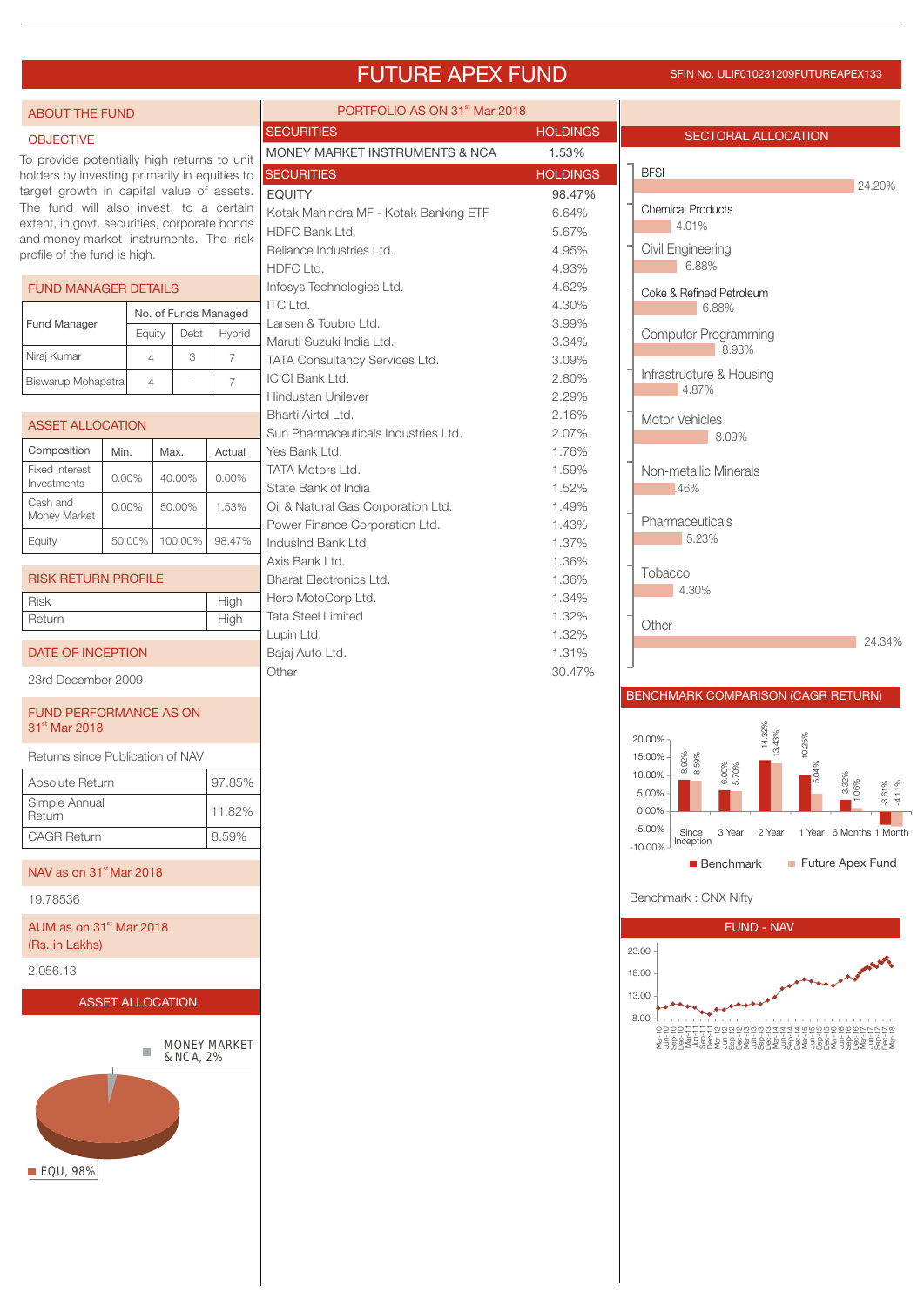# FUTURE OPPORTUNITY FUND SFIN NO. ULIF012090910FUTOPPORTU133

| <b>ABOUT THE FUND</b>                                                                                                                                                                                                                                       |                                                       |                |                     |                                                                     | PORTFOLIO AS ON 31 <sup>st</sup> Mar 2018                                             |                                        |                                                                                                                             |
|-------------------------------------------------------------------------------------------------------------------------------------------------------------------------------------------------------------------------------------------------------------|-------------------------------------------------------|----------------|---------------------|---------------------------------------------------------------------|---------------------------------------------------------------------------------------|----------------------------------------|-----------------------------------------------------------------------------------------------------------------------------|
| <b>OBJECTIVE</b>                                                                                                                                                                                                                                            |                                                       |                |                     |                                                                     | <b>SECURITIES</b>                                                                     | <b>HOLDINGS</b>                        | <b>SECTORAL ALLOCATION</b>                                                                                                  |
| To generate capital appreciation<br>provide long-term growth oppurtunities                                                                                                                                                                                  |                                                       |                |                     | - 8                                                                 | MONEY MARKET INSTRUMENTS & NCA<br><b>SECURITIES</b>                                   | 1.44%<br><b>HOLDINGS</b>               | <b>BFSI</b><br>24.42%                                                                                                       |
| by investing in a portfolio predominantly<br>of equity & equity-related instruments<br>generally in S&P CNX Nifty stocks and to<br>generate consistent returns by investing<br>in debt & money market instruments. The<br>risk profile of the fund is high. |                                                       |                |                     |                                                                     | <b>EQUITY</b><br>Kotak Mahindra MF - Kotak Banking ETF<br>HDFC Bank Ltd.<br>HDFC Ltd. | 98.56%<br>7.34%<br>6.11%<br>5.38%      | <b>Chemical Products</b><br>4.10%<br>Civil Engineering<br>4.15%                                                             |
| <b>FUND MANAGER DETAILS</b>                                                                                                                                                                                                                                 |                                                       |                |                     |                                                                     | Reliance Industries Ltd.<br>Infosys Technologies Ltd.                                 | 5.01%<br>4.57%                         | Coke & Refined Petroleum                                                                                                    |
| Fund Manager                                                                                                                                                                                                                                                | No. of Funds Managed<br>Hybrid<br>Debt<br>Equity      |                |                     | <b>ITC Ltd.</b><br>Larsen & Toubro Ltd.<br>Maruti Suzuki India Ltd. | 4.40%<br>4.15%<br>3.49%                                                               | 6.78%<br>Computer Programming<br>9.11% |                                                                                                                             |
| Niraj Kumar                                                                                                                                                                                                                                                 |                                                       | $\overline{4}$ | 3                   | $\overline{7}$                                                      | TATA Consultancy Services Ltd.                                                        | 3.36%                                  |                                                                                                                             |
| Biswarup Mohapatra                                                                                                                                                                                                                                          |                                                       | $\overline{4}$ |                     | $\overline{7}$                                                      | <b>ICICI Bank Ltd.</b><br><b>Hindustan Unilever</b>                                   | 2.66%<br>2.34%                         | Infrastructure & Housing<br>5.37%                                                                                           |
| <b>ASSET ALLOCATION</b>                                                                                                                                                                                                                                     |                                                       |                |                     |                                                                     | Bharti Airtel Ltd.                                                                    | 2.27%                                  | Motor Vehicles                                                                                                              |
| Composition                                                                                                                                                                                                                                                 | Min.                                                  | Max.           |                     | Actual                                                              | Sun Pharmaceuticals Industries Ltd.                                                   | 2.19%                                  | 8.59%                                                                                                                       |
| <b>Fixed Interest</b><br>Investments                                                                                                                                                                                                                        | 0.00%                                                 | 15.00%         |                     | 0.00%                                                               | <b>TATA Motors Ltd.</b><br>Yes Bank Ltd.<br>Power Finance Corporation Ltd.            | 2.18%<br>1.80%<br>1.61%                | Non-metallic Minerals<br>4.43%                                                                                              |
| Cash and<br>Money Market                                                                                                                                                                                                                                    | $0.00\%$                                              | 20.00%         |                     | 1.44%                                                               | State Bank of India                                                                   | 1.60%                                  | Pharmaceuticals<br>5.76%                                                                                                    |
| Equity                                                                                                                                                                                                                                                      | 80.00%                                                |                | 100.00%             | 98.56%                                                              | Oil & Natural Gas Corporation Ltd.<br>Lupin Ltd.                                      | 1.55%<br>1.52%                         | Tobacco                                                                                                                     |
| <b>RISK RETURN PROFILE</b>                                                                                                                                                                                                                                  |                                                       |                |                     |                                                                     | Aditya Birla Capital Ltd.<br>Engineers India Limited                                  | 1.51%<br>1.50%                         | 4.40%<br>Other                                                                                                              |
| Risk                                                                                                                                                                                                                                                        | High                                                  |                |                     |                                                                     | <b>Bharat Electronics Ltd.</b>                                                        | 1.49%                                  | 22.89%                                                                                                                      |
| Return                                                                                                                                                                                                                                                      |                                                       |                |                     | High                                                                | IndusInd Bank Ltd.                                                                    | 1.44%<br>1.38%                         |                                                                                                                             |
| DATE OF INCEPTION                                                                                                                                                                                                                                           |                                                       |                |                     |                                                                     | Kotak PSU Bank ETF<br>Hero MotoCorp Ltd.                                              | 1.37%                                  | BENCHMARK COMPARISON (CAGR RETURN)                                                                                          |
| 9th September 2010                                                                                                                                                                                                                                          |                                                       |                |                     |                                                                     | Other                                                                                 | 26.36%                                 | 14.32%<br>13.30%<br>20.00%-<br>10.25%                                                                                       |
| <b>FUND PERFORMANCE AS ON</b><br>31 <sup>st</sup> Mar 2018                                                                                                                                                                                                  |                                                       |                |                     |                                                                     |                                                                                       |                                        | 15.00%<br>7.74%<br>6.80%<br>$6.00\%$<br>$5.18\%$<br>10.00%-<br>$-3.61\%$<br>4.15%<br>5.00%                                  |
| Returns since Publication of NAV                                                                                                                                                                                                                            |                                                       |                |                     |                                                                     |                                                                                       |                                        | 0.00%<br>$-5.00\%$                                                                                                          |
| Absolute Return                                                                                                                                                                                                                                             |                                                       |                |                     | 64.29%                                                              |                                                                                       |                                        | Since<br>3 Year<br>2 Year 1 Year 6 Months 1 Month<br>$-10.00\%$ Inception                                                   |
| Simple Annual<br>Return                                                                                                                                                                                                                                     |                                                       |                |                     | 8.51%                                                               |                                                                                       |                                        | Benchmark<br>Future Opportunity Fund                                                                                        |
| <b>CAGR Return</b>                                                                                                                                                                                                                                          |                                                       |                |                     | 6.80%                                                               |                                                                                       |                                        | Benchmark: CNX Nifty                                                                                                        |
| NAV AS ON 31 <sup>st</sup> MAR 2018                                                                                                                                                                                                                         |                                                       |                |                     |                                                                     |                                                                                       |                                        | <b>FUND - NAV</b>                                                                                                           |
| 16.42892                                                                                                                                                                                                                                                    |                                                       |                |                     |                                                                     |                                                                                       |                                        | 23.00                                                                                                                       |
|                                                                                                                                                                                                                                                             | AUM AS ON 31 <sup>st</sup> MAR 2018<br>(Rs. in Lakhs) |                |                     |                                                                     |                                                                                       |                                        | 18.00<br>13.00                                                                                                              |
| 8,773.90                                                                                                                                                                                                                                                    |                                                       |                |                     |                                                                     |                                                                                       |                                        | 8.00                                                                                                                        |
| <b>ASSET ALLOCATION</b>                                                                                                                                                                                                                                     |                                                       |                |                     |                                                                     |                                                                                       |                                        | ⊑aaaawwww <del>a 444</del> wwww@@@<br>ၜၟၣၛၟၟၛၟၛၟၣၛၟၛၛၟၛၛၛၟၛၟၛၛၟၛၛၛၟၛၛၟၛၛၟၛၛၟၛၛၛ<br>ၜႍၛၯၟၯၟၯၟၯၟၯၟၯၯၟၣၯၯၟၣၯၯၟၣၯၯၟၣၯၯၟၣၯၟၯၟၣၜၟ |
| ■ EQU, 99%                                                                                                                                                                                                                                                  |                                                       | & NCA, 1%      | <b>MONEY MARKET</b> |                                                                     |                                                                                       |                                        |                                                                                                                             |
|                                                                                                                                                                                                                                                             |                                                       |                |                     |                                                                     |                                                                                       |                                        |                                                                                                                             |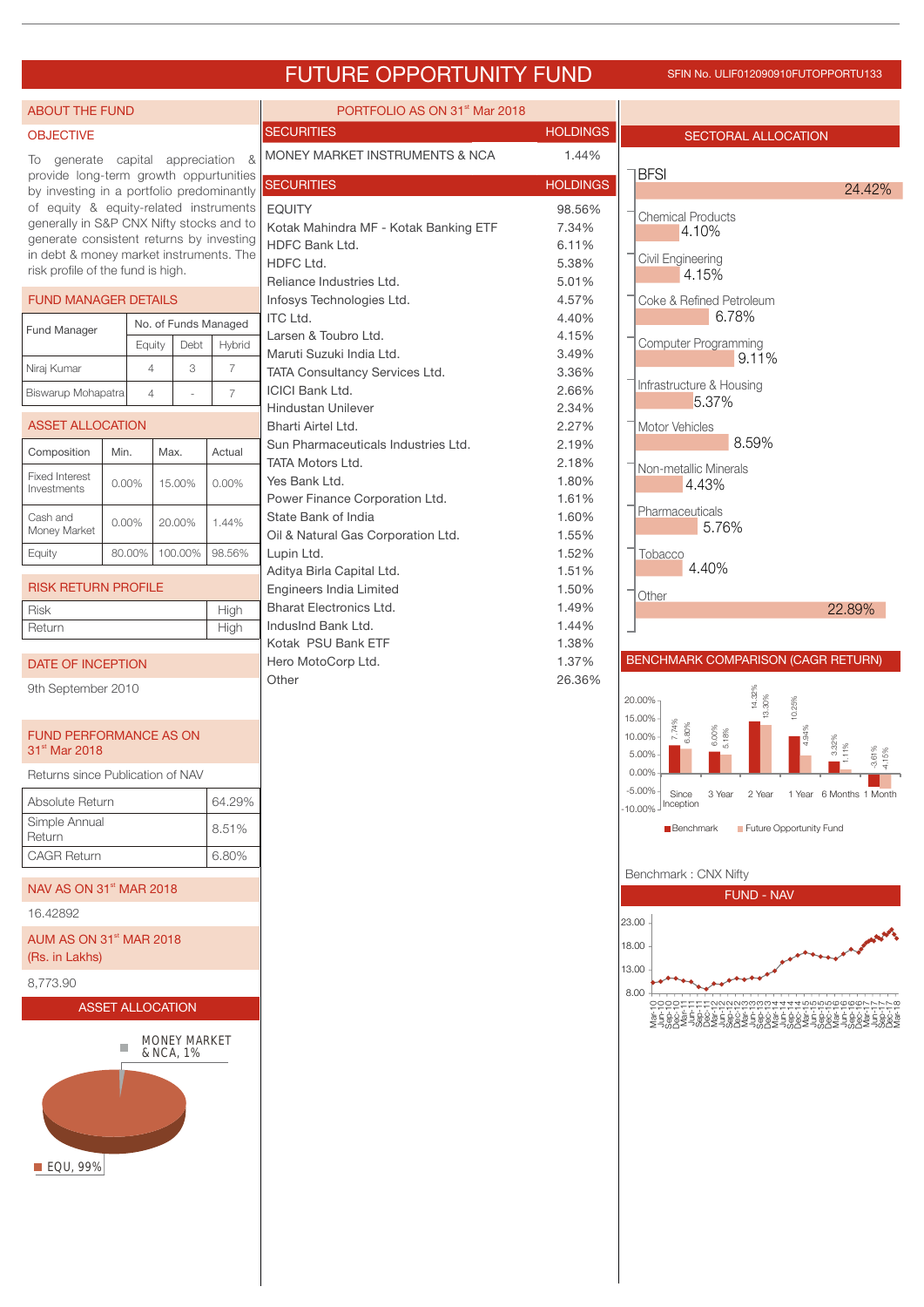# FUTURE DYNAMIC GROWTH FUND SFIN NO. ULIF009121009FUTDYNAGTH133

| <b>ABOUT THE FUND</b>                                                                     |        |                         |                | PORTFOLIO AS ON 31 <sup>st</sup> MAR 2018             |                 |                                                         |                  |
|-------------------------------------------------------------------------------------------|--------|-------------------------|----------------|-------------------------------------------------------|-----------------|---------------------------------------------------------|------------------|
| <b>OBJECTIVE</b>                                                                          |        |                         |                | <b>SECURITIES</b>                                     | <b>HOLDINGS</b> | <b>SECTORAL ALLOCATION</b>                              |                  |
| To maximize participation in an actively                                                  |        |                         |                | MONEY MARKET INSTRUMENTS & NCA                        | 2.57%           |                                                         |                  |
| managed, well-diversified equity portfolio of<br>fundamentally strong blue-chip companies |        |                         |                | <b>SECURITIES</b>                                     | <b>HOLDINGS</b> | <b>BFSI</b>                                             |                  |
| while using debt instruments to safeguard                                                 |        |                         |                | <b>EQUITY</b>                                         | 97.43%          |                                                         |                  |
| the interest of the policyholder.                                                         |        |                         |                | Kotak Mahindra MF - Kotak Banking ETF                 | 6.25%           | <b>Chemical Products</b>                                |                  |
|                                                                                           |        |                         |                | HDFC Bank Ltd.                                        | 6.00%           | 4.08%                                                   |                  |
| <b>STRATEGY</b>                                                                           |        |                         |                | HDFC Ltd.                                             | 5.14%           | Civil Engineering                                       |                  |
| Investment in equities and debt                                                           |        |                         |                | Reliance Industries Ltd.<br>Infosys Technologies Ltd. | 4.89%<br>4.54%  | 4.14%                                                   |                  |
| instruments.                                                                              |        |                         |                | <b>ITC Ltd.</b>                                       | 4.32%           | Coke & Refined Petroleum                                |                  |
| <b>FUND MANAGER DETAILS</b>                                                               |        |                         |                | Larsen & Toubro Ltd.                                  | 4.14%           | 6.85%                                                   |                  |
|                                                                                           |        | No. of Funds Managed    |                | Maruti Suzuki India Ltd.                              | 3.46%           | <b>Computer Programming</b>                             |                  |
| Fund Manager                                                                              | Equity | Debt                    | Hybrid         | TATA Consultancy Services Ltd.                        | 3.29%           | 9.02%                                                   |                  |
|                                                                                           |        |                         |                | <b>ICICI Bank Ltd.</b>                                | 2.59%           | Infrastructure & Housing                                |                  |
| Niraj Kumar                                                                               |        | 3<br>$\overline{4}$     | $\overline{7}$ | Hindustan Unilever                                    | 2.33%           | 5.29%                                                   |                  |
| Biswarup Mohapatra                                                                        |        | $\overline{4}$          | $\overline{7}$ | Bharti Airtel Ltd.                                    | 2.20%           | Motor Vehicles                                          |                  |
| <b>ASSET ALLOCATION</b>                                                                   |        |                         |                | Sun Pharmaceuticals Industries Ltd.                   | 2.12%           | 8.44%                                                   |                  |
|                                                                                           |        |                         |                | TATA Motors Ltd.<br>Yes Bank Ltd.                     | 2.07%<br>1.78%  | Non-metallic Minerals                                   |                  |
| Composition                                                                               | Min.   | Max.                    | Actual         | State Bank of India                                   | 1.69%           | 4.46%                                                   |                  |
| Money Market                                                                              |        |                         |                | Power Finance Corporation Ltd.                        | 1.61%           | Pharmaceuticals                                         |                  |
| Instruments,<br>Government                                                                | 0.00%  | 100.00%                 | 2.57%          | Oil & Natural Gas Corporation Ltd.                    | 1.53%           | 5.52%                                                   |                  |
| Bonds and                                                                                 |        |                         |                | IndusInd Bank Ltd.                                    | 1.50%           |                                                         |                  |
| Corporate Bonds                                                                           |        |                         |                | Engineers India Limited                               | 1.48%           | Tobacco<br>4.32%                                        |                  |
| Equity                                                                                    | 00.00% | 100.00%                 | 97.43%         | Aditya Birla Capital Ltd.                             | 1.45%           |                                                         |                  |
|                                                                                           |        |                         |                | Lupin Ltd.                                            | 1.40%           | Other                                                   |                  |
| <b>RISK RETURN PROFILE</b>                                                                |        |                         |                | <b>Bharat Electronics Ltd.</b>                        | 1.39%           |                                                         |                  |
| <b>Risk</b><br>Return                                                                     |        |                         | High           | Hero MotoCorp Ltd.                                    | 1.34%           |                                                         |                  |
|                                                                                           |        |                         | High           | UltraTech Cement Ltd.                                 | 1.27%           | BENCHMARK COMPARISON (CAGR RETURN)                      |                  |
| DATE OF INCEPTION                                                                         |        |                         |                | Other                                                 | 27.65%          |                                                         |                  |
| 12th October 2009                                                                         |        |                         |                |                                                       |                 | 20.00%                                                  | 14.32%<br>13.39% |
|                                                                                           |        |                         |                |                                                       |                 | 15.00%<br>7.74%                                         |                  |
| <b>FUND PERFORMANCE AS ON</b>                                                             |        |                         |                |                                                       |                 | 6.00%<br>6.21%<br>10.00%<br>5.00%                       |                  |
| 31 <sup>st</sup> Mar 2018                                                                 |        |                         |                |                                                       |                 | 0.00%                                                   |                  |
| Returns since Publication of NAV                                                          |        |                         |                |                                                       |                 | $-5.00%$<br>Since 3 Year 2 Year 1 Year 6 Months 1 Month |                  |
| Absolute Return                                                                           |        |                         | 87.02%         |                                                       |                 | -10.00% Inception                                       |                  |
| Simple Annual                                                                             |        |                         |                |                                                       |                 | Benchmark Future Dynamic Growth Fund                    |                  |
| Return                                                                                    |        |                         | 10.36%         |                                                       |                 |                                                         |                  |
| CAGR                                                                                      |        |                         | 7.74%          |                                                       |                 | Benchmark: Nifty                                        |                  |
|                                                                                           |        |                         |                |                                                       |                 | <b>FUND - NAV</b>                                       |                  |
| NAV AS ON 31 <sup>st</sup> Mar 2018                                                       |        |                         |                |                                                       |                 | 23.00                                                   |                  |
| 18.70213201                                                                               |        |                         |                |                                                       |                 | 18.00                                                   |                  |
| AUM AS ON 31 <sup>st</sup> Mar 2018                                                       |        |                         |                |                                                       |                 |                                                         |                  |
| (Rs. in Lakhs)                                                                            |        |                         |                |                                                       |                 | 13.00                                                   |                  |
| 1,859.48                                                                                  |        |                         |                |                                                       |                 | 8.00<br>-000000000044440000000000000000<br>0000-        |                  |
|                                                                                           |        | <b>ASSET ALLOCATION</b> |                |                                                       |                 | <u>ŽAØNZZA JA ZAVAŽA JA ZAVAŽA JA ZAVAŽA ZAVAŽ</u>      |                  |
|                                                                                           |        |                         |                |                                                       |                 |                                                         |                  |
|                                                                                           |        | <b>MONEY MARKET</b>     |                |                                                       |                 |                                                         |                  |
|                                                                                           |        | & NCA, 3%               |                |                                                       |                 |                                                         |                  |
|                                                                                           |        |                         |                |                                                       |                 |                                                         |                  |
|                                                                                           |        |                         |                |                                                       |                 |                                                         |                  |
|                                                                                           |        |                         |                |                                                       |                 |                                                         |                  |
|                                                                                           |        |                         |                |                                                       |                 |                                                         |                  |
|                                                                                           |        |                         |                |                                                       |                 |                                                         |                  |
| <b>EQU, 97%</b>                                                                           |        |                         |                |                                                       |                 |                                                         |                  |
|                                                                                           |        |                         |                |                                                       |                 |                                                         |                  |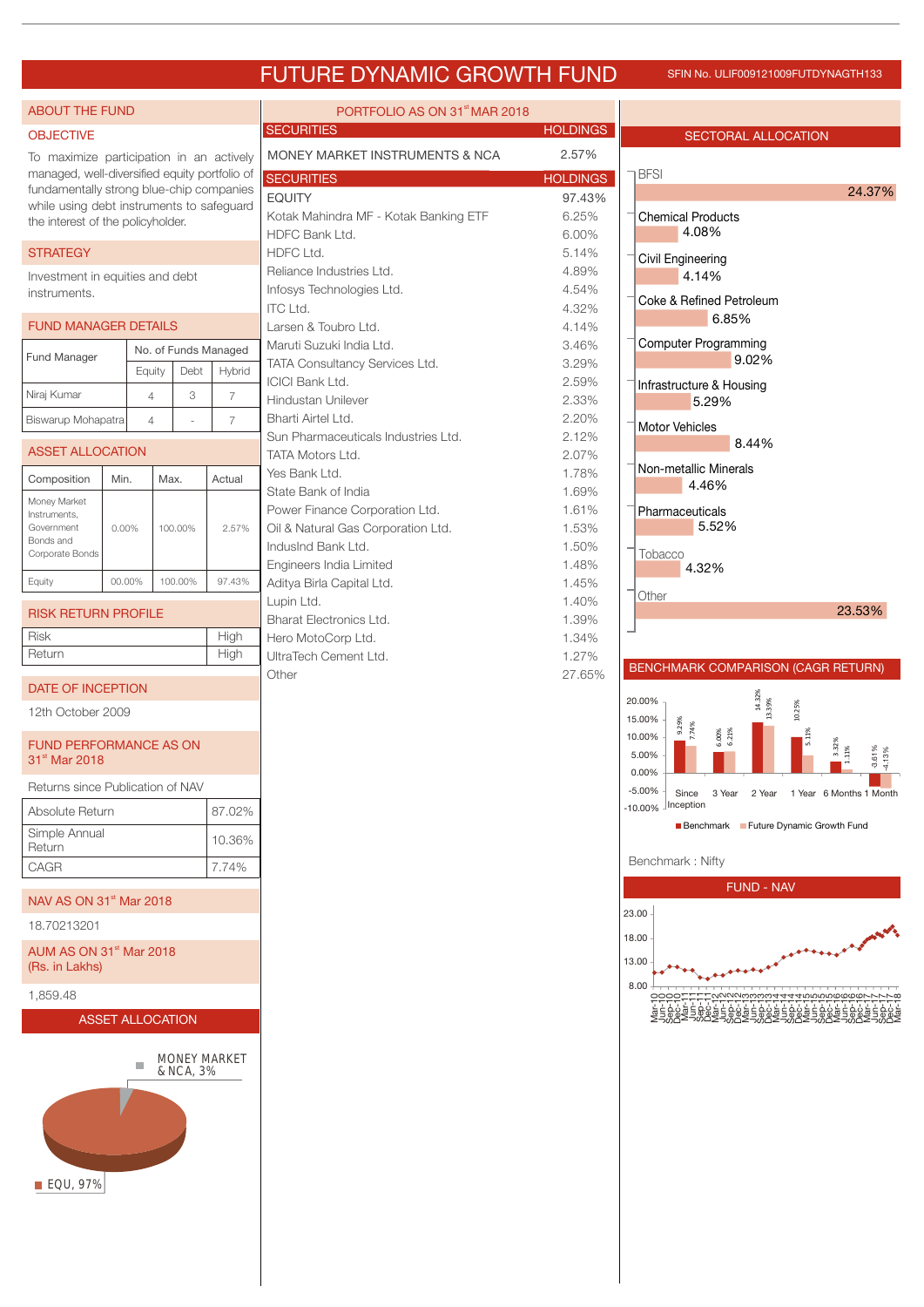# FUTURE MAXIMISE FUND SFIN NO. ULIF004180708FUMAXIMIZE133

| <b>ABOUT THE FUND</b>                                                                       |                          |      |           |                          | PORTFOLIO AS ON 31 <sup>st</sup> Mar 2018                         |                 |                                                                                  |
|---------------------------------------------------------------------------------------------|--------------------------|------|-----------|--------------------------|-------------------------------------------------------------------|-----------------|----------------------------------------------------------------------------------|
| <b>OBJECTIVE</b>                                                                            |                          |      |           |                          | <b>SECURITIES</b>                                                 | <b>HOLDINGS</b> | <b>SECTORAL ALLOCATION</b>                                                       |
| To provide potentially high returns to unit                                                 |                          |      |           |                          | MONEY MARKET INSTRUMENTS & NCA                                    | 2.16%           | <b>BFSI</b>                                                                      |
| holders by investing primarily in equities                                                  |                          |      |           |                          | <b>SECURITIES</b>                                                 | <b>HOLDINGS</b> | 24.15%                                                                           |
| to target growth in capital value of assets.<br>The fund will also be invested to a certain |                          |      |           |                          | <b>GOVERNMENT SECURITIES</b>                                      | 5.87%           | Civil Engineering                                                                |
| extent in govt. securities, corporate                                                       |                          |      |           |                          | 8.38% Tamil Nadu SDL 27/01/2026<br>8.67% Karnataka SDL 24/02/2026 | 2.55%<br>1.29%  | 3.56%                                                                            |
| bonds and money market instruments.                                                         |                          |      |           |                          | 8.97% Central Government 05/12/2030                               | 1.09%           | Coke & Refined Petroleum                                                         |
| <b>STRATEGY</b>                                                                             |                          |      |           |                          | 8.17% Central Government 01/12/2044                               | 0.66%           | 5.70%                                                                            |
| Investment in a spread of equities.                                                         |                          |      |           |                          | Other                                                             | 0.29%           | Computer Programming                                                             |
| Diversification by sector, industry and risk.                                               |                          |      |           |                          | <b>SECURITIES</b>                                                 | <b>HOLDINGS</b> | 7.63%                                                                            |
| <b>FUND MANAGER DETAILS</b>                                                                 |                          |      |           |                          | <b>CORPORATE DEBT</b>                                             | 8.76%           | G-Sec                                                                            |
|                                                                                             |                          |      |           |                          | 10.63% IOT Utkal Energy Services Ltd. 20/09/2028                  | 3.58%           | 5.87%                                                                            |
| Fund Manager                                                                                |                          |      |           | No. of Funds Managed     | 7.9% Reliance Ports & Terminals Ltd. 18/11/2026                   | 2.09%           | Infrastructure & Housing                                                         |
| Niraj Kumar                                                                                 | Equity<br>$\overline{4}$ |      | Debt<br>3 | Hybrid<br>$\overline{7}$ | 10.25% Reliance Gas Trans Infra Ltd. 22/08/2021                   | 1.07%           | 12.42%                                                                           |
| Biswarup Mohapatra                                                                          | $\overline{4}$           |      |           | $\overline{7}$           | 8.45% Bajaj Finance Limited 2026 29/09/2026                       | 0.76%           | <b>Motor Vehicles</b>                                                            |
| Pankaj                                                                                      |                          |      | 3         | $\overline{7}$           | 7.90% Inland Waterways Authority of<br>India 03/03/2027           | 0.62%           | 7.03%                                                                            |
|                                                                                             |                          |      |           |                          | 11.95% HDFC Ltd. 26/11/2018                                       | 0.51%           | Non-metallic Minerals                                                            |
| <b>ASSET ALLOCATION</b>                                                                     |                          |      |           |                          | Other                                                             | 0.13%           | 3.46%                                                                            |
| Composition                                                                                 | Min.                     | Max. |           | Actual                   | <b>SECURITIES</b>                                                 | <b>HOLDINGS</b> | Pharmaceuticals                                                                  |
| <b>Fixed Interest</b>                                                                       | 10.00%                   |      | 50.00%    | 14.64%                   | <b>EQUITY</b>                                                     | 83.21%          | 4.58%                                                                            |
| Investments                                                                                 |                          |      |           |                          | HDFC Bank Ltd.                                                    | 5.90%           | Tobacco                                                                          |
| Money Market                                                                                | $0.00\%$                 |      | 40.00%    | 2.16%                    | HDFC Ltd.                                                         | 4.57%           | 3.74%                                                                            |
| and Cash                                                                                    |                          |      |           |                          | Reliance Industries Ltd.                                          | 4.17%           | Other                                                                            |
| Equity                                                                                      | 50.00%                   |      | 90.00%    | 83.21%                   | Infosys Technologies Ltd.                                         | 3.88%           | 21.85%                                                                           |
| <b>RISK RETURN PROFILE</b>                                                                  |                          |      |           |                          | <b>ITC Ltd.</b>                                                   | 3.74%<br>3.62%  |                                                                                  |
| <b>Risk</b>                                                                                 |                          |      |           | High                     | Kotak Mahindra MF - Kotak Banking ETF<br>Larsen & Toubro Ltd.     | 3.50%           |                                                                                  |
| Return                                                                                      |                          |      |           | High                     | <b>ICICI Bank Ltd.</b>                                            | 3.02%           | <b>DEBT RATING PROFILE</b>                                                       |
|                                                                                             |                          |      |           |                          | Maruti Suzuki India Ltd.                                          | 2.89%           |                                                                                  |
| <b>RATING</b>                                                                               |                          |      |           |                          | TATA Consultancy Services Ltd.                                    | 2.74%           | 36.45%                                                                           |
| The rating of all the Corporate Debt in our                                                 |                          |      |           |                          | Hindustan Unilever                                                | 1.99%           |                                                                                  |
| portfolio is rated as AA or higher.                                                         |                          |      |           |                          | Bharti Airtel Ltd.<br>Sun Pharmaceuticals Industries Ltd.         | 1.84%<br>1.75%  | $\blacksquare$ 63.55%                                                            |
| DATE OF INCEPTION                                                                           |                          |      |           |                          | TATA Motors Ltd.                                                  | 1.65%           |                                                                                  |
| 18th July 2008                                                                              |                          |      |           |                          | Yes Bank Ltd.                                                     | 1.59%           |                                                                                  |
| <b>FUND PERFORMANCE AS ON</b>                                                               |                          |      |           |                          | State Bank of India                                               | 1.51%           | SOV AAA                                                                          |
| 31 <sup>st</sup> Mar 2018                                                                   |                          |      |           |                          | Power Finance Corporation Ltd.                                    | 1.35%           | <b>BENCHMARK COMPARISON</b>                                                      |
| Returns since Publication of NAV                                                            |                          |      |           |                          | Oil & Natural Gas Corporation Ltd.                                | 1.28%           |                                                                                  |
| Absolute Return                                                                             |                          |      |           | 128.20%                  | IndusInd Bank Ltd.<br>Lupin Ltd.                                  | 1.25%<br>1.23%  | 13.28%<br>12.81%<br>16.00%<br>9.52%<br>14.00%                                    |
| Simple Annual Return                                                                        |                          |      |           | 13.31%                   | Engineers India Limited                                           | 1.23%           | 9.26%<br>8.94%<br>12.00%<br>7.03%<br>10.00%                                      |
| <b>CAGR Return</b>                                                                          |                          |      |           | 8.94%                    | Axis Bank Ltd.                                                    | 1.20%           | 4.81%<br>8.00%<br>3.05%<br>6.00%                                                 |
|                                                                                             |                          |      |           |                          | <b>Bharat Electronics Ltd.</b>                                    | 1.19%           | $0.90\%$<br>$-2.72%$<br>$-3.16%$<br>4.00%<br>2.00%                               |
| NAV AS ON 31 <sup>st</sup> MAR 2018                                                         |                          |      |           |                          | Aditya Birla Capital Ltd.                                         | 1.17%           | 0.00%<br>$-2.00%$                                                                |
| 22.82001                                                                                    |                          |      |           |                          | Hero MotoCorp Ltd.<br>Other                                       | 1.11%<br>23.81% | $-4.00%$<br>Since<br>3 Year<br>2 Year<br>1 Year<br>6 Months 1 Month              |
| AUM AS ON 31 <sup>st</sup> MAR 2018<br>(Rs. in Lakhs)                                       |                          |      |           |                          |                                                                   |                 | Inception<br>Benchmark<br>Future Maximise Fund                                   |
| 8,053.06                                                                                    |                          |      |           |                          |                                                                   |                 |                                                                                  |
| <b>MODIFIED DURATION (IN YEARS)</b>                                                         |                          |      |           |                          |                                                                   |                 | Benchmark: CNX Nifty + CRISIL Composite Bond<br>Index + CRISIL Liquid Fund Index |
| 5.01                                                                                        |                          |      |           |                          |                                                                   |                 | <b>FUND - NAV</b>                                                                |
| <b>ASSET ALLOCATION</b>                                                                     |                          |      |           |                          |                                                                   |                 | 23.00                                                                            |
| <b>MONEY MARKET</b><br>& NCA, 2%                                                            |                          |      | GSEC, 6%  | $\blacksquare$ NCD, 9%   |                                                                   |                 | 18.00<br>13.00<br>8.00<br>OOOOTTTOOOOOOOOO44440000000000                         |
| <b>■EQU</b><br>83%                                                                          |                          |      |           |                          |                                                                   |                 |                                                                                  |
|                                                                                             |                          |      |           |                          |                                                                   |                 |                                                                                  |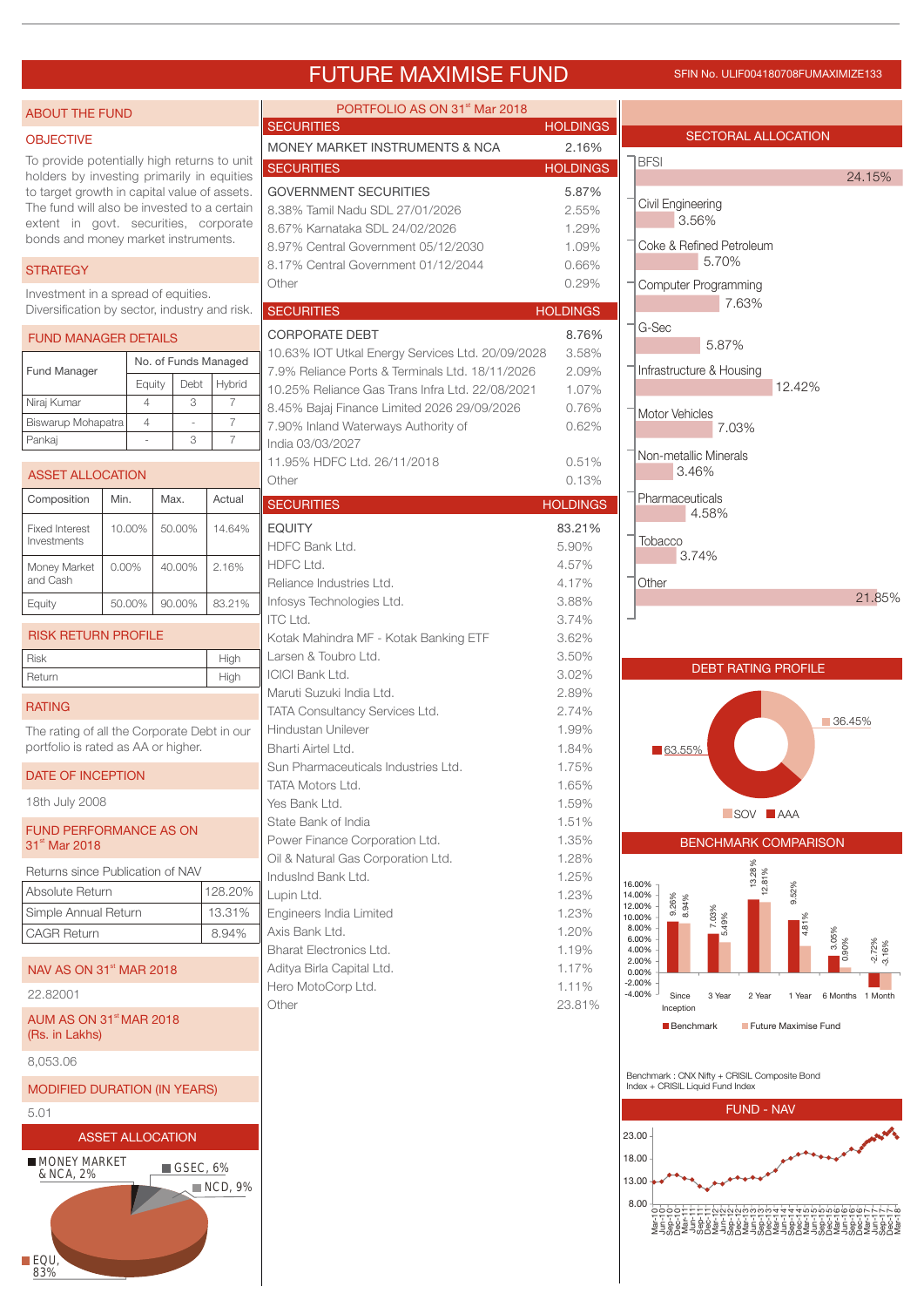# FUTURE BALANCE FUND SFIN NO. ULIF003180708FUTBALANCE133

| <b>ABOUT THE FUND</b>                                                              |                |                         |                         | PORTFOLIO AS ON 31 <sup>st</sup> Mar 2018                   |                 |                                                              |                      |  |  |  |
|------------------------------------------------------------------------------------|----------------|-------------------------|-------------------------|-------------------------------------------------------------|-----------------|--------------------------------------------------------------|----------------------|--|--|--|
| <b>OBJECTIVE</b>                                                                   |                |                         |                         | <b>SECURITIES</b>                                           | <b>HOLDINGS</b> | SECTORAL ALLOCATION                                          |                      |  |  |  |
| To provide a balanced return from                                                  |                |                         |                         | MONEY MARKET INSTRUMENTS & NCA                              | 4.43%           | <b>BFSI</b>                                                  |                      |  |  |  |
| investing in both fixed interest securities                                        |                |                         |                         | <b>SECURITIES</b>                                           | <b>HOLDINGS</b> |                                                              | 24.36%               |  |  |  |
| as well as in equities so as to balance                                            |                |                         |                         | <b>GOVERNMENT SECURITIES</b>                                | 5.39%           |                                                              |                      |  |  |  |
| stability of return through the former and                                         |                |                         |                         | 8.83% Central Government 12/12/2041                         | 2.15%           | <b>Chemical Products</b><br>2.27%                            |                      |  |  |  |
| growth in capital value through the latter.                                        |                |                         |                         | 8.29% West Bengal SDL 2028 21/02/2028                       | 1.60%           |                                                              |                      |  |  |  |
| The fund will also invest in money market<br>instruments to provide liquidity.     |                |                         |                         | 8.27% Gsec 2020 - Ulip 09/06/2020                           | 1.32%           | Coke & Refined Petroleum                                     |                      |  |  |  |
|                                                                                    |                |                         |                         | Other                                                       | 0.32%           | 3.72%                                                        |                      |  |  |  |
| <b>STRATEGY</b>                                                                    |                |                         |                         |                                                             |                 | Computer Programming                                         |                      |  |  |  |
| Balances high return and high risk from                                            |                |                         |                         | <b>SECURITIES</b>                                           | <b>HOLDINGS</b> | 4.97%                                                        |                      |  |  |  |
| equity investments with the stability                                              |                |                         |                         | <b>CORPORATE DEBT</b>                                       | 37.27%          | G-Sec                                                        |                      |  |  |  |
| provided by fixed interest instruments.                                            |                |                         |                         | 10.63% IOT Utkal Energy Services Ltd. 20/09/2028            | 6.83%           | 5.39%                                                        |                      |  |  |  |
|                                                                                    |                |                         |                         | 10.75% Reliance Capital Ltd. 12/08/2021                     | 6.24%           | Infrastructure & Housing                                     |                      |  |  |  |
| <b>FUND MANAGER DETAILS</b>                                                        |                |                         |                         | 9.98% IL&FS Financial Services Ltd. 05/12/2021              | 4.81%           |                                                              | 30.47%               |  |  |  |
| Fund Manager                                                                       |                | No. of Funds Managed    |                         | 10.25% Reliance Gas Trans Infra Ltd. 22/08/2021             | 4.00%           |                                                              |                      |  |  |  |
|                                                                                    |                | Debt<br>Equity          | Hybrid                  | 9.7% LNT Infra Debt Funds Ltd. 10/06/2024                   | 3.80%           | Motor Vehicles                                               |                      |  |  |  |
| Niraj Kumar                                                                        | $\overline{4}$ | 3                       | $\overline{7}$          | 7.95% Reliance Ports & Terminals Ltd. 28/10/2026            | 2.54%           | 4.60%                                                        |                      |  |  |  |
| Biswarup Mohapatra                                                                 | $\overline{4}$ |                         | $\overline{7}$          | 7.9% Reliance Ports & Terminals Ltd. 18/11/2026             | 2.16%           | Non-metallic Minerals                                        |                      |  |  |  |
| Pankaj                                                                             |                | 3                       | $\overline{7}$          | 8.75% Bajaj Finance Ltd. 14/08/2026                         | 2.13%           | 2.27%                                                        |                      |  |  |  |
|                                                                                    |                |                         |                         | 8.01% REC 2028 24/03/2028                                   | 1.94%           | Pharmaceuticals                                              |                      |  |  |  |
| <b>ASSET ALLOCATION</b>                                                            |                |                         |                         | 8.52% Hero FinCorp Ltd. 18/06/2027                          | 1.29%           | 2.95%                                                        |                      |  |  |  |
| Composition                                                                        | Min.           | Max.                    | Actual                  | 7.90% Inland Waterways Authority                            | 0.64%           |                                                              |                      |  |  |  |
| <b>Fixed Interest</b>                                                              | 40.00%         | 70.00%                  | 42.65%                  | of India 03/03/2027                                         |                 | Tobacco<br>2.46%                                             |                      |  |  |  |
| Investments<br>Money Market                                                        | 0.00%          | 30.00%                  | 4.43%                   | Other                                                       | 0.90%           |                                                              |                      |  |  |  |
| and Cash                                                                           |                |                         |                         | <b>SECURITIES</b>                                           | <b>HOLDINGS</b> | Other                                                        |                      |  |  |  |
| Equity                                                                             | 30.00%         | 60.00%                  | 52.92%                  | <b>EQUITY</b>                                               | 52.92%          | 16.55%                                                       |                      |  |  |  |
|                                                                                    |                |                         |                         | HDFC Bank Ltd.                                              | 3.63%           |                                                              |                      |  |  |  |
| <b>RISK RETURN PROFILE</b>                                                         |                |                         |                         | HDFC Ltd.                                                   | 2.95%           |                                                              |                      |  |  |  |
| <b>Risk</b>                                                                        |                |                         | Moderate                | Reliance Industries Ltd.                                    | 2.68%           | <b>DEBT RATING PROFILE</b>                                   |                      |  |  |  |
| Return                                                                             |                |                         | High                    | Infosys Technologies Ltd.                                   | 2.49%           |                                                              |                      |  |  |  |
| <b>RATING</b>                                                                      |                |                         |                         | Kotak Mahindra MF - Kotak Banking ETF                       | 2.47%           | ■ 16.20%                                                     | ■ 11.60%             |  |  |  |
|                                                                                    |                |                         |                         | <b>ITC Ltd.</b>                                             | 2.46%           |                                                              |                      |  |  |  |
| The rating of all the Corporate Debt in our<br>portfolio is rated as AA or higher. |                |                         |                         | Larsen & Toubro Ltd.                                        | 2.27%           |                                                              |                      |  |  |  |
|                                                                                    |                |                         |                         | <b>ICICI Bank Ltd.</b>                                      | 2.02%           | ■72.20%                                                      |                      |  |  |  |
| DATE OF INCEPTION                                                                  |                |                         |                         | Maruti Suzuki India Ltd.                                    | 1.84%           |                                                              |                      |  |  |  |
| 18th July 2008                                                                     |                |                         |                         | TATA Consultancy Services Ltd.<br><b>Hindustan Unilever</b> | 1.77%           |                                                              |                      |  |  |  |
|                                                                                    |                |                         |                         | Bharti Airtel Ltd.                                          | 1.30%<br>1.20%  |                                                              |                      |  |  |  |
| FUND PERFORMANCE AS ON<br>31 <sup>st</sup> Mar 2018                                |                |                         |                         | Sun Pharmaceuticals Industries Ltd.                         | 1.14%           | $\blacksquare$ SOV $\blacksquare$ AAA $\blacksquare$ AA+     |                      |  |  |  |
|                                                                                    |                |                         |                         | TATA Motors Ltd.                                            | 1.10%           | BENCHMARK COMPARISON (CAGR RETURN)                           |                      |  |  |  |
| Returns since Publication of NAV                                                   |                |                         |                         | Yes Bank Ltd.                                               | 1.03%           |                                                              |                      |  |  |  |
| Absolute Return                                                                    |                |                         | 104.55%                 | State Bank of India                                         | 0.97%           | 11.46%                                                       |                      |  |  |  |
| Simple Annual Return                                                               |                |                         | 10.85%                  | Power Finance Corporation Ltd.                              | 0.86%           | 10.21%<br>14.00%<br>8.03%<br>12.00%                          |                      |  |  |  |
| <b>CAGR Return</b>                                                                 |                |                         | 7.71%                   | Oil & Natural Gas Corporation Ltd.                          | 0.84%           | 9.159<br>7.71%<br>$.32\%$<br>76%<br>10.00%                   |                      |  |  |  |
|                                                                                    |                |                         |                         | Axis Bank Ltd.                                              | 0.82%           | 8.00%<br>6.00%                                               |                      |  |  |  |
| NAV AS ON 31 <sup>st</sup> Mar 2018                                                |                |                         |                         | IndusInd Bank Ltd.                                          | 0.80%           | 4.00%                                                        | $-1.01%$<br>$-1.34%$ |  |  |  |
| 20.45475                                                                           |                |                         |                         | Engineers India Limited                                     | 0.80%           | 2.00%<br>0.00%                                               |                      |  |  |  |
|                                                                                    |                |                         |                         | Aditya Birla Capital Ltd.                                   | 0.76%           | $-2.00%$<br>3 Year<br>1 Year<br>Since<br>2 Year<br>Inception | 6 Months<br>1 Month  |  |  |  |
| AUM as on 31 <sup>st</sup> Mar 2018                                                |                |                         |                         | Bharat Electronics Ltd.                                     | 0.75%           | Future Balance Fund<br>Benchmark                             |                      |  |  |  |
| (Rs. in Lakhs)                                                                     |                |                         |                         | Lupin Ltd.                                                  | 0.73%           |                                                              |                      |  |  |  |
| 7,811.10                                                                           |                |                         |                         | Hero MotoCorp Ltd.                                          | 0.73%           |                                                              |                      |  |  |  |
| <b>MODIFIED DURATION (IN YEARS)</b>                                                |                |                         |                         | Other                                                       | 14.51%          | Benchmark: Nifty + CRISIL Composite Bond Index               |                      |  |  |  |
|                                                                                    |                |                         |                         |                                                             |                 | + CRISIL Liquid Fund Index                                   |                      |  |  |  |
| 4.23                                                                               |                |                         |                         |                                                             |                 | <b>FUND - NAV</b>                                            |                      |  |  |  |
|                                                                                    |                | <b>ASSET ALLOCATION</b> |                         |                                                             |                 |                                                              |                      |  |  |  |
| <b>MONEY MARKET</b>                                                                |                |                         |                         |                                                             |                 | 23.00                                                        |                      |  |  |  |
| & NCA, 4%                                                                          |                | GSEC, 5%                |                         |                                                             |                 | 18.00                                                        |                      |  |  |  |
|                                                                                    |                |                         | $\blacksquare$ NCD, 37% |                                                             |                 | 13.00                                                        |                      |  |  |  |
|                                                                                    |                |                         |                         |                                                             |                 |                                                              |                      |  |  |  |
|                                                                                    |                |                         |                         |                                                             |                 | 8.00<br>OOOOTTTTWNNNMMMMH444MMMM00000NNN-                    |                      |  |  |  |
|                                                                                    |                |                         |                         |                                                             |                 |                                                              |                      |  |  |  |
| $\blacksquare$ EQU<br>53%                                                          |                |                         |                         |                                                             |                 |                                                              |                      |  |  |  |
|                                                                                    |                |                         |                         |                                                             |                 |                                                              |                      |  |  |  |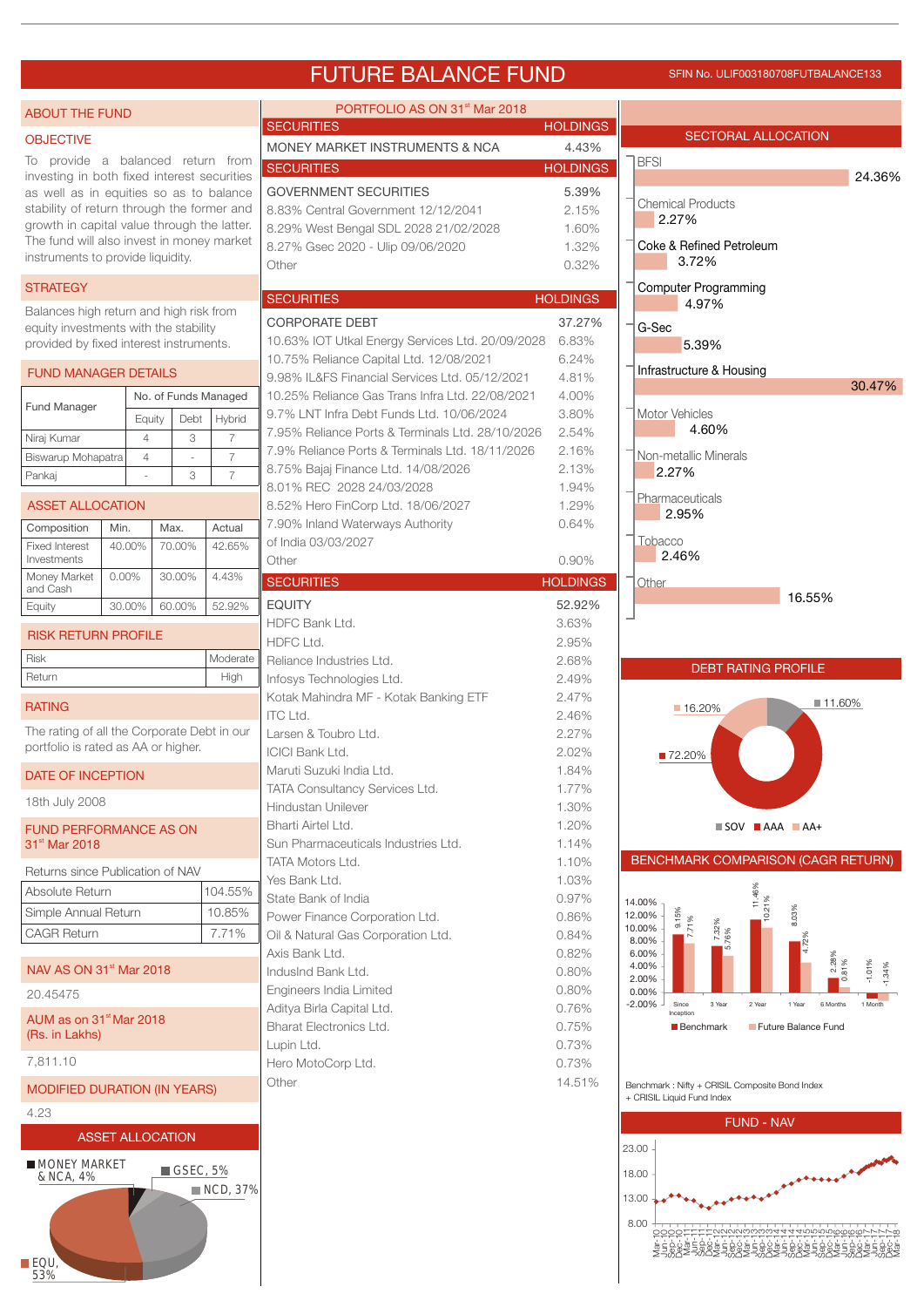# FUTURE NAV GUARANTEE FUND SFIN NO. ULIF011180510NAVGUARANT133

SECTORAL ALLOCATION

8.59%

Civil Engineering

Coke & Refined Petroleum

Computer Programming

1.17%

**BFSI** 

2.06%

f

| <b>ABOUT THE FUND</b>                       |          |                         |                          |               | PORTFOLIO AS ON 31 <sup>st</sup> Mar 2018              |                 |
|---------------------------------------------|----------|-------------------------|--------------------------|---------------|--------------------------------------------------------|-----------------|
| <b>OBJECTIVE</b>                            |          |                         |                          |               | <b>SECURITIES</b>                                      | <b>HOLDING</b>  |
| To provide                                  |          |                         | capital protection       | and           | MONEY MARKET INSTRUMENTS & NCA                         | 12.93%          |
| optimum returns based on a model            |          |                         |                          |               | <b>SECURITIES</b>                                      | <b>HOLDING</b>  |
| involving systematic asset allocation and   |          |                         |                          |               | <b>GOVERNMENT SECURITIES</b>                           | 38.59%          |
| dynamic rebalancing.                        |          |                         |                          |               | 8.72% Andhra Pradesh SDL 06/02/2023                    | 13.09%          |
| <b>FUND MANAGER DETAILS</b>                 |          |                         |                          |               | 8.87% Tamil Nadu SDL 16/10/2024                        | 6.61%           |
|                                             |          |                         |                          |               | 8.08% West Bengal SDL 25/02/2025                       | 5.09%           |
| Fund Manager                                |          | No. of Funds Managed    |                          |               | 8.15% Gujarat SDL 23/09/2025                           | 4.46%           |
|                                             |          | Equity                  | Debt                     | Hybrid        | 9.04% Madhya Pradesh SDL 30/01/2024                    | 3.37%           |
| Niraj Kumar                                 |          | $\overline{4}$          | 3                        | 7             | 8.94% Gujarat SDL 24/09/2024                           | 3.31%           |
| Biswarup Mohapatra                          |          | $\overline{4}$          | $\overline{\phantom{a}}$ | 7             | 8.98% West Bengal SDL 23/07/2024                       | 2.65%           |
| Yahya Bookwala                              |          |                         | 3                        | 7             |                                                        |                 |
| <b>ASSET ALLOCATION</b>                     |          |                         |                          |               | <b>SECURITIES</b>                                      | <b>HOLDINGS</b> |
|                                             |          |                         |                          |               | <b>CORPORATE DEBT</b>                                  | 22.12%          |
| Composition                                 | Min.     |                         | Max.                     | Actual        | 08.07% HDFC Ltd. 18/05/2020                            | 7.68%           |
| Fixed Income<br>including                   | $0.00\%$ |                         | 100.00%                  | 73.64%        | 08.75% LIC Housing Finance Ltd. 12/02/2021             | 6.45%           |
| Money Market                                |          |                         |                          |               | 10.25% Reliance Gas Trans Infra Ltd. 22/08/2021        | 5.40%           |
| Instruments                                 |          |                         |                          |               | 08.38% Power Finance Corporation Ltd. 27/04/2020 1.91% |                 |
| Equity                                      | 0.00%    |                         | 100.00%                  | 26.36%        | 10.05% M&M Financial Services Ltd. 13/12/2021          | 0.68%           |
| <b>RISK RETURN PROFILE</b>                  |          |                         |                          |               | <b>SECURITIES</b>                                      | <b>HOLDINGS</b> |
| Risk                                        |          |                         |                          | Low to medium | <b>EQUITY</b>                                          | 26.36%          |
| Return                                      |          |                         |                          | Low to medium | HDFC Bank Ltd.                                         | 2.19%           |
|                                             |          |                         |                          |               | Reliance Industries Ltd.                               | 1.53%           |
| <b>RATING</b>                               |          |                         |                          |               | Infosys Technologies Ltd.                              | 1.27%           |
| The rating of all the Corporate Debt in our |          |                         |                          |               | <b>ITC Ltd.</b>                                        | 1.18%           |
| portfolio is rated as AA or higher.         |          |                         |                          |               | <b>ICICI Bank Ltd.</b>                                 | 1.17%           |
| DATE OF INCEPTION                           |          |                         |                          |               | Larsen & Toubro Ltd.                                   | 1.17%           |
|                                             |          |                         |                          |               | Maruti Suzuki India Ltd.                               | 1.02%           |
| 18th May 2010                               |          |                         |                          |               | TATA Consultancy Services Ltd.                         | 0.86%           |
| <b>FUND PERFORMANCE AS ON</b>               |          |                         |                          |               | HDFC Ltd.                                              | 0.80%           |
| 31 <sup>st</sup> Mar 2018                   |          |                         |                          |               | <b>TATA Motors Ltd.</b>                                | 0.75%           |
|                                             |          |                         |                          |               | Axis Bank Ltd.                                         | 0.68%           |
| Returns since Publication of NAV            |          |                         |                          |               | Bharti Airtel Ltd.                                     | 0.65%           |
| Absolute Return                             |          |                         |                          | 51.81%        | <b>Hindustan Unilever</b>                              | 0.64%           |
| Simple Annual Return                        |          |                         |                          | 6.61%         | Sun Pharmaceuticals Industries Ltd.                    | 0.62%           |
| CAGR Return                                 |          |                         |                          | 5.47%         | State Bank of India                                    | 0.58%           |
|                                             |          |                         |                          |               | Yes Bank Ltd.                                          | 0.49%           |
| <b>HIGHEST NAV GUARANTEED</b>               |          |                         |                          |               | Aditya Birla Capital Ltd.                              | 0.48%           |
| 15.6875                                     |          |                         |                          |               | Lupin Ltd.                                             | 0.47%           |
|                                             |          |                         |                          |               | Power Finance Corporation Ltd.                         | 0.46%           |
| AUM AS ON 31 <sup>st</sup> Mar 2018         |          |                         |                          |               | Oil & Natural Gas Corporation Ltd.                     | 0.43%           |
| (Rs. in Lakhs)                              |          |                         |                          |               | Kotak PSU Bank ETF                                     | 0.41%           |
|                                             |          |                         |                          |               | Hero MotoCorp Ltd.                                     | 0.40%           |
| 1,596.48                                    |          |                         |                          |               | IndusInd Bank Ltd.                                     | 0.40%           |
| <b>Modified Duration (In Years)</b>         |          |                         |                          |               | Engineers India Limited                                | 0.39%           |
|                                             |          |                         |                          |               | Bharat Electronics Ltd.                                | 0.38%           |
| 3.15                                        |          |                         |                          |               | Other                                                  | 6.93%           |
|                                             |          |                         |                          |               |                                                        |                 |
|                                             |          | <b>ASSET ALLOCATION</b> |                          |               |                                                        |                 |
|                                             |          |                         |                          |               |                                                        |                 |



| 2.37%                                                                                      |          |
|--------------------------------------------------------------------------------------------|----------|
| G-Sec                                                                                      |          |
|                                                                                            | 38.59%   |
| Infrastructure & Housing                                                                   |          |
| 22.94%                                                                                     |          |
| <b>Motor Vehicles</b>                                                                      |          |
| 2.63%                                                                                      |          |
| Non-metallic Minerals<br>1.20%                                                             |          |
| Pharmaceuticals                                                                            |          |
| 1.69%                                                                                      |          |
| Tobacco                                                                                    |          |
| 1.18%                                                                                      |          |
| Other                                                                                      |          |
| 17.56%                                                                                     |          |
|                                                                                            |          |
| <b>DEBT RATING PROFILE</b>                                                                 |          |
| $\blacksquare$ 0.94%<br>45.55%<br>$\blacksquare$ SOV $\blacksquare$ AAA $\blacksquare$ AA+ | ■ 53.51% |
| <b>FUND - NAV</b>                                                                          |          |
|                                                                                            |          |
| $23.00 -$                                                                                  |          |
| $18.00 \cdot$                                                                              |          |
| $13.00 -$                                                                                  |          |

**HOLDINGS** 26.36% 2.19%

**HOLDINGS** 38.59% 13.09% 6.61%

**HOLDINGS** 

8.00 Mar-10 Jun-10 Sep-10 Dec-10 Mar-11 Jun-11 Sep-11 Dec-11 Mar-12 Jun-12 Sep-12 Dec-12 Mar-13 Jun-13 Sep-13 Dec-13 Mar-14 Jun-14 Sep-14 Dec-14 Mar-15 Jun-15 Sep-15 Dec-15 Mar-16 Jun-16 Sep-16 Dec-16 Mar-17 Jun-17 Sep-17 Dec-17 Mar-18

No comparable benchmark available for the fund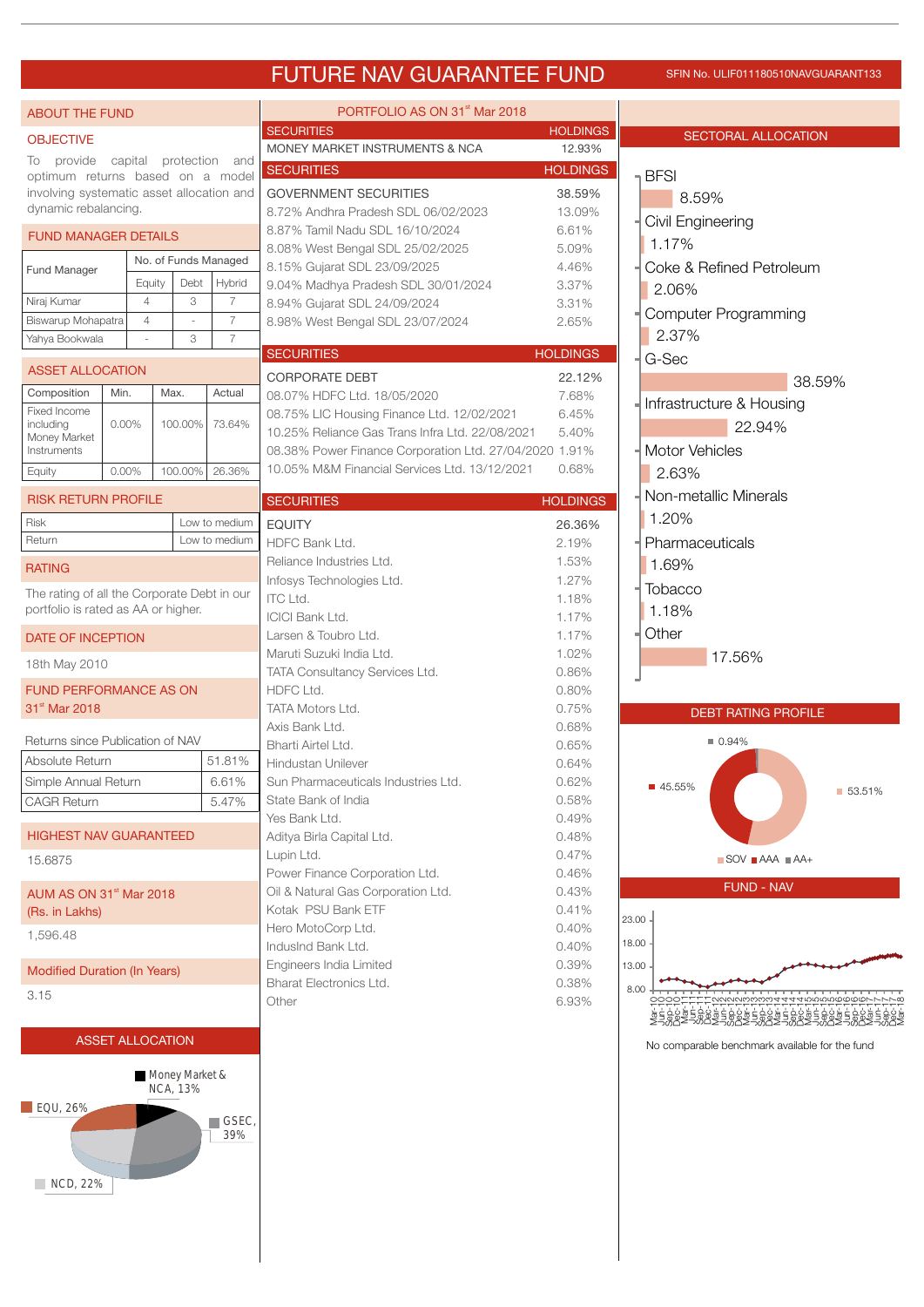# FUTURE INCOME FUND SFIN NO. ULIF002180708FUTUINCOME133

35.82%

| <b>ABOUT THE FUND</b>                                                         |          |                         |           |                      | PORTFOLIO AS ON 31 <sup>st</sup> Mar 2018                                                               |                 |                |                  |              |                                                          |                               |
|-------------------------------------------------------------------------------|----------|-------------------------|-----------|----------------------|---------------------------------------------------------------------------------------------------------|-----------------|----------------|------------------|--------------|----------------------------------------------------------|-------------------------------|
| <b>OBJECTIVE</b>                                                              |          |                         |           |                      | <b>SECURITIES</b>                                                                                       | <b>HOLDINGS</b> |                |                  |              | SECTORAL ALLOCATION                                      |                               |
| To provide stable returns by investing in                                     |          |                         |           |                      | MONEY MARKET INSTRUMENTS & NCA                                                                          | 8.72%           |                |                  |              |                                                          |                               |
| assets of relatively low to moderate level                                    |          |                         |           |                      | <b>SECURITIES</b>                                                                                       | <b>HOLDINGS</b> |                | <b>BFSI</b>      |              |                                                          |                               |
| of risk. The interest credited will be a                                      |          |                         |           |                      | <b>GOVERNMENT SECURITIES</b>                                                                            | 35.82%          |                |                  |              | 21.08%                                                   |                               |
| major component of the fund's return.                                         |          |                         |           |                      | 8.27% Gsec 2020 - Ulip 09/06/2020                                                                       | 7.36%           |                |                  |              |                                                          |                               |
| The fund will invest primarily in fixed                                       |          |                         |           |                      | 8.67% Maharashtra SDL 24/02/2026                                                                        | 2.77%           |                | G-Sec            |              |                                                          |                               |
| interest securities, such as Govt.                                            |          |                         |           |                      | 7.73% West bengal SDL 2032 ULIP 08/11/2032                                                              | 2.62%           |                |                  |              |                                                          | 35.829                        |
| securities of medium to long duration and<br>Corporate Bonds and money market |          |                         |           |                      | 9.50% Haryana SDL 2023 11/09/2023                                                                       | 2.57%           |                |                  |              |                                                          |                               |
| instruments for liquidity.                                                    |          |                         |           |                      | 6.68% Gsec 2031 - ULIP 17/09/2031                                                                       | 2.45%           |                |                  |              | Infrastructure & Housing                                 |                               |
|                                                                               |          |                         |           |                      | 9.71% Haryana SDL 12/03/2024                                                                            | 2.20%           |                |                  |              |                                                          |                               |
| <b>STRATEGY</b>                                                               |          |                         |           |                      | 8.67% Karnataka SDL 24/02/2026                                                                          | 2.03%           |                |                  |              |                                                          | 34.38%                        |
| Investments in assets of low or                                               |          |                         |           |                      | 8.29% West Bengal SDL 2028 21/02/2028                                                                   | 1.85%           |                | Other            |              |                                                          |                               |
| moderate risk.                                                                |          |                         |           |                      | 8.17% Central Government 01/12/2044                                                                     | 1.74%           |                |                  |              |                                                          |                               |
| <b>FUND MANAGER DETAILS</b>                                                   |          |                         |           |                      | 8.08% West Bengal SDL 25/02/2025                                                                        | 1.62%           |                |                  | 8.72%        |                                                          |                               |
|                                                                               |          |                         |           |                      | 9.71% Andhra Pradesh SDL 12/03/2024                                                                     | 1.48%           |                |                  |              |                                                          |                               |
| <b>Fund Manager</b>                                                           |          |                         |           | No. of Funds Managed | 8.06% Tamil Nadu SDL 15/04/2025                                                                         | 1.31%           |                |                  |              |                                                          |                               |
|                                                                               |          | Equity                  | Debt      | Hybrid               | 9.18% Andhra Pradesh SDL 28/05/2024                                                                     | 1.08%           |                |                  |              | <b>FUND - NAV</b>                                        |                               |
| Niraj Kumar                                                                   |          | $\overline{4}$          | 3         | $\overline{7}$       | 9.72% Haryana SDL 2023 28/08/2023                                                                       | 0.75%           |                |                  |              |                                                          |                               |
| Yahya Bookwala                                                                |          |                         | 3         | $\overline{7}$       | 7.69% Tamil Nadu SDL 2027 20/12/2027                                                                    | 0.69%           |                |                  | ■ 2.45%      |                                                          |                               |
| <b>ASSET ALLOCATION</b>                                                       |          |                         |           |                      | 7.77% AP SDL 2028 10/01/2028                                                                            | 0.62%           |                |                  |              |                                                          |                               |
|                                                                               | Min.     |                         | Max.      | Actual               | 8.28% Maharashtra SDL 29/07/2025                                                                        | 0.61%           |                |                  |              |                                                          | ■ 35.13%                      |
| Composition<br><b>Fixed Interest</b>                                          | 50.00%   |                         | 100.00%   | 91.28%               | 9.48% West Bengal SDL 17/07/2023                                                                        | 0.57%           |                |                  |              |                                                          |                               |
| Investments                                                                   |          |                         |           |                      | 9.4% Madhya Pradesh SDL 30/01/2024                                                                      | 0.51%           |                | ■ 62.43%         |              |                                                          |                               |
| Money Market                                                                  | $0.00\%$ |                         | 50.00%    | 8.72%                | Other                                                                                                   | 0.99%           |                |                  |              |                                                          |                               |
| and Cash                                                                      |          |                         |           |                      |                                                                                                         |                 |                |                  |              |                                                          |                               |
| Equity                                                                        | 0.00%    |                         | 0.00%     | 0.00%                | <b>SECURITIES</b>                                                                                       | <b>HOLDINGS</b> |                |                  |              | $\blacksquare$ SOV $\blacksquare$ AAA $\blacksquare$ AA+ |                               |
| <b>RISK RETURN PROFILE</b>                                                    |          |                         |           |                      | <b>CORPORATE DEBT</b>                                                                                   | 55.46%          |                |                  |              |                                                          |                               |
| Risk                                                                          |          |                         |           | Low                  | 08.75% Bajaj Finance Ltd. 14/08/2026                                                                    | 4.47%           |                |                  |              |                                                          |                               |
| Return                                                                        |          |                         |           | Low                  | 07.95% Reliance Ports & Terminals Ltd. 28/10/2026 4.21%                                                 |                 |                |                  |              | BENCHMARK COMPARISON (CAGR RETURN)                       |                               |
| <b>RATING</b>                                                                 |          |                         |           |                      | 07.09% Reliance Ports & Terminals Ltd. 18/11/2026 3.47%                                                 |                 |                |                  |              |                                                          |                               |
|                                                                               |          |                         |           |                      | 08.85% Indiabulls Housing Finance Ltd. 25/09/2026 3.29%                                                 |                 | 12.00%         | 9.70%            |              |                                                          |                               |
| The rating of all the Corporate Debt in our                                   |          |                         |           |                      | 10.63% IOT Utkal Energy Services Ltd. 20/07/2028 3.27%                                                  | 3.11%           | 10.00% -       | 8.18%            | 8.12%<br>17% | 8.06%                                                    |                               |
| portfolio is rated as AA or higher.                                           |          |                         |           |                      | 08.45% Sundaram Finance Ltd 2028 19/01/2028                                                             |                 | 8.00%          |                  |              | 5.11%<br>4.84%                                           |                               |
| <b>DATE OF INCEPTION</b>                                                      |          |                         |           |                      | 10.25% Reliance Gas Trans Infra Ltd. 22/08/2021<br>09.25% LIC Housing Finance Ltd 2023 01/01/2023 2.80% | 3.08%           | 6.00%          |                  |              |                                                          |                               |
|                                                                               |          |                         |           |                      | 9%<br>Indiabulls Housing Finance Ltd. 30/06/2026                                                        | 2.80%           | 4.00%<br>2.00% |                  |              |                                                          | $2.13\%$<br>$2.41\%$<br>0.65% |
| 18th July 2008                                                                |          |                         |           |                      | 08.42% HDB Financial Services Ltd                                                                       | 02.72%          | $0.00\% +$     |                  |              |                                                          |                               |
| <b>FUND PERFORMANCE AS ON</b>                                                 |          |                         |           |                      | 2028 ULIP 01/02/2028                                                                                    |                 |                | Since            | 3 Year       | 2 Year                                                   | 1 Year 6 Months 1 Month       |
| 31 <sup>st</sup> Mar 2018                                                     |          |                         |           |                      | 08.45% Sundaram Finance Ltd. 07/06/2027                                                                 | 2.72%           |                | Inception        |              |                                                          |                               |
|                                                                               |          |                         |           |                      | 08.32% Tata Sons Ltd. 21/05/2023                                                                        | 2.71%           |                | <b>Benchmark</b> |              | Future Income Fund                                       |                               |
| Returns since Publication of NAV                                              |          |                         |           |                      | 07.85% LIC Housing Finance Ltd 2022                                                                     | 2.66%           |                |                  |              | Benchmark : CRISIL Composite Bond Index                  |                               |
| Absolute Return                                                               |          |                         |           | 143.99%              | 10.63% IOT Utkal Energy Services Ltd. 20/09/2028 2.61%                                                  |                 |                |                  |              |                                                          |                               |
| Simple Annual Return                                                          |          |                         |           | 14.95%               | 08.45% Bajaj Finance Limited 2026 29/09/2026                                                            | 2.39%           |                |                  |              |                                                          |                               |
| <b>CAGR Return</b>                                                            |          |                         |           | 9.70%                | 07.90% Inland Waterways Authority of                                                                    | 2.13%           |                |                  |              | <b>FUND - NAV</b>                                        |                               |
|                                                                               |          |                         |           |                      | India 03/03/2027                                                                                        |                 |                |                  |              |                                                          |                               |
| NAV AS ON 31 <sup>st</sup> Mar 2018                                           |          |                         |           |                      | 08.01% REC 2028 24/03/2028                                                                              | 1.88%           | 30.00<br>25.00 |                  |              |                                                          |                               |
| 24.39861                                                                      |          |                         |           |                      | 09.08% LNT Finance Ltd. 21/12/2022                                                                      | 1.29%           | 20.00          |                  |              |                                                          |                               |
|                                                                               |          |                         |           |                      | 09.07% LNT Infra Debt Funds Ltd. 10/06/2024                                                             | 1.29%           | 15.00          |                  |              |                                                          |                               |
| AUM AS ON 31 <sup>st</sup> Mar 2018<br>(Rs. in Lakhs)                         |          |                         |           |                      | 10.05% M&M Financial Services Ltd. 13/12/2021                                                           | 1.20%           | 10.00<br>5.00  |                  |              |                                                          |                               |
|                                                                               |          |                         |           |                      | 09.98% IL&FS Financial Services Ltd. 05/12/2021                                                         | 0.80%           | 0.00           |                  |              | __ UNANNWWWA4444MMMMO@@                                  |                               |
| 18,860.81                                                                     |          |                         |           |                      | Other                                                                                                   | 0.57%           |                |                  |              |                                                          |                               |
| <b>MODIFIED DURATION (IN YEARS)</b>                                           |          |                         |           |                      |                                                                                                         |                 |                |                  |              |                                                          |                               |
|                                                                               |          |                         |           |                      |                                                                                                         |                 |                |                  |              |                                                          |                               |
| 4.64                                                                          |          |                         |           |                      |                                                                                                         |                 |                |                  |              |                                                          |                               |
|                                                                               |          | <b>ASSET ALLOCATION</b> |           |                      |                                                                                                         |                 |                |                  |              |                                                          |                               |
|                                                                               |          |                         |           | <b>MONEY MARKET</b>  |                                                                                                         |                 |                |                  |              |                                                          |                               |
| <b>NCD, 55%</b>                                                               |          |                         | & NCA, 9% |                      |                                                                                                         |                 |                |                  |              |                                                          |                               |
|                                                                               |          |                         |           |                      |                                                                                                         |                 |                |                  |              |                                                          |                               |
|                                                                               |          |                         |           |                      |                                                                                                         |                 |                |                  |              |                                                          |                               |
|                                                                               |          |                         |           |                      |                                                                                                         |                 |                |                  |              |                                                          |                               |
|                                                                               |          |                         |           |                      |                                                                                                         |                 |                |                  |              |                                                          |                               |
|                                                                               |          |                         |           | GSEC, 36%            |                                                                                                         |                 |                |                  |              |                                                          |                               |
|                                                                               |          |                         |           |                      |                                                                                                         |                 |                |                  |              |                                                          |                               |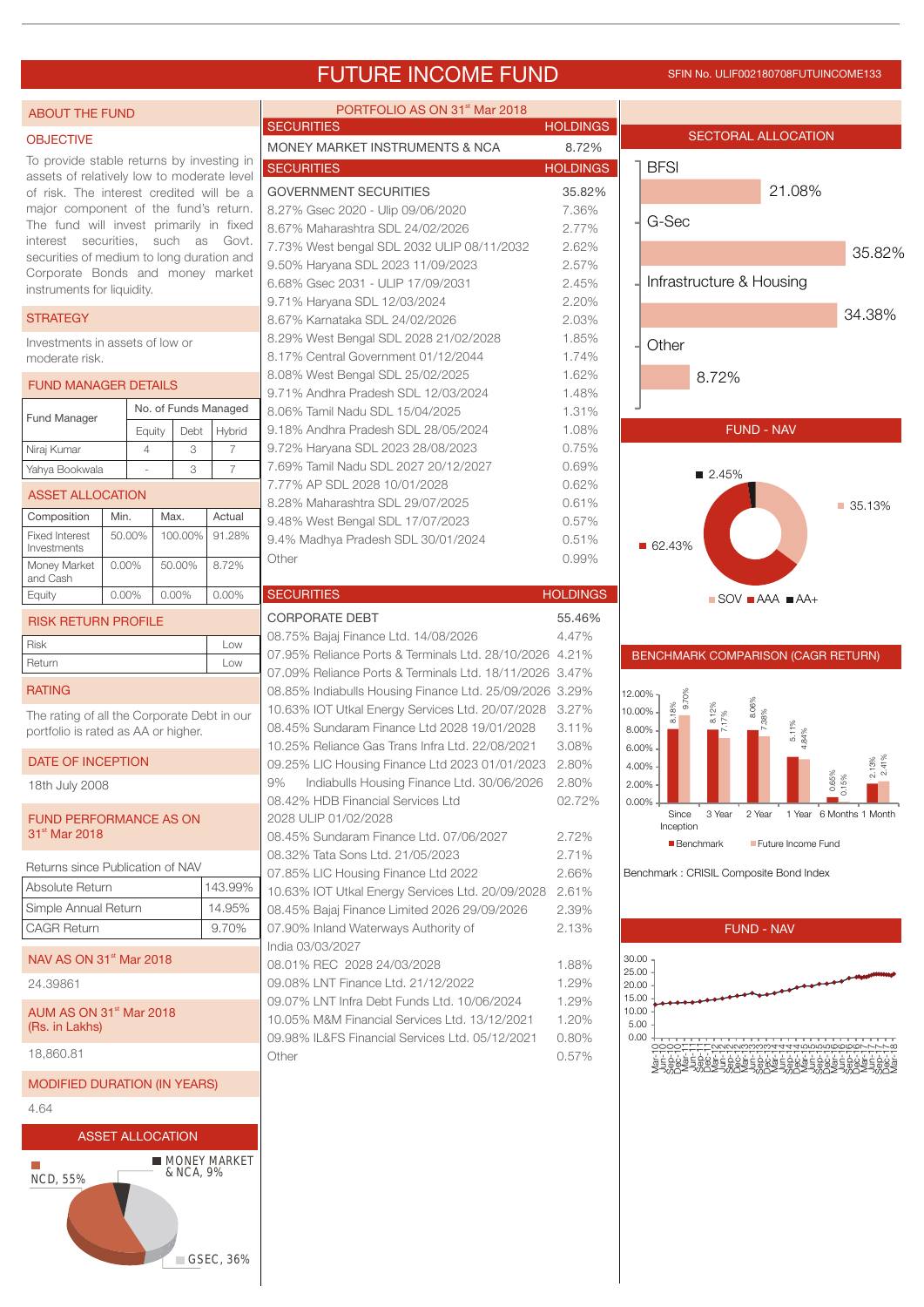# FUTURE SECURE FUND SFIN NO. ULIF001180708FUTUSECURE133

| <b>ABOUT THE FUND</b>                                                                                                                                                                                                                              |                         |           |                          | PORTFOLIO AS On 31 <sup>st</sup> Mar 2018                                                                                                                                                                                                     |                                                              |                                                                                                                                                                 |
|----------------------------------------------------------------------------------------------------------------------------------------------------------------------------------------------------------------------------------------------------|-------------------------|-----------|--------------------------|-----------------------------------------------------------------------------------------------------------------------------------------------------------------------------------------------------------------------------------------------|--------------------------------------------------------------|-----------------------------------------------------------------------------------------------------------------------------------------------------------------|
| <b>OBJECTIVE</b>                                                                                                                                                                                                                                   |                         |           |                          | <b>SECURITIES</b>                                                                                                                                                                                                                             | <b>HOLDINGS</b>                                              | <b>SECTORAL ALLOCATION</b>                                                                                                                                      |
| To provide stable returns by investing in<br>relatively low risk assets. The fund will<br>invest exclusively in treasury bills, bank<br>deposits, certificate of deposits, other<br>money instruments and short duration<br>government securities. |                         |           |                          | MONEY MARKET INSTRUMENTS & NCA<br>L&T Infra Finance CP - 15/11/2018<br>CBLO3042018<br>Larsen & Toubro Finance Ltd. 04/06/2018<br>Piramal Enterprises Ltd. 17/07/2018<br>Capital First Ltd. 17/07/2018<br>Kotak Mahindra Prime Ltd. 21/08/2018 | 48.03%<br>6.68%<br>6.27%<br>6.26%<br>6.21%<br>6.20%<br>6.17% | <b>BFSI</b><br>22.72%<br>G-Sec<br>51.97%<br>Infrastructure & Housing                                                                                            |
| <b>STRATEGY</b>                                                                                                                                                                                                                                    |                         |           |                          | <b>Net Current Assets</b>                                                                                                                                                                                                                     | 6.17%                                                        | 6.68%                                                                                                                                                           |
| Low risk investment such as money<br>market instruments.                                                                                                                                                                                           |                         |           |                          | 6.80% HDFC Bank 21/07/2017<br>6.75% Axis Bank FD 21 Aug 2018                                                                                                                                                                                  | 3.13%<br>0.95%                                               | Pharmaceuticals<br>6.21%                                                                                                                                        |
| <b>FUND MANAGER DETAILS</b>                                                                                                                                                                                                                        |                         |           |                          | <b>SECURITIES</b>                                                                                                                                                                                                                             | <b>HOLDINGS</b>                                              |                                                                                                                                                                 |
| Fund Manager                                                                                                                                                                                                                                       |                         |           | No. of Funds Managed     | <b>GOVERNMENT SECURITIES</b>                                                                                                                                                                                                                  | 51.97%                                                       | Other                                                                                                                                                           |
| Niraj Kumar                                                                                                                                                                                                                                        | Equity<br>4             | Debt<br>3 | Hybrid<br>$\overline{7}$ | 9.72% Haryana SDL 2023 28/08/2023                                                                                                                                                                                                             | 12.75%                                                       | 12.43%                                                                                                                                                          |
| Yahya Bookwala                                                                                                                                                                                                                                     |                         | 3         | $\overline{7}$           | 8.92% Tamil Nadu SDL 07/03/2022<br>8.16% Maharashtra SDL 10/12/2024                                                                                                                                                                           | 6.64%<br>5.04%                                               |                                                                                                                                                                 |
|                                                                                                                                                                                                                                                    |                         |           |                          | 8.86% Andhra Pradesh SDL 06/06/2022                                                                                                                                                                                                           | 4.98%                                                        |                                                                                                                                                                 |
| <b>ASSET ALLOCATION</b>                                                                                                                                                                                                                            |                         |           |                          | 9.03% Kerala SDL 07/12/2021                                                                                                                                                                                                                   | 3.53%                                                        | <b>DEBT RATING PROFILE</b>                                                                                                                                      |
| Composition                                                                                                                                                                                                                                        | Min.                    | Max.      | Actual                   | 8.48% Maharashtra SDL 24/02/2020<br>8.89% Maharashtra SDL 05/10/2021                                                                                                                                                                          | 3.31%<br>3.31%                                               |                                                                                                                                                                 |
| Money Market<br>and Cash                                                                                                                                                                                                                           | $0.00\%$                | 75.00%    | 48.03%                   | 8.27% Maharashtra SDL 07/10/2019                                                                                                                                                                                                              | 2.04%                                                        |                                                                                                                                                                 |
| Short Term<br>Debt                                                                                                                                                                                                                                 | 20.00%                  | 100.00%   | 51.97%                   | 7.85% Gujarat SDL 22/07/2019                                                                                                                                                                                                                  | 1.85%                                                        | ■ 42.10%<br>■ 57.90%                                                                                                                                            |
| Equity                                                                                                                                                                                                                                             | $0.00\%$                | 0.00%     | $0.00\%$                 | 9.50% Haryana SDL 2023 11/09/2023                                                                                                                                                                                                             | 1.71%                                                        |                                                                                                                                                                 |
|                                                                                                                                                                                                                                                    |                         |           |                          | 9.48% West Bengal SDL 17/07/2023<br>8.27% Gsec 2020 - Ulip 09/06/2020                                                                                                                                                                         | 1.71%<br>1.63%                                               |                                                                                                                                                                 |
| <b>RISK RETURN PROFILE</b>                                                                                                                                                                                                                         |                         |           |                          | 7.83% Kerala SDL 24/06/2019                                                                                                                                                                                                                   | 1.19%                                                        | SOV AAA                                                                                                                                                         |
| <b>Risk</b>                                                                                                                                                                                                                                        |                         |           | Low                      | 9.18% Andhra Pradesh SDL 28/05/2024                                                                                                                                                                                                           | 1.01%                                                        |                                                                                                                                                                 |
| Return                                                                                                                                                                                                                                             |                         |           | Low                      | 7.83% Gujarat SDL 24/06/2019<br>Other                                                                                                                                                                                                         | 0.78%<br>0.49%                                               | BENCHMARK COMPARISON (CAGR RETURN)                                                                                                                              |
| DATE OF INCEPTION                                                                                                                                                                                                                                  |                         |           |                          |                                                                                                                                                                                                                                               |                                                              | 8.78%<br>8.72%<br>$10.00\%$ -<br>7.76%                                                                                                                          |
| 18th July 2008<br><b>FUND PERFORMANCE AS ON</b><br>31 <sup>st</sup> Mar 2018                                                                                                                                                                       |                         |           |                          |                                                                                                                                                                                                                                               |                                                              | $\begin{bmatrix} 7.19\% \\ 6.59\% \end{bmatrix}$<br>6.57%<br>$.92\%$<br>$9.00\%$<br>8.00%<br>08%<br>7.00%<br>6.00%<br>3.32%<br>2.02%<br>5.00%<br>4.00%<br>3.00% |
| Returns since Publication of NAV                                                                                                                                                                                                                   |                         |           |                          |                                                                                                                                                                                                                                               |                                                              | 0.75%<br>0.95%<br>2.00%<br>1.00%                                                                                                                                |
| Absolute Return                                                                                                                                                                                                                                    |                         |           | 123.75%                  |                                                                                                                                                                                                                                               |                                                              | 0.00%<br>3 Year<br>1 Year 6 Months 1 Month<br>Since<br>2 Year                                                                                                   |
| Simple Annual Return                                                                                                                                                                                                                               |                         |           | 12.85%                   |                                                                                                                                                                                                                                               |                                                              | Inception<br><b>Benchmark</b><br>Future Secure Fund                                                                                                             |
| <b>CAGR Return</b>                                                                                                                                                                                                                                 |                         |           | 8.72%                    |                                                                                                                                                                                                                                               |                                                              | Benchmark: CRISIL Liquid Fund Index + CRISIL TBILL INDEX                                                                                                        |
| NAV AS ON 31 <sup>st</sup> Mar 2018                                                                                                                                                                                                                |                         |           |                          |                                                                                                                                                                                                                                               |                                                              | <b>FUND - NAV</b>                                                                                                                                               |
| 22.3751                                                                                                                                                                                                                                            |                         |           |                          |                                                                                                                                                                                                                                               |                                                              | 24.00                                                                                                                                                           |
| AUM AS ON 31 <sup>st</sup> Mar 2018<br>(Rs. in Lakhs)                                                                                                                                                                                              |                         |           |                          |                                                                                                                                                                                                                                               |                                                              | 22.00<br>20.00<br>18.00<br>16.00<br>14.00                                                                                                                       |
| 3,159.45                                                                                                                                                                                                                                           |                         |           |                          |                                                                                                                                                                                                                                               |                                                              | 12.00<br>10.00                                                                                                                                                  |
| <b>MODIFIED DURATION (IN YEARS)</b><br>2.00                                                                                                                                                                                                        |                         |           |                          |                                                                                                                                                                                                                                               |                                                              | 8.00<br>OOOO <u>LLLL</u> UUUUWWWW4444MMMM@@@VYYY9                                                                                                               |
|                                                                                                                                                                                                                                                    |                         |           |                          |                                                                                                                                                                                                                                               |                                                              |                                                                                                                                                                 |
| a.<br>GSEC,<br>52%                                                                                                                                                                                                                                 | <b>ASSET ALLOCATION</b> |           | Market &<br>NCA,<br>48%  |                                                                                                                                                                                                                                               |                                                              |                                                                                                                                                                 |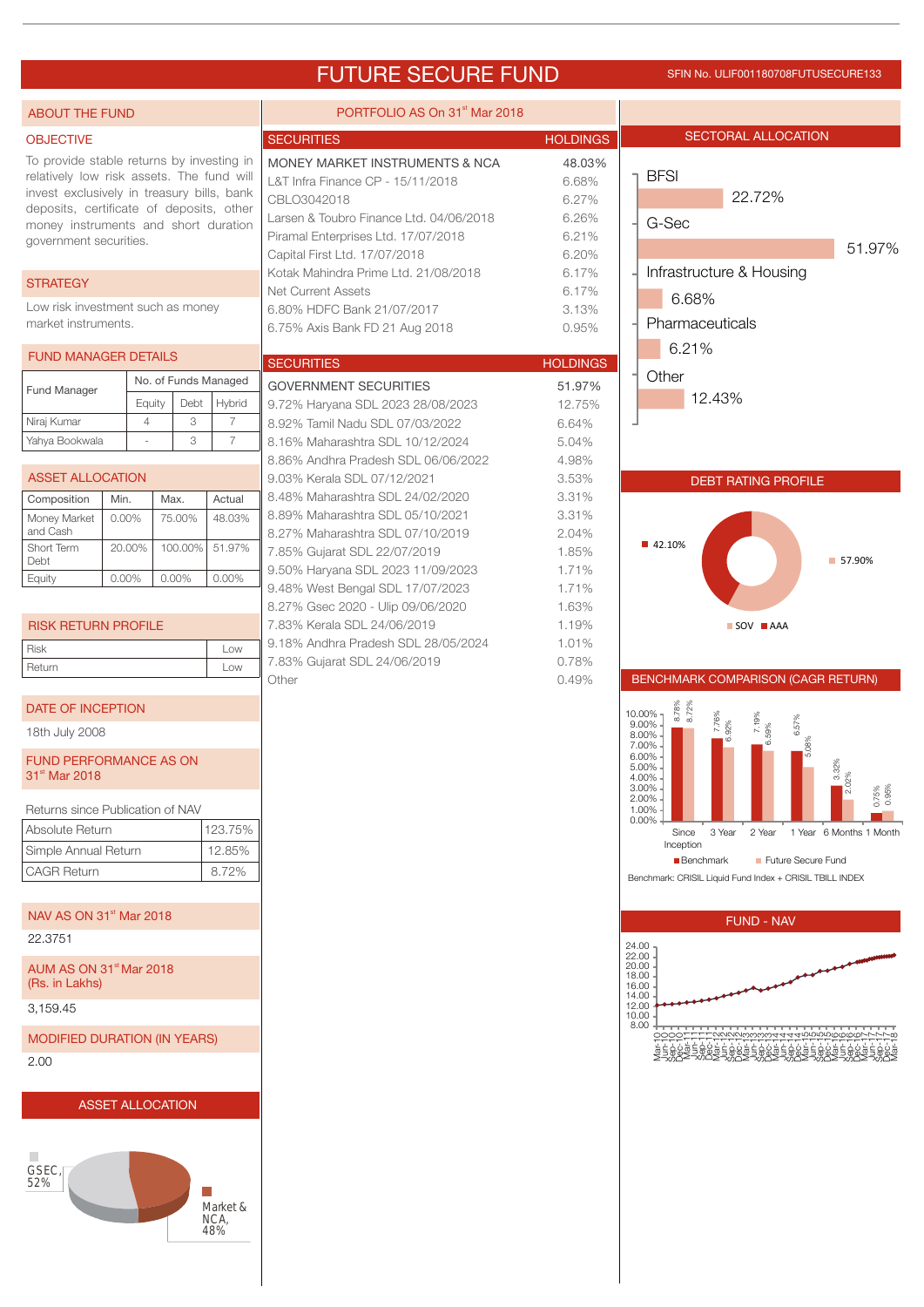# FUTURE PENSION ACTIVE FUND SFIN NO. ULIF008201008FUPENACTIV133

| <b>ABOUT THE FUND</b>                     |        |                |         |                      | PORTFOLIO AS ON 31 <sup>st</sup> Mar 2018 |                 |                                                          |
|-------------------------------------------|--------|----------------|---------|----------------------|-------------------------------------------|-----------------|----------------------------------------------------------|
| <b>OBJECTIVE</b>                          |        |                |         |                      | <b>SECURITIES</b>                         | <b>HOLDINGS</b> | SECTORAL ALLOCATION                                      |
| Provision of high expected returns with a |        |                |         |                      | MONEY MARKET INSTRUMENTS & NCA            | 2.09%           |                                                          |
| high probability of negative return.      |        |                |         |                      | <b>SECURITIES</b>                         | <b>HOLDINGS</b> | <b>BFSI</b>                                              |
|                                           |        |                |         |                      | <b>EQUITY</b>                             | 97.91%          | 24.28%                                                   |
| <b>FUND MANAGER DETAILS</b>               |        |                |         |                      | Kotak Mahindra MF - Kotak Banking ETF     | 6.03%           | <b>Chemical Products</b>                                 |
|                                           |        |                |         | No. of Funds Managed | HDFC Bank Ltd.                            | 5.74%           | 4.14%                                                    |
| Fund Manager                              |        | Equity         | Debt    | Hybrid               | HDFC Ltd.                                 | 5.25%           | Civil Engineering                                        |
| Niraj Kumar                               |        | $\overline{4}$ | 3       | $\overline{7}$       | Reliance Industries Ltd.                  | 4.92%           | 4.15%                                                    |
| Biswarup Mohapatra                        |        | $\overline{4}$ |         | $\overline{7}$       | Infosys Technologies Ltd.                 | 4.58%           | Coke & Refined Petroleum                                 |
|                                           |        |                |         |                      | <b>ITC Ltd.</b>                           | 4.51%           | 6.73%                                                    |
| <b>ASSET ALLOCATION</b>                   |        |                |         |                      | Larsen & Toubro Ltd.                      | 4.15%           | <b>Computer Programming</b>                              |
| Composition                               | Min.   |                | Max.    | Actual               | Maruti Suzuki India Ltd.                  | 3.46%           | 9.02%                                                    |
| Money Market                              |        |                |         |                      | TATA Consultancy Services Ltd.            | 3.27%           | Infrastructure & Housing                                 |
| Instruments,                              |        |                |         |                      | <b>ICICI Bank Ltd.</b>                    | 2.67%           | 5.19%                                                    |
| Government<br>Bonds and                   | 0.00%  |                | 40.00%  | 2.09%                | <b>Hindustan Unilever</b>                 | 2.38%           | Motor Vehicles                                           |
| Corporate                                 |        |                |         |                      | Bharti Airtel Ltd.                        | 2.17%           | 8.32%                                                    |
| <b>Bonds</b>                              |        |                |         |                      | Sun Pharmaceuticals Industries Ltd.       | 2.08%           | Non-metallic Minerals                                    |
| Equity                                    | 60.00% |                | 100.00% | 97.91%               | TATA Motors Ltd.                          | 1.97%           |                                                          |
| <b>RISK RETURN PROFILE</b>                |        |                |         |                      | Yes Bank Ltd.<br>State Bank of India      | 1.80%<br>1.59%  | 4.39%                                                    |
|                                           |        |                |         |                      | Power Finance Corporation Ltd.            | 1.56%           | Pharmaceuticals                                          |
| Risk                                      |        |                |         | Very High<br>High    | Oil & Natural Gas Corporation Ltd.        | 1.51%           | 5.38%                                                    |
| Return                                    |        |                |         |                      | IndusInd Bank Ltd.                        | 1.47%           | Tobacco                                                  |
|                                           |        |                |         |                      | Engineers India Limited                   | 1.45%           | 4.51%                                                    |
| DATE OF INCEPTION                         |        |                |         |                      | Aditya Birla Capital Ltd.                 | 1.40%           | Other                                                    |
| 20th October 2008                         |        |                |         |                      | Lupin Ltd.                                | 1.37%           | 23.89%                                                   |
| FUND PERFORMANCE AS ON                    |        |                |         |                      | Hero MotoCorp Ltd.                        | 1.35%           |                                                          |
| 31 <sup>st</sup> Mar 2018                 |        |                |         |                      | <b>Bharat Electronics Ltd.</b>            | 1.32%           |                                                          |
|                                           |        |                |         |                      | Mahindra and Mahindra Ltd.                | 1.28%           | BENCHMARK COMPARISON (CAGR RETURN)                       |
| Returns since Publication of NAV          |        |                |         |                      | Other                                     | 28.61%          |                                                          |
| Absolute Return                           |        |                |         | 223.20%              |                                           |                 | 14.32%<br>13.56%<br>13.91%<br>13.29%<br>10.25%<br>20.00% |
| Simple Annual Return                      |        |                |         | 23.74%               |                                           |                 | 15.00%                                                   |
| <b>CAGR Return</b>                        |        |                |         | 13.29%               |                                           |                 | 5.16%<br>6.00%<br>5.50%<br>10.00%<br>3.32%<br>23%        |
|                                           |        |                |         |                      |                                           |                 | $-3.61\%$<br>$-4.08\%$<br>5.00%                          |
| NAV AS ON 31 <sup>st</sup> Mar 2018       |        |                |         |                      |                                           |                 | 0.00%<br>1 Month<br>Since 3 Year 2 Year 1 Year 6 Months  |
| 32.31969                                  |        |                |         |                      |                                           |                 | -5.00% Inception                                         |
|                                           |        |                |         |                      |                                           |                 |                                                          |
| AUM AS ON 31 <sup>st</sup> Mar 2018       |        |                |         |                      |                                           |                 | Future Pension Active Fund<br><b>Benchmark</b>           |
| (Rs. in Lakhs)                            |        |                |         |                      |                                           |                 | Benchmark: CNX Nifty                                     |
|                                           |        |                |         |                      |                                           |                 | <b>FUND - NAV</b>                                        |
| 1,121.96                                  |        |                |         |                      |                                           |                 | 38.00                                                    |
|                                           |        |                |         |                      |                                           |                 | 33.00                                                    |
| <b>ASSET ALLOCATION</b>                   |        |                |         |                      |                                           |                 | 28.00<br>23.00                                           |
|                                           |        |                |         |                      |                                           |                 | 18.00                                                    |
| <b>MONEY MARKET</b><br>& NCA, 2%          |        |                |         |                      |                                           |                 | 13.00<br>8.00                                            |
|                                           |        |                |         |                      |                                           |                 | -L_unnnwwww4444mmmmmmmmv-r-r                             |
|                                           |        |                |         |                      |                                           |                 |                                                          |
|                                           |        |                |         |                      |                                           |                 |                                                          |
|                                           |        |                |         |                      |                                           |                 |                                                          |
|                                           |        |                |         |                      |                                           |                 |                                                          |
| EQU, 98%                                  |        |                |         |                      |                                           |                 |                                                          |
|                                           |        |                |         |                      |                                           |                 |                                                          |
|                                           |        |                |         |                      |                                           |                 |                                                          |
|                                           |        |                |         |                      |                                           |                 |                                                          |
|                                           |        |                |         |                      |                                           |                 |                                                          |
|                                           |        |                |         |                      |                                           |                 |                                                          |
|                                           |        |                |         |                      |                                           |                 |                                                          |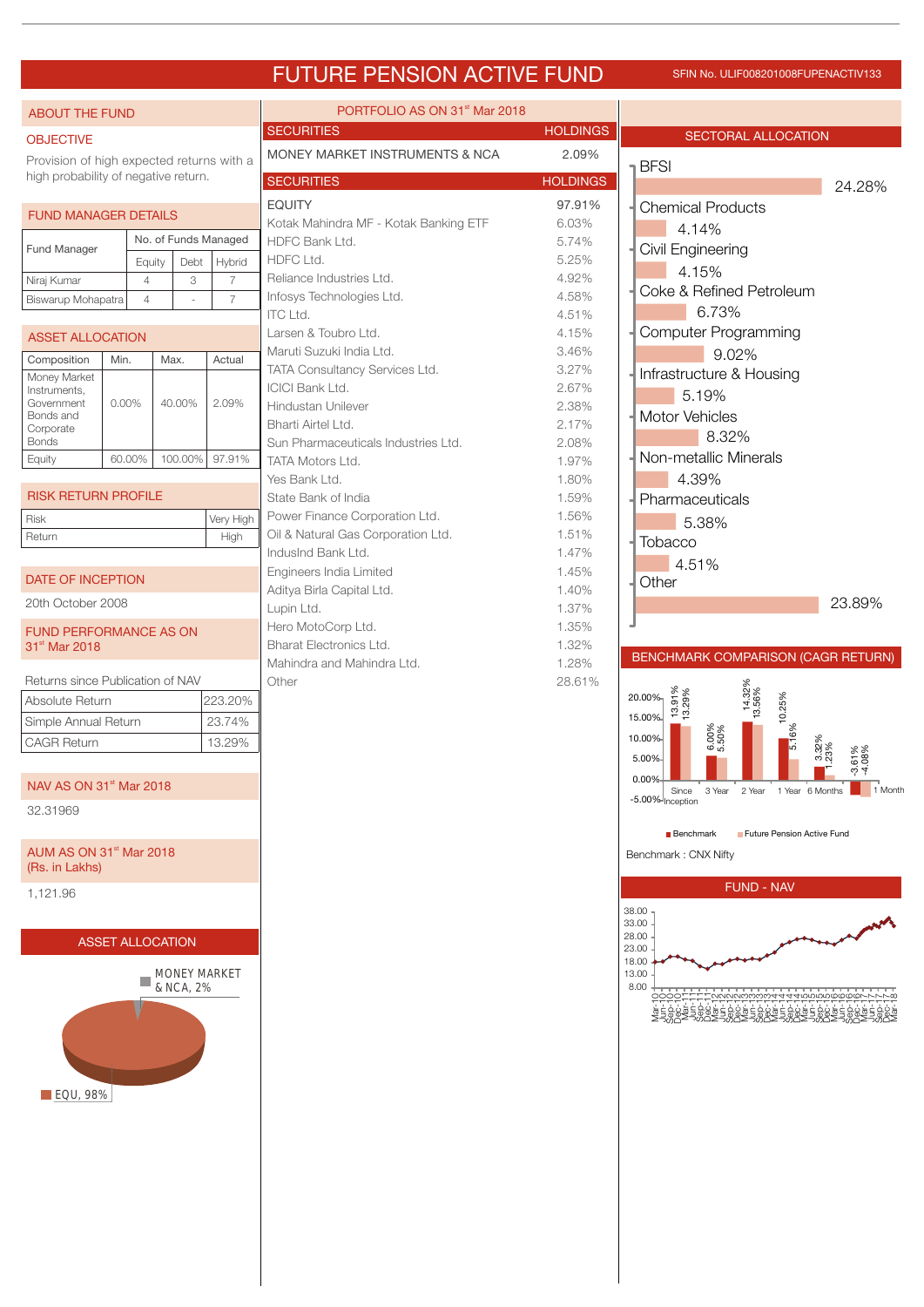# FUTURE PENSION GROWTH FUND SFIN NO. ULIF007201008FUPENGROWT133

| <b>ABOUT THE FUND</b>                       |                         |                |                     |                      | PORTFOLIO AS ON 31 <sup>st</sup> Mar 2018                       |                  |                                                                            |
|---------------------------------------------|-------------------------|----------------|---------------------|----------------------|-----------------------------------------------------------------|------------------|----------------------------------------------------------------------------|
| <b>OBJECTIVE</b>                            |                         |                |                     |                      | <b>SECURITIES</b>                                               | <b>HOLDINGS</b>  | SECTORAL ALLOCATION                                                        |
| Provision of high expected returns with a   |                         |                |                     |                      | MONEY MARKET INSTRUMENTS & NCA                                  | 2.56%            |                                                                            |
| moderate probability of negative return.    |                         |                |                     |                      | <b>SECURITIES</b>                                               | <b>HOLDINGS</b>  | <b>BFSI</b>                                                                |
|                                             |                         |                |                     |                      |                                                                 |                  | 21.97%                                                                     |
| <b>FUND MANAGER DETAILS</b>                 |                         |                |                     |                      | <b>GOVERNMENT SECURITIES</b><br>8.38% Tamil Nadu SDL 27/01/2026 | 24.09%<br>16.09% | <b>Chemical Products</b>                                                   |
| <b>Fund Manager</b>                         |                         |                |                     | No. of Funds Managed | 8.51% Maharashtra SDL 09/03/2026                                | 4.76%            | 2.69%                                                                      |
|                                             |                         | Equity         | Debt                | Hybrid               | 7.92% West Bengal SDL 15/03/2027                                | 3.15%            | Coke & Refined Petroleum                                                   |
| Niraj Kumar                                 |                         | $\overline{4}$ | 3                   | $\overline{7}$       | Other                                                           | 0.09%            | 4.36%                                                                      |
| Biswarup Mohapatra                          |                         | $\overline{4}$ |                     | $\overline{7}$       |                                                                 |                  | <b>Computer Programming</b>                                                |
| Yahya Bookwala                              |                         |                | 3                   | $\overline{7}$       | <b>SECURITIES</b>                                               | <b>HOLDINGS</b>  | 5.77%                                                                      |
| <b>ASSET ALLOCATION</b>                     |                         |                |                     |                      | <b>CORPORATE DEBT</b>                                           | 12.62%           | G-Sec                                                                      |
| Composition                                 | Min.                    | Max.           |                     | Actual               | 10.63% IOT Utkal Energy Services Ltd. 20/09/2028                | 6.10%            | 24.09%                                                                     |
| Money Market<br>Instruments                 | $0.00\%$                |                | 40.00%              | 1.66%                | 10.25% Reliance Gas Trans Infra Ltd. 22/08/2021                 | 3.37%            | Infrastructure & Housing                                                   |
| Money Market<br>Instruments,                |                         |                |                     |                      | 8.52% Hero FinCorp Ltd. 18/06/2027                              | 3.15%            | 12.77%                                                                     |
| Government<br>Bonds and                     | 30.00%                  |                | 80.00%              | 38.37%               |                                                                 |                  | <b>Motor Vehicles</b>                                                      |
| Corporate<br>Bonds                          |                         |                |                     |                      | <b>SECURITIES</b>                                               | <b>HOLDINGS</b>  | 5.37%                                                                      |
| Equity                                      | 20.00%                  |                | 70.00%              | 60.73%               | <b>EQUITY</b>                                                   | 60.73%           | Non-metallic Minerals                                                      |
|                                             |                         |                |                     |                      | HDFC Bank Ltd.                                                  | 4.28%            | 2.81%                                                                      |
| <b>RISK RETURN PROFILE</b>                  |                         |                |                     |                      | HDFC Ltd.                                                       | 3.95%            |                                                                            |
| <b>Risk</b>                                 |                         |                |                     | High                 | Reliance Industries Ltd.                                        | 3.10%            | Pharmaceuticals                                                            |
| Return                                      |                         |                |                     | High                 | Infosys Technologies Ltd.<br><b>ITC Ltd.</b>                    | 2.95%<br>2.91%   | 3.39%                                                                      |
|                                             |                         |                |                     |                      | Larsen & Toubro Ltd.                                            | 2.66%            | Tobacco                                                                    |
| <b>RATING</b>                               |                         |                |                     |                      | <b>ICICI Bank Ltd.</b>                                          | 2.44%            | 2.91%                                                                      |
| The rating of all the Corporate Debt in our |                         |                |                     |                      | Maruti Suzuki India Ltd.                                        | 2.19%            | Other                                                                      |
| portfolio is rated as AA or higher.         |                         |                |                     |                      | TATA Consultancy Services Ltd.                                  | 2.09%            | 13.87%                                                                     |
|                                             |                         |                |                     |                      | Hindustan Unilever                                              | 1.55%            |                                                                            |
| DATE OF INCEPTION                           |                         |                |                     |                      | Bharti Airtel Ltd.                                              | 1.39%            | <b>FUND - NAV</b>                                                          |
| 20th October 2008                           |                         |                |                     |                      | Sun Pharmaceuticals Industries Ltd.                             | 1.33%            | ■ 8.22%                                                                    |
| <b>FUND PERFORMANCE AS ON</b>               |                         |                |                     |                      | State Bank of India                                             | 1.32%            |                                                                            |
| 31 <sup>st</sup> Mar 2018                   |                         |                |                     |                      | TATA Motors Ltd.                                                | 1.29%            |                                                                            |
|                                             |                         |                |                     |                      | Yes Bank Ltd.                                                   | 1.16%            | ■ 29.00%<br>■ 62.78%                                                       |
| Returns since Publication of NAV            |                         |                |                     |                      | Axis Bank Ltd.                                                  | 1.10%            |                                                                            |
| Absolute Return                             |                         |                |                     | 186.47%              | IndusInd Bank Ltd.                                              | 1.09%            |                                                                            |
| Simple Annual Return                        |                         |                |                     | 19.84%               | Power Finance Corporation Ltd.                                  | 0.98%            | $\blacksquare$ SOV $\blacksquare$ AAA $\blacksquare$ AA+                   |
| <b>CAGR Return</b>                          |                         |                |                     | 11.85%               | Oil & Natural Gas Corporation Ltd.<br>Engineers India Limited   | 0.98%<br>0.93%   |                                                                            |
|                                             |                         |                |                     |                      | <b>Bharat Electronics Ltd.</b>                                  | 0.87%            | BENCHMARK COMPARISON (CAGR RETURN)                                         |
| NAV AS ON 31 <sup>st</sup> Mar 2018         |                         |                |                     |                      | Lupin Ltd.                                                      | 0.87%            |                                                                            |
| 28.64661                                    |                         |                |                     |                      | Aditya Birla Capital Ltd.                                       | 0.86%            | 12.08%<br>12.03%<br>11.61%<br>11.85%<br>14.00%-                            |
|                                             |                         |                |                     |                      | Hero MotoCorp Ltd.                                              | 0.82%            | 12.00%<br>$10.00\%$                                                        |
| AUM AS ON 31 <sup>st</sup> Mar 2018         |                         |                |                     |                      | Mahindra and Mahindra Ltd.                                      | 0.82%            | 7.53%<br>6.85%<br>8.00%                                                    |
| (Rs. in Lakhs)                              |                         |                |                     |                      | Other                                                           | 16.80%           | 6.00%<br>$\frac{2.54\%}{.02\%}$<br>4.00%                                   |
| 319.68                                      |                         |                |                     |                      |                                                                 |                  | $-1.58\%$<br>2.00%                                                         |
|                                             |                         |                |                     |                      |                                                                 |                  | 0.00%<br>$-2.00\%$<br>Since<br>3 Year<br>2 Year<br>1 Year 6 Months 1 Month |
| <b>MODIFIED DURATION (IN YEARS)</b>         |                         |                |                     |                      |                                                                 |                  | -4.00% - Inception                                                         |
| 5.15                                        |                         |                |                     |                      |                                                                 |                  | Future Pension Growth Fund<br>Benchmark                                    |
|                                             |                         |                |                     |                      |                                                                 |                  | Benchmark: Nifty + CRISIL Composite Bond Index                             |
|                                             | <b>ASSET ALLOCATION</b> |                |                     |                      |                                                                 |                  | + CRISIL Liquid Fund Index                                                 |
|                                             |                         |                |                     |                      |                                                                 |                  |                                                                            |
|                                             |                         |                | <b>MONEY MARKET</b> |                      |                                                                 |                  | <b>FUND - NAV</b>                                                          |
| & NCA, 3%                                   |                         |                |                     |                      |                                                                 |                  | 35.00                                                                      |
| $\blacksquare$ GSEC, 24%                    |                         |                |                     |                      |                                                                 |                  | 30.00                                                                      |
|                                             |                         |                |                     |                      |                                                                 |                  | 25.00<br>20.00                                                             |
|                                             |                         |                |                     |                      |                                                                 |                  | 15.00<br>10.00                                                             |
|                                             |                         |                |                     |                      |                                                                 |                  | 5.00<br>0.00                                                               |
|                                             |                         |                |                     | NCD, 13%             |                                                                 |                  | LLLauaauwww4444mmmmmmmm                                                    |
|                                             |                         |                |                     |                      |                                                                 |                  |                                                                            |
| $\blacksquare$ EQU, 61%                     |                         |                |                     |                      |                                                                 |                  |                                                                            |

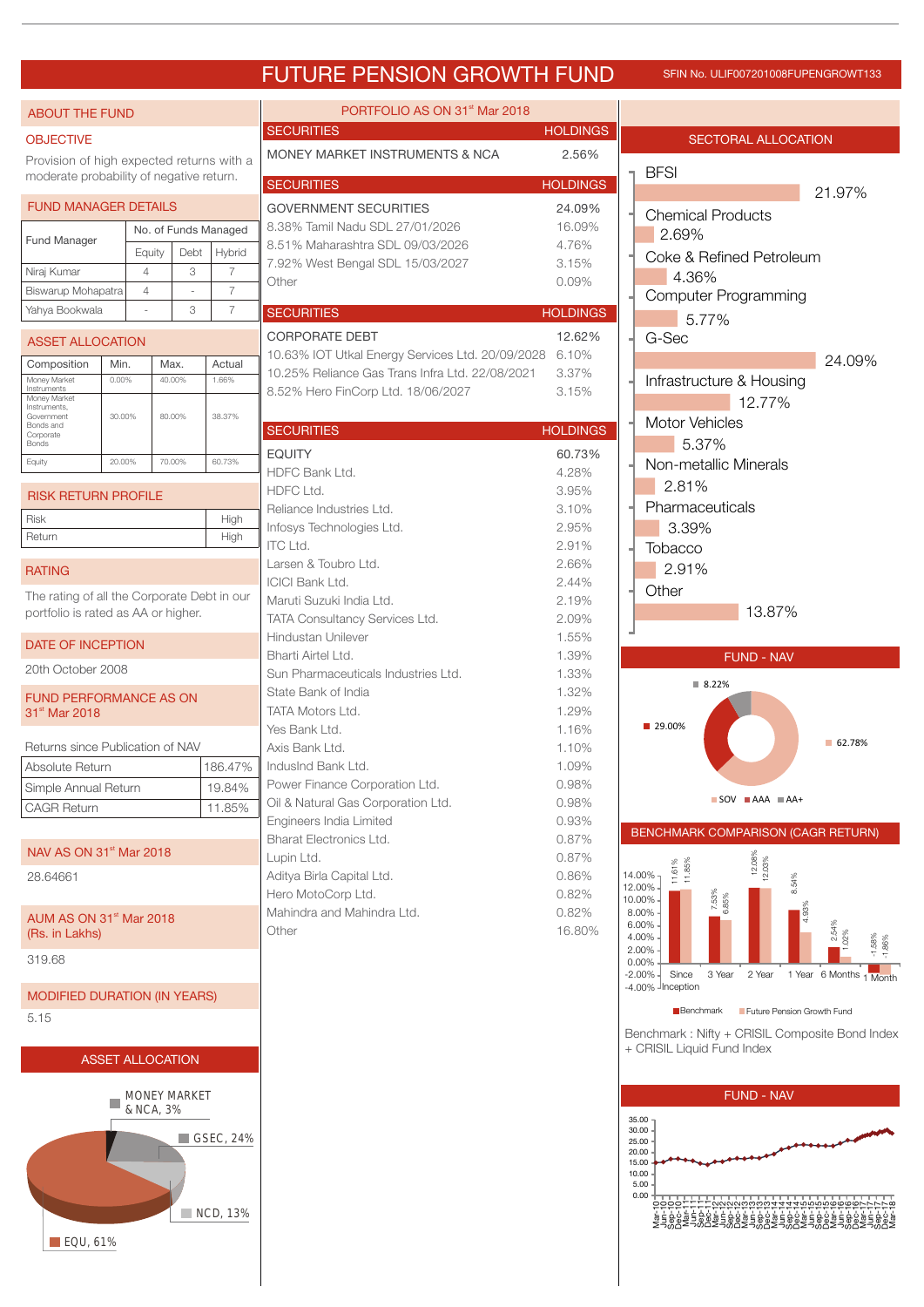# FUTURE PENSION BALANCE FUND SFIN NO. ULIF006171008FUPENBALAN133

# ABOUT THE FUND

## **OBJECTIVE**

Preservation of nominal value of contributions along with a low exposure to high expected return with a low probability of negative return.

# FUND MANAGER DETAILS

| <b>Fund Manager</b> | No. of Funds Managed |      |        |  |  |
|---------------------|----------------------|------|--------|--|--|
|                     | Equity               | Debt | Hybrid |  |  |
| Niraj Kumar         |                      | З    |        |  |  |
| Biswarup Mohapatra  |                      | ٠    |        |  |  |
| Yahya Bookwala      |                      | З    |        |  |  |

| <b>ASSET ALLOCATION</b> |                                                                                      |        |         |        |  |  |  |  |  |  |
|-------------------------|--------------------------------------------------------------------------------------|--------|---------|--------|--|--|--|--|--|--|
|                         | Composition                                                                          | Min.   | Max.    | Actual |  |  |  |  |  |  |
|                         | Money Market<br>Instruments                                                          | 00.00% | 40.00%  | 4.08%  |  |  |  |  |  |  |
|                         | Money Market<br>Instruments.<br>Government<br>Bonds and<br>Corporate<br><b>Bonds</b> | 80.00% | 100.00% | 83.36% |  |  |  |  |  |  |

Equity 0.00% 20.00% 14.53%

# RISK RETURN PROFILE

| <b>Risk</b> | Medium |
|-------------|--------|
| Return      | Medium |

## RATING

The rating of all the Corporate Debt in our portfolio is rated as AA or higher.

## DATE OF INCEPTION

17th October 2008

FUND PERFORMANCE AS ON 31<sup>st</sup> Mar 2018

| Returns since Publication of NAV |  |
|----------------------------------|--|
|----------------------------------|--|

| Absolute Return      | 149.71% |
|----------------------|---------|
| Simple Annual Return | 15.93%  |
| <b>CAGR Return</b>   | 10.23%  |

NAV AS ON  $31<sup>st</sup>$  Mar 2018

24.97116

AUM AS ON  $31<sup>st</sup>$  Mar 2018 (Rs. in Lakhs)

200.26

```
MODIFIED DURATION (IN YEARS)
```
5.57





| PORTFOLIO AS ON 31 <sup>st</sup> Mar 2018              |                 |
|--------------------------------------------------------|-----------------|
| <b>SECURITIES</b>                                      | <b>HOLDINGS</b> |
| <b>MONEY MARKET INSTRUMENTS &amp; NCA</b>              | 6.19%           |
| <b>SECURITIES</b>                                      | <b>HOLDINGS</b> |
| <b>GOVERNMENT SECURITIES</b>                           | 58.34%          |
| 8.08% Maharashtra SDL 15/06/2026                       | 37.83%          |
| 8.29% West Bengal SDL 2028 21/02/2028                  | 10.41%          |
| 8.67% Karnataka SDL 24/02/2026                         | 5.22%           |
| 7.92% West Bengal SDL 15/03/2027                       | 3.01%           |
| 7.69% Tamil Nadu SDL 2027 20/12/2027                   | 1.35%           |
| 8.51% Andhra Pradesh SDL 17/02/2021                    | 0.51%           |
| <b>SECURITIES</b>                                      | <b>HOLDINGS</b> |
| <b>CORPORATE DEBT</b>                                  | 20.94%          |
| 10.63% IOT Utkal Energy Services Ltd. 20/09/2028       | 6.66%           |
| 8.75% Bajaj Finance Ltd. 14/08/2026                    | 5.20%           |
| 8.52% Hero FinCorp Ltd. 18/06/2027                     | 5.03%           |
| 8.85% Indiabulls Housing Finance Ltd. 25/09/2026 4.05% |                 |
|                                                        |                 |
| <b>SECURITIES</b>                                      | <b>HOLDINGS</b> |
| <b>EQUITY</b>                                          | 14.53%          |
| HDFC Bank Ltd.                                         | 1.01%           |
| HDFC Ltd.                                              | 0.92%           |
| Reliance Industries Ltd.                               | 0.75%           |
| Infosys Technologies Ltd.                              | 0.70%           |
| <b>ITC Ltd.</b>                                        | 0.70%           |
| <b>ICICI Bank Ltd.</b>                                 | 0.65%           |
| Larsen & Toubro Ltd.                                   | 0.63%           |
| Maruti Suzuki India Ltd.                               | 0.53%           |
| TATA Consultancy Services Ltd.                         | 0.51%           |
| Hindustan Unilever                                     | 0.38%           |
| Bharti Airtel Ltd.                                     | 0.34%           |
| State Bank of India                                    | 0.32%           |
| Sun Pharmaceuticals Industries Ltd.                    | 0.32%           |
| <b>TATA Motors Ltd.</b>                                | 0.31%           |
| Yes Bank Ltd.                                          | 0.28%<br>0.28%  |
| Axis Bank Ltd.<br>IndusInd Bank Ltd.                   |                 |
| Power Finance Corporation Ltd.                         | 0.25%<br>0.24%  |
| Oil & Natural Gas Corporation Ltd.                     | 0.24%           |
| Engineers India Limited                                | 0.23%           |
| Lupin Ltd.                                             | 0.21%           |
| Aditya Birla Capital Ltd.                              | 0.21%           |
| UltraTech Cement Ltd.                                  | 0.20%           |
| Mahindra and Mahindra Ltd.                             | 0.20%           |
| Hero MotoCorp Ltd.                                     | 0.19%           |
| Other                                                  | 3.92%           |
|                                                        |                 |
|                                                        |                 |
|                                                        |                 |





**Benchmark Future Pension Balance Fund** 

Benchmark : Nifty + CRISIL Composite Bond Index + CRISIL Liquid Fund Index

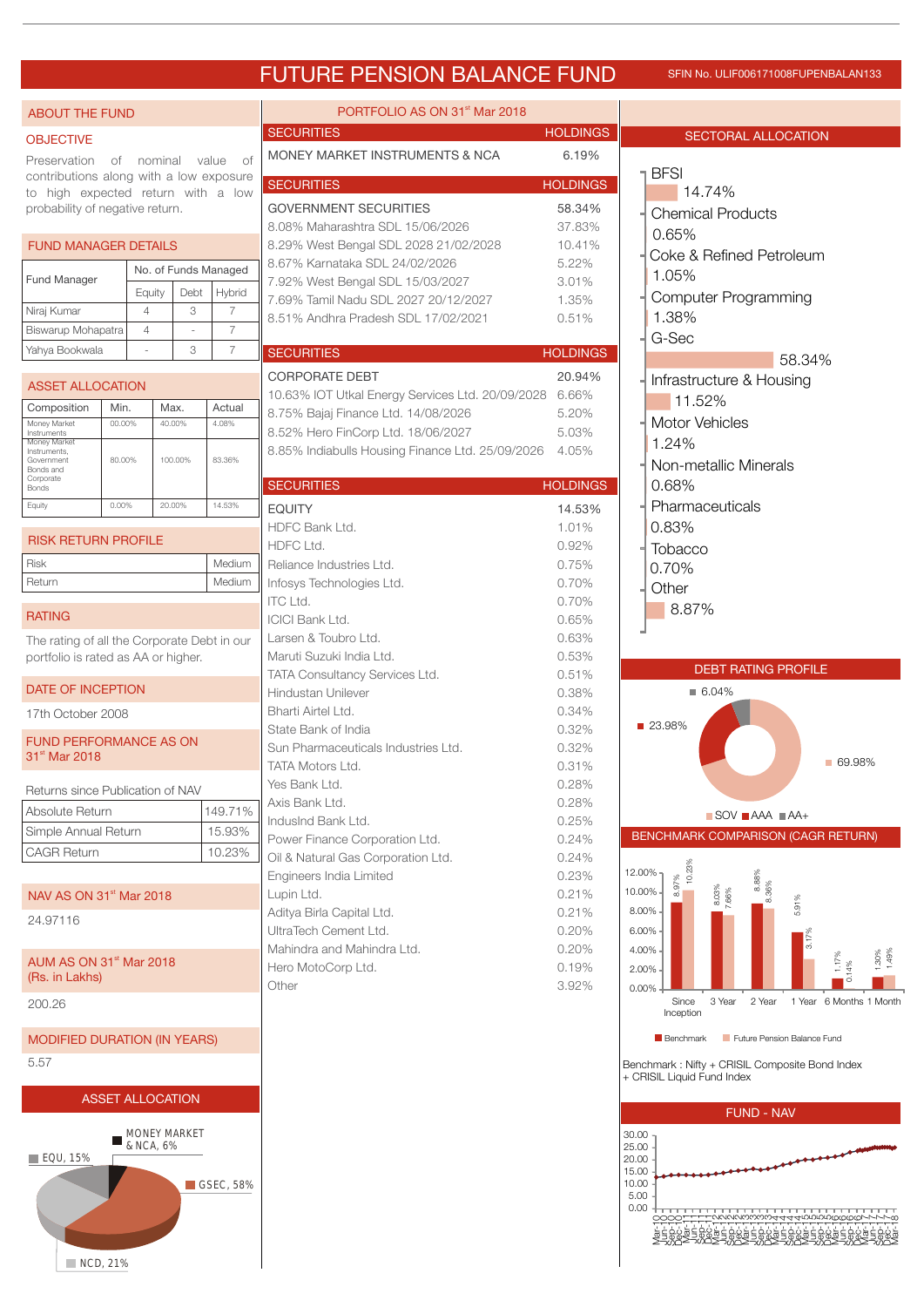# FUTURE PENSION SECURE FUND SFIN NO. ULIF005171008FUPENSECUR133

| <b>ABOUT THE FUND</b>                                                                                                                                               |          |                |                                                                                     |                                    | PORTFOLIO AS ON 31 <sup>st</sup> Mar 2018                                               |                     |                                                                                                     |
|---------------------------------------------------------------------------------------------------------------------------------------------------------------------|----------|----------------|-------------------------------------------------------------------------------------|------------------------------------|-----------------------------------------------------------------------------------------|---------------------|-----------------------------------------------------------------------------------------------------|
| <b>OBJECTIVE</b>                                                                                                                                                    |          |                |                                                                                     |                                    | <b>SECURITIES</b><br><b>HOLDINGS</b>                                                    | SECTORAL ALLOCATION |                                                                                                     |
| Preservation<br>of nominal<br>value<br>0f<br>contributions along with stable returns<br>over policy term so that the probability of<br>negative return is very low. |          |                | MONEY MARKET INSTRUMENTS & NCA<br><b>SECURITIES</b><br><b>GOVERNMENT SECURITIES</b> | 9.58%<br><b>HOLDINGS</b><br>49.56% | <b>BFSI</b><br>16.03%<br>G-Sec<br>49.56%                                                |                     |                                                                                                     |
| <b>FUND MANAGER DETAILS</b>                                                                                                                                         |          |                |                                                                                     |                                    | 8.08% Maharashtra SDL 15/06/2026<br>8.29% West Bengal SDL 2028 21/02/2028               | 37.94%<br>8.16%     | Infrastructure & Housing                                                                            |
| Fund Manager                                                                                                                                                        |          | Equity         | No. of Funds Managed<br>Debt                                                        | Hybrid                             | 8.51% Andhra Pradesh SDL 17/02/2021<br>7.69% Tamil Nadu SDL 2027 20/12/2027             | 1.61%<br>1.10%      | 24.83%<br>Other                                                                                     |
| Niraj Kumar                                                                                                                                                         |          | $\overline{4}$ | 3                                                                                   | $\overline{7}$                     | 7.25% Gujarat SDL 2027 ULIP 12/07/2027                                                  | 0.76%               | 9.58%                                                                                               |
| Yahya Bookwala                                                                                                                                                      |          | ä,             | 3                                                                                   | $\overline{7}$                     | <b>SECURITIES</b>                                                                       | <b>HOLDINGS</b>     |                                                                                                     |
| <b>ASSET ALLOCATION</b>                                                                                                                                             |          |                |                                                                                     |                                    | <b>CORPORATE DEBT</b><br>10.25% Reliance Gas Trans Infra Ltd. 22/08/2021                | 40.86%<br>8.43%     | <b>DEBT RATING PROFILE</b>                                                                          |
| Composition                                                                                                                                                         | Min.     |                | Max.                                                                                | Actual                             | 9.98% IL&FS Financial Services Ltd. 05/12/2021                                          | 8.39%               | ■ 8.16%                                                                                             |
| Money Market<br>Instruments<br>Money Market<br>Instruments,                                                                                                         | $0.00\%$ |                | 40.00%                                                                              | 6.31%                              | 8.75% Bajaj Finance Ltd. 14/08/2026<br>10.63% IOT Utkal Energy Services Ltd. 20/07/2028 | 8.14%<br>8.01%      | $\blacksquare$ 51.24%                                                                               |
| Government<br>Bonds and<br>Corporate<br><b>Bonds</b>                                                                                                                | 0.00%    |                | 100.00%                                                                             | 96.73%                             | 8.52% Hero FinCorp Ltd. 18/06/2027                                                      | 7.89%               | ■ 40.61%                                                                                            |
| <b>RISK RETURN PROFILE</b>                                                                                                                                          |          |                |                                                                                     |                                    |                                                                                         |                     | $\blacksquare$ SOV $\blacksquare$ AAA $\blacksquare$ AA+                                            |
| Risk<br>Return                                                                                                                                                      |          |                |                                                                                     | Low<br>Low                         |                                                                                         |                     | BENCHMARK COMPARISON (CAGR RETURN)                                                                  |
| <b>RATING</b>                                                                                                                                                       |          |                |                                                                                     |                                    |                                                                                         |                     |                                                                                                     |
| The rating of all the Corporate Debt in our<br>portfolio is rated as AA or higher.                                                                                  |          |                |                                                                                     |                                    |                                                                                         |                     | 10.00%<br>12.00%<br>8.06%<br>8.23%<br>8.12%<br>10.00%<br>10%<br>$03\%$<br>5.11%<br>8.00%            |
| DATE OF INCEPTION                                                                                                                                                   |          |                |                                                                                     |                                    |                                                                                         |                     | 6.00%<br>2.13%<br>2.33%<br>4.00%                                                                    |
| 17th October 2008                                                                                                                                                   |          |                |                                                                                     |                                    |                                                                                         |                     | 0.65%<br>0.17%<br>2.00%<br>0.00%                                                                    |
| FUND PERFORMANCE AS ON<br>31 <sup>st</sup> Mar 2018                                                                                                                 |          |                |                                                                                     |                                    |                                                                                         |                     | 3 Year 2 Year 1 Year 6 Months 1 Month<br>Since<br>Inception<br>Benchmark Future Pension Secure Fund |
| Returns since Publication of NAV                                                                                                                                    |          |                |                                                                                     |                                    |                                                                                         |                     | Benchmark: CRISIL Composite Bond Index                                                              |
| Absolute Return<br>Simple Annual Return                                                                                                                             |          |                |                                                                                     | 144.94%<br>15.42%                  |                                                                                         |                     |                                                                                                     |
| <b>CAGR Return</b>                                                                                                                                                  |          |                |                                                                                     | 10.00%                             |                                                                                         |                     | <b>FUND - NAV</b>                                                                                   |
| NAV as on 31 <sup>st</sup> Mar 2018                                                                                                                                 |          |                |                                                                                     |                                    |                                                                                         |                     | 30.00<br>25.00<br>20.00<br>15.00                                                                    |
| 24.4942                                                                                                                                                             |          |                |                                                                                     |                                    |                                                                                         |                     | 10.00<br>5.00                                                                                       |
| AUM AS ON 31 <sup>st</sup> Mar 2018<br>(Rs. in Lakhs)                                                                                                               |          |                |                                                                                     |                                    |                                                                                         |                     | 0.00<br>IUUUUUWWWW4444MMMMQQQQLLLLQ                                                                 |
| 127.80                                                                                                                                                              |          |                |                                                                                     |                                    |                                                                                         |                     |                                                                                                     |
| <b>MODIFIED DURATION (IN YEARS)</b>                                                                                                                                 |          |                |                                                                                     |                                    |                                                                                         |                     |                                                                                                     |
| 4.87                                                                                                                                                                |          |                |                                                                                     |                                    |                                                                                         |                     |                                                                                                     |
|                                                                                                                                                                     |          |                | <b>ASSET ALLOCATION</b>                                                             |                                    |                                                                                         |                     |                                                                                                     |
|                                                                                                                                                                     | NCD, 41% |                | MONEY MARKET<br>& NCA, 10%                                                          | GSEC,<br>50%                       |                                                                                         |                     |                                                                                                     |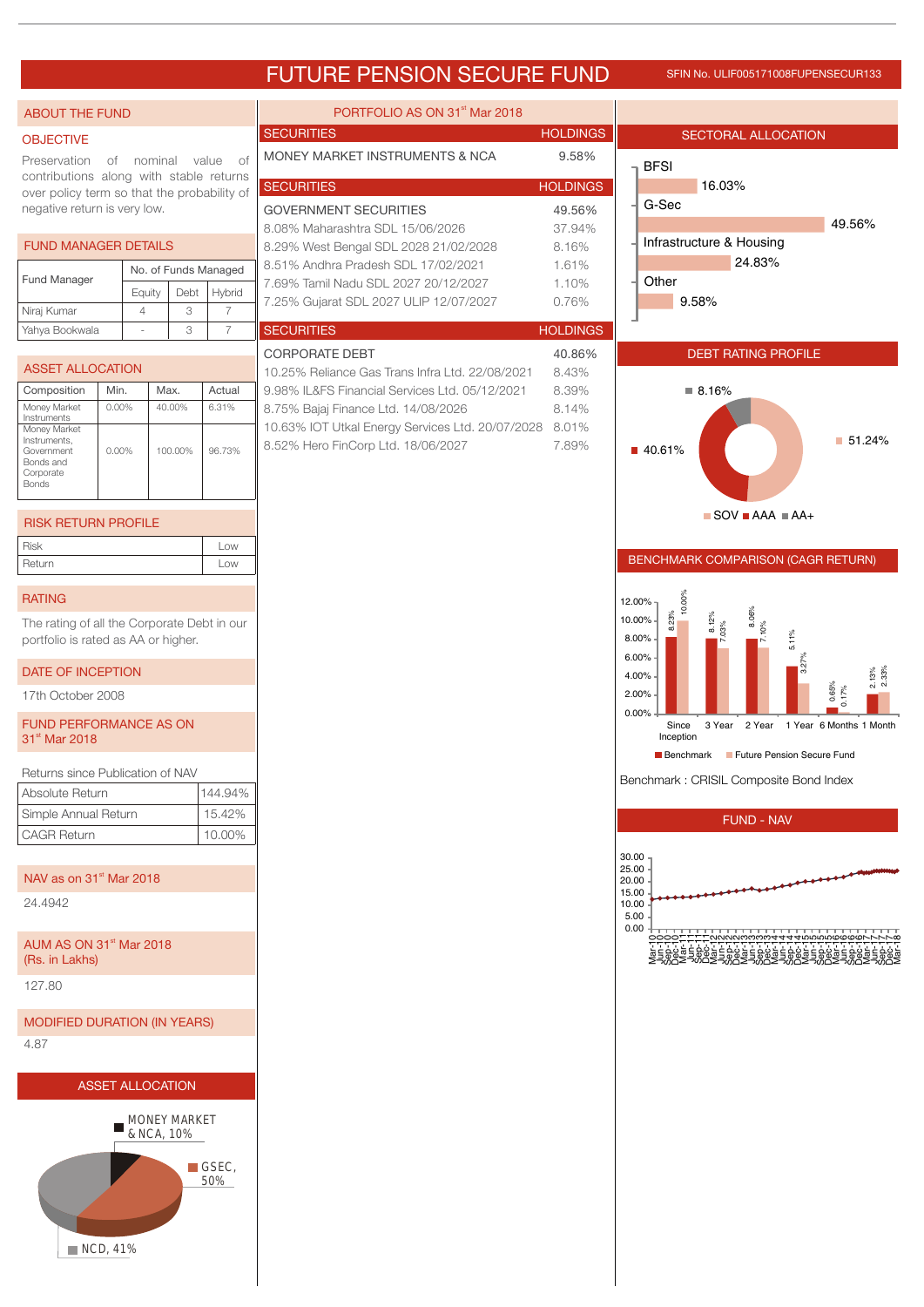# FUTURE GROUP MAXIMISE FUND SFIN No. ULGF002300309FUTGRMAXIM133

| <b>ABOUT THE FUND</b>                                                            |                         |                                  |         |                                  | PORTFOLIO AS ON 31 <sup>st</sup> Mar 2018                             |                  |                                                                                             |
|----------------------------------------------------------------------------------|-------------------------|----------------------------------|---------|----------------------------------|-----------------------------------------------------------------------|------------------|---------------------------------------------------------------------------------------------|
| <b>OBJECTIVE</b>                                                                 |                         |                                  |         |                                  | <b>SECURITIES</b>                                                     | <b>HOLDINGS</b>  | <b>SECTORAL ALLOCATION</b>                                                                  |
| Provision of high expected returns with a<br>moderate probability of low return. |                         |                                  |         |                                  | <b>MONEY MARKET INSTRUMENTS &amp; NCA</b>                             | 5.72%            | <b>BFSI</b>                                                                                 |
|                                                                                  |                         |                                  |         |                                  | <b>SECURITIES</b>                                                     | <b>HOLDINGS</b>  | 13.57%                                                                                      |
| <b>STRATEGY</b>                                                                  |                         |                                  |         |                                  | <b>GOVERNMENT SECURITIES</b>                                          | 46.30%           | <b>Chemical Products</b>                                                                    |
| Investment in a spread of equities.                                              |                         |                                  |         |                                  | 7.72% Central Government 25/05/2025<br>8.67% Karnataka SDL 24/02/2026 | 22.72%<br>15.24% | 3.76%                                                                                       |
| Diversification by sector, industry and risk.                                    |                         |                                  |         |                                  | 7.69% Tamil Nadu SDL 2027 20/12/2027                                  | 8.34%            | Civil Engineering                                                                           |
|                                                                                  |                         |                                  |         |                                  |                                                                       |                  | 2.18%                                                                                       |
| <b>FUND MANAGER DETAILS</b>                                                      |                         |                                  |         |                                  | <b>SECURITIES</b>                                                     | <b>HOLDINGS</b>  | Coke & Refined Petroleum                                                                    |
| Fund Manager                                                                     |                         |                                  |         | No. of Funds Managed             | <b>EQUITY</b>                                                         | 47.98%           | 3.66%                                                                                       |
|                                                                                  |                         | Equity                           | Debt    | Hybrid                           | HDFC Bank Ltd.                                                        | 3.14%            | <b>Computer Programming</b>                                                                 |
| Niraj Kumar                                                                      |                         | $\overline{4}$                   | 3       | $\overline{7}$                   | Infosys Technologies Ltd.<br>TATA Motors Ltd.                         | 2.83%            | 6.01%                                                                                       |
| Biswarup Mohapatra<br>Yahya Bookwala                                             |                         | $\overline{4}$                   | ÷,<br>3 | $\overline{7}$<br>$\overline{7}$ | TATA Consultancy Services Ltd.                                        | 2.72%<br>2.37%   |                                                                                             |
|                                                                                  |                         |                                  |         |                                  | Hindustan Unilever                                                    | 2.22%            | G-Sec                                                                                       |
| <b>ASSET ALLOCATION</b>                                                          |                         |                                  |         |                                  | Reliance Industries Ltd.                                              | 2.21%            | 46.30%                                                                                      |
| Composition                                                                      | Min.                    | Max.                             |         | Actual                           | Larsen & Toubro Ltd.                                                  | 2.18%            | Infrastructure & Housing                                                                    |
| <b>Fixed Interest</b>                                                            |                         |                                  |         |                                  | <b>ITC Ltd.</b>                                                       | 2.13%            | 3.92%                                                                                       |
| Investment<br>Money Market                                                       | 40.00%                  | 80.00%                           |         | 52.02%                           | <b>ICICI Bank Ltd.</b>                                                | 1.86%            | <b>Motor Vehicles</b>                                                                       |
| and Cash                                                                         |                         |                                  |         |                                  | State Bank of India                                                   | 1.67%            | 3.34%                                                                                       |
|                                                                                  |                         |                                  |         |                                  | Bharti Airtel Ltd.                                                    | 1.66%            | Pharmaceuticals                                                                             |
| Equity                                                                           | 20.00%                  | 60.00%                           |         | 47.98%                           | Sun Pharmaceuticals Industries Ltd.<br>HDFC Ltd.                      | 1.65%            | 3.34%                                                                                       |
|                                                                                  |                         |                                  |         |                                  | Axis Bank Ltd.                                                        | 1.52%<br>1.28%   |                                                                                             |
| <b>RISK RETURN PROFILE</b>                                                       |                         |                                  |         |                                  | Yes Bank Ltd.                                                         | 1.27%            | Tobacco                                                                                     |
| Risk                                                                             |                         |                                  |         | High                             | Lupin Ltd.                                                            | 1.23%            | 2.13%                                                                                       |
| Return                                                                           |                         |                                  |         | High                             | Aditya Birla Capital Ltd.                                             | 1.22%            | Other                                                                                       |
|                                                                                  |                         |                                  |         |                                  | Engineers India Limited                                               | 1.19%            | 11.78%                                                                                      |
| <b>DATE OF INCEPTION</b>                                                         |                         |                                  |         |                                  | Power Finance Corporation Ltd.                                        | 1.07%            |                                                                                             |
| 30th March 2009                                                                  |                         |                                  |         |                                  | Bharat Electronics Ltd.                                               | 1.06%            |                                                                                             |
| <b>FUND PERFORMANCE AS ON</b>                                                    |                         |                                  |         |                                  | <b>Tata Steel Limited</b>                                             | 0.95%            | <b>DEBT RATING PROFILE</b>                                                                  |
| 31 <sup>st</sup> Mar 2018                                                        |                         |                                  |         |                                  | Asian Paints Ltd.<br>Hindalco Industries Ltd.                         | 0.93%<br>0.89%   |                                                                                             |
|                                                                                  |                         |                                  |         |                                  | Indian Oil Corporation Ltd.                                           | 0.88%            | 3.47%                                                                                       |
| Returns since Publication of NAV<br>Absolute Return                              |                         |                                  |         |                                  | HCL Technologies Ltd.                                                 | 0.81%            |                                                                                             |
|                                                                                  |                         |                                  |         | 106.05%                          | Other                                                                 | 7.04%            | 96.53%                                                                                      |
| Simple Annual Return<br><b>CAGR Return</b>                                       |                         |                                  |         | 12.03%<br>8.55%                  |                                                                       |                  |                                                                                             |
|                                                                                  |                         |                                  |         |                                  |                                                                       |                  |                                                                                             |
| NAV AS ON 31 <sup>st</sup> Mar 2018                                              |                         |                                  |         |                                  |                                                                       |                  | $\blacksquare$ SOV $\blacksquare$ AAA                                                       |
| 20.60541199                                                                      |                         |                                  |         |                                  |                                                                       |                  | BENCHMARK COMPARISON (CAGR RETURN)                                                          |
| AUM AS ON 31 <sup>st</sup> Mar 2018                                              |                         |                                  |         |                                  |                                                                       |                  | 11.59%<br>12.01%<br>14.00%                                                                  |
| (Rs. in Lakhs)                                                                   |                         |                                  |         |                                  |                                                                       |                  | 8.13%<br>$9.04\%$<br>8.55%<br>12.00%                                                        |
| 1.20                                                                             |                         |                                  |         |                                  |                                                                       |                  | 7.15%<br>7.22%<br>10.00%<br>4.81%<br>$8.00\%$                                               |
|                                                                                  |                         |                                  |         |                                  |                                                                       |                  | $\begin{array}{r} 2.33\% \\ 1.43\% \end{array}$<br>6.00%<br>$-1.12\%$<br>$-1.61\%$<br>4.00% |
| <b>MODIFIED DURATION (IN YEARS)</b>                                              |                         |                                  |         |                                  |                                                                       |                  | 2.00%<br>0.00%                                                                              |
| 5.46                                                                             |                         |                                  |         |                                  |                                                                       |                  | $-2.00%$<br>3 Year<br>2 Year<br>1 Year 6 Months 1 Month<br>Since<br>Inception               |
|                                                                                  |                         |                                  |         |                                  |                                                                       |                  | $-4.00%$<br>Benchmark Future Group Maximise Fund                                            |
|                                                                                  | <b>ASSET ALLOCATION</b> |                                  |         |                                  |                                                                       |                  |                                                                                             |
|                                                                                  |                         |                                  |         |                                  |                                                                       |                  | Benchmark: Nifty + CRISIL Composite Bond<br>Index + CRISIL Liquid Fund Index                |
|                                                                                  |                         | <b>MONEY MARKET</b><br>& NCA, 6% |         |                                  |                                                                       |                  | <b>FUND - NAV</b>                                                                           |
|                                                                                  |                         |                                  |         |                                  |                                                                       |                  | 23.00                                                                                       |
|                                                                                  |                         |                                  |         | $\Box$ GSEC,<br>46%              |                                                                       |                  |                                                                                             |
|                                                                                  |                         |                                  |         |                                  |                                                                       |                  | 18.00                                                                                       |
|                                                                                  |                         |                                  |         |                                  |                                                                       |                  | 13.00                                                                                       |
|                                                                                  |                         |                                  |         |                                  |                                                                       |                  | 8.00                                                                                        |
|                                                                                  |                         |                                  |         |                                  |                                                                       |                  | NNNNNNNNN444400000000FFFF8                                                                  |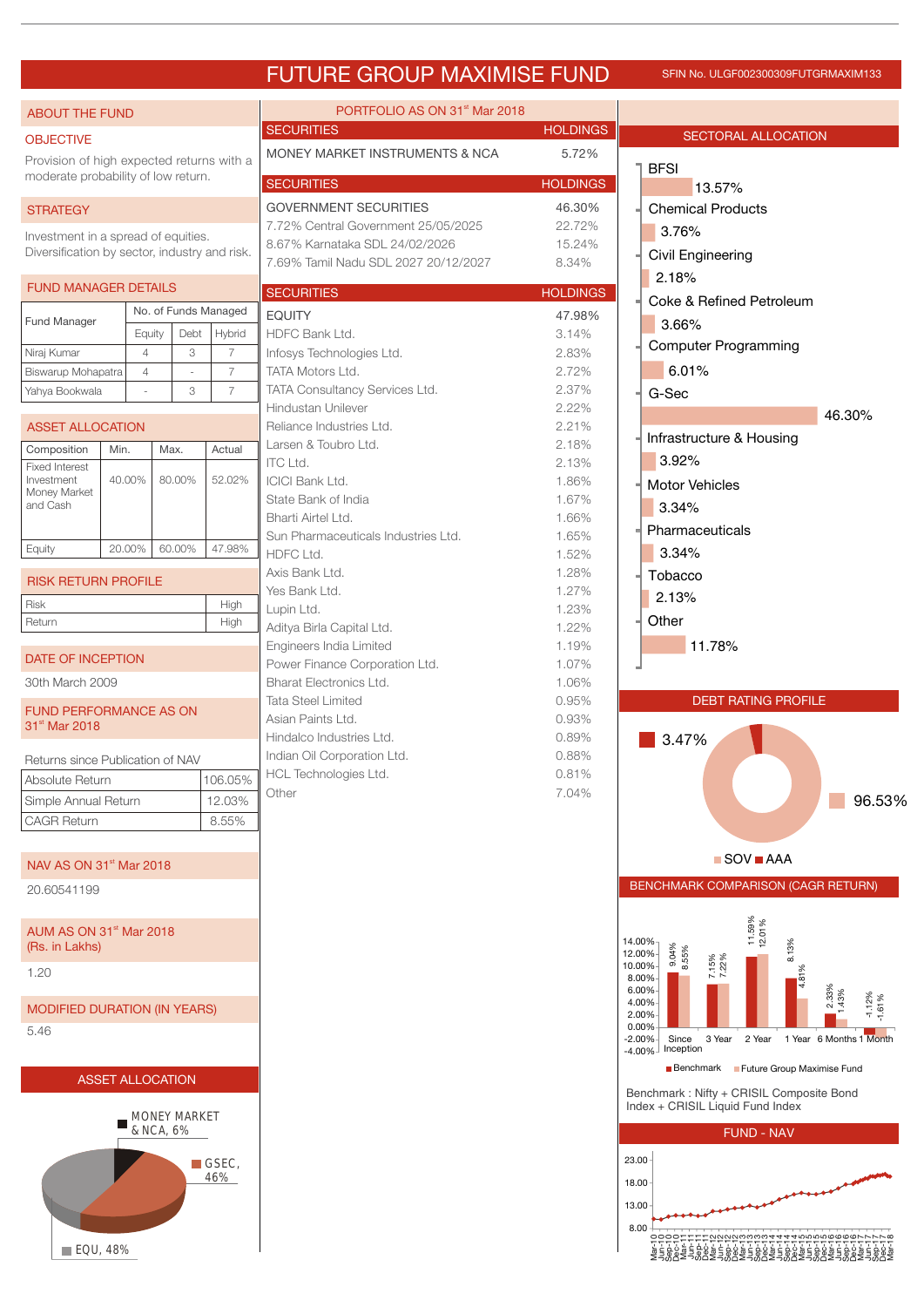# FUTURE GROUP BALANCE FUND

### SFIN No. ULGF003150210FUTGRBALAN133

### ABOUT THE FUND

## **OBJECTIVE**

Provision of high expected returns with a moderate probability of low return.

### **STRATEGY**

Balances high return and high risk from equity investments with the stability provided by fixed interest instruments.

# FUND MANAGER DETAILS

| <b>Fund Manager</b> | No. of Funds Managed |      |                |  |  |
|---------------------|----------------------|------|----------------|--|--|
|                     | Equity               | Debt | <b>H</b> vbrid |  |  |
| Niraj Kumar         |                      | З    |                |  |  |
| Biswarup Mohapatra  |                      | -    |                |  |  |
| Yahya Bookwala      |                      | З    |                |  |  |

# ASSET ALLOCATION

| Composition                                                     | Min.   | Max.   | Actual |
|-----------------------------------------------------------------|--------|--------|--------|
| <b>Fixed Interest</b><br>Investment<br>Money Market<br>and Cash | 60.00% | 90.00% | 66.41  |
| Equity                                                          | 10.00% | 40.00% | 33.59% |

| <b>RISK RETURN PROFILE</b> |          |
|----------------------------|----------|
| <b>Risk</b>                | Moderate |
| Return                     | High     |
|                            |          |

# DATE OF INCEPTION

15th February 2010

### FUND PERFORMANCE AS ON 31<sup>st</sup> Mar 2018

| Returns since Publication of NAV |        |
|----------------------------------|--------|
| Absolute Return                  | 94.33% |
| Simple Annual Return             | 11.59% |
| <b>CAGR Return</b>               | 8.51%  |

## NAV AS ON 31<sup>st</sup> Mar 2018

19.432692

### $\,$  AUM AS ON 31 $\,^{\rm st}$  Mar 2018 (Rs. in Lakhs)

3.85

# MODIFIED DURATION (IN YEARS)

4.48



GDEC,50%

| NCD. 5% |  |
|---------|--|

| PORTFOLIO AS ON 31 <sup>st</sup> Mar 2018        |                 |
|--------------------------------------------------|-----------------|
| <b>SECURITIES</b>                                | <b>HOLDINGS</b> |
| MONEY MARKET INSTRUMENTS & NCA                   | 10.47%          |
| <b>SECURITIES</b>                                | <b>HOLDINGS</b> |
| <b>GOVERNMENT SECURITIES</b>                     | 50.49%          |
| 7.72% Central Government 25/05/2025              | 26.25%          |
| 8.38% Tamil Nadu SDL 27/01/2026                  | 13.37%          |
| 8.67% Maharashtra SDL 24/02/2026                 | 10.87%          |
| <b>SECURITIES</b>                                | <b>HOLDINGS</b> |
| <b>CORPORATE DEBT</b>                            | 5.44%           |
| 8.85% Indiabulls Housing Finance Ltd. 25/09/2026 | 5.44            |
| <b>SECURITIES</b>                                | <b>HOLDINGS</b> |
| <b>EQUITY</b>                                    | 33.59%          |
| HDFC Bank Ltd.                                   | 2.94%           |
| <b>HDFC Ltd.</b>                                 | 2.37%           |
| Maruti Suzuki India Ltd.                         | 2.30%           |
| Reliance Industries Ltd.                         | 1.84%           |
| <b>ICICI Bank Ltd.</b>                           | 1.52%           |
| <b>TATA Consultancy Services Ltd.</b>            | 1.48%           |
| Infosys Technologies Ltd.                        | 1.47%           |
| <b>ITC Ltd.</b>                                  | 1.46%           |
| Larsen & Toubro Ltd.                             | 1.36%           |
| UltraTech Cement Ltd.                            | 1.03%           |
| <b>TATA Motors Ltd.</b>                          | 0.93%           |
| Sun Pharmaceuticals Industries Ltd.              | 0.77%           |
| Bharti Airtel Ltd.                               | 0.73%           |
| Hindustan Unilever                               | 0.69%           |
| State Bank of India                              | 0.65%           |
| Aditya Birla Capital Ltd.                        | 0.64%           |
| Yes Bank Ltd.                                    | 0.63%           |
| Power Finance Corporation Ltd.                   | 0.58%           |
| Engineers India Limited                          | 0.58%           |
| Oil & Natural Gas Corporation Ltd.               | 0.55%           |
| Axis Bank Ltd.                                   | 0.53%           |
| <b>HCL Technologies Ltd.</b>                     | 0.50%           |
| Bharat Electronics Ltd.                          | 0.48%           |
| IndusInd Bank Ltd.                               | 0.47%           |
| Indian Oil Corporation Ltd.                      | 0.46%           |
| Other                                            | 6.62%           |
|                                                  |                 |